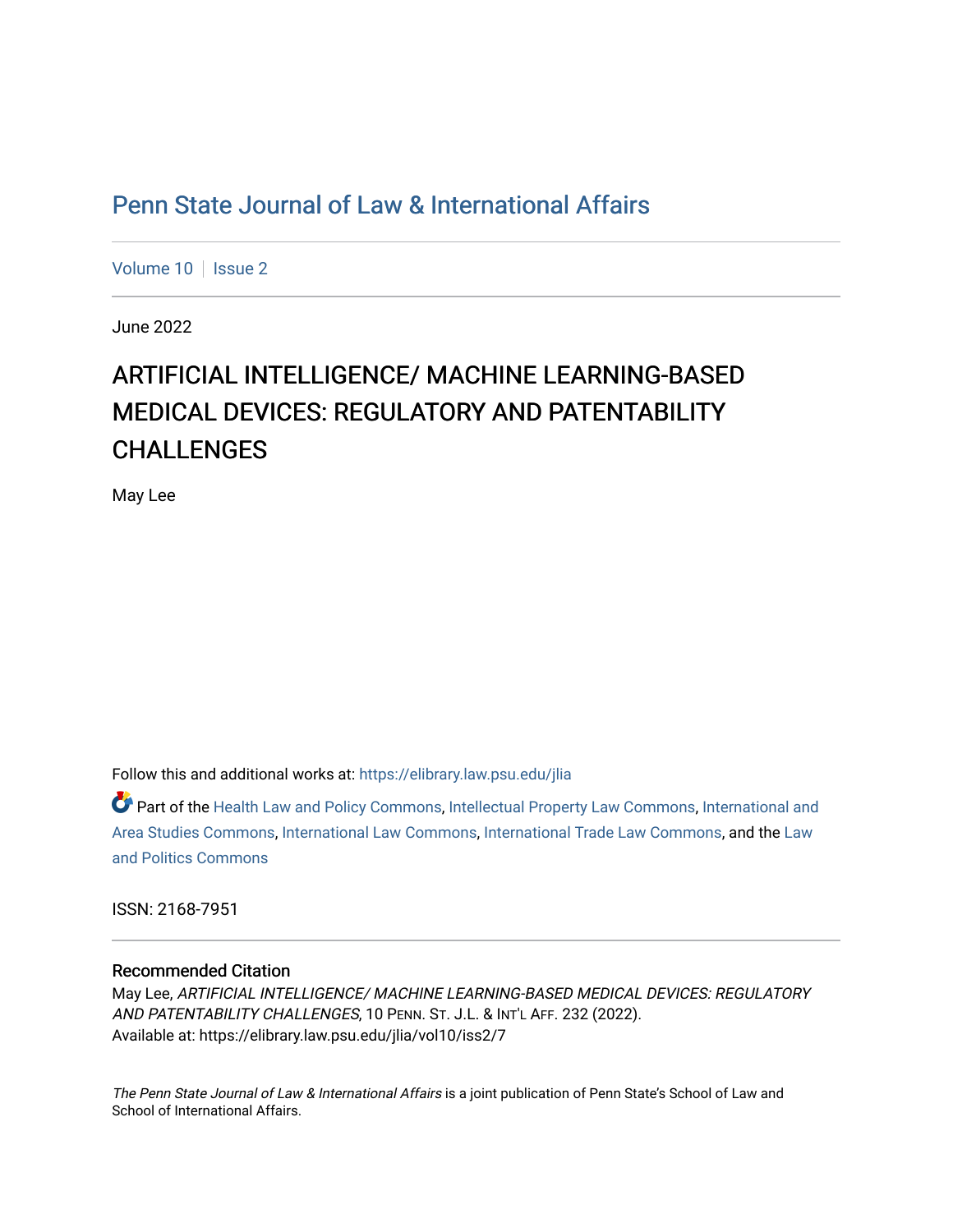# **Penn State Journal of Law & International Affairs**

2022 VOLUME 10 NO. 2

# **ARTIFICIAL INTELLIGENCE/MACHINE LEARNING-BASED MEDICAL DEVICES: REGULATORY AND PATENTABILITY CHALLENGES**

# *By May Lee\**

| L   |    |                                                           | 233 |
|-----|----|-----------------------------------------------------------|-----|
| H.  |    |                                                           |     |
|     | А. |                                                           |     |
|     | В. | Merging Artificial Intelligence and Healthcare 241        |     |
|     |    | C. United States Food and Drug Administration (FDA)       |     |
|     |    |                                                           |     |
|     |    | D. European Union Medical Device Regulation (EU           |     |
|     |    |                                                           |     |
|     |    | E. Intellectual Property Law in the United States and the |     |
|     |    | European Union and Issues with Patentability for          |     |
|     |    | Artificial Intelligence-Based Medical Devices  251        |     |
| HL. |    |                                                           | 257 |
|     |    | A. Comparative Analysis between the United States and     |     |
|     |    |                                                           |     |
|     |    |                                                           |     |
|     |    | Shortcomings of Current United States and<br>a.           |     |
|     |    | European Union Medical Device Regulations  261            |     |
|     |    |                                                           |     |
|     |    | Shortcomings of Current United States and<br>a.           |     |
|     |    | European Union Intellectual Property Law,                 |     |
|     |    |                                                           |     |
|     |    |                                                           |     |

<sup>\*</sup> May Lee is an Articles Editor of The Journal of Law and International Affairs and a 2022 Juris Doctor Candidate at Penn State Law.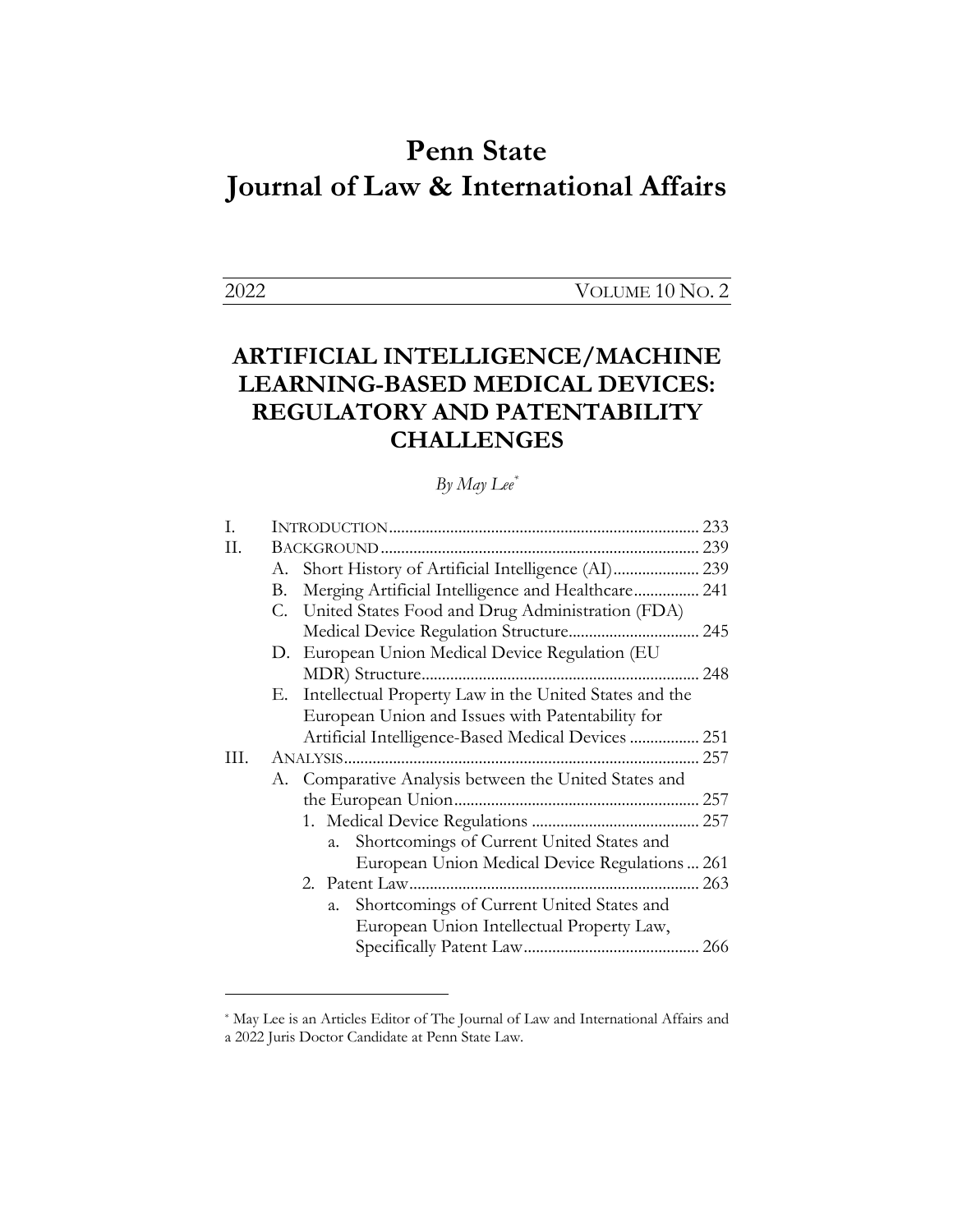|  | B. Proposal for New Regulations for Artificial          |     |
|--|---------------------------------------------------------|-----|
|  | Intelligence/Machine Learning-Based Software as a       |     |
|  | Medical Device in the United States and the             |     |
|  |                                                         | 268 |
|  | C. Jumping Over the Patentability Hurdle for Artificial |     |
|  | Intelligence/Machine Learning-Based Software as a       |     |
|  |                                                         |     |
|  | D. A Glimpse into the Future for Artificial             |     |
|  | Intelligence/Machine Learning-Based Software as a       |     |
|  | Medical Device in the United States and the             |     |
|  |                                                         | 272 |
|  |                                                         | 272 |
|  |                                                         |     |

#### I. INTRODUCTION

From human androids to robot surgeons, a dystopian world with technology dominating every aspect of life may be closer to reality than fiction. For instance, in 2017, Saudi Arabia granted citizenship to a humanoid robot named Sophia for the first time in history.<sup>1</sup> Built by the Hong Kong-based company, Hanson Robotics, Sophia is imbued with artificial intelligence and can reportedly mimic sixty-two human facial expressions.<sup>2</sup> After being given the gift of legal personhood, Sophia has now been condemned to an eternity of working in marketing.<sup>3</sup> Naturally, this event has triggered discussions among scholars and laypeople on the ethics of artificial intelligent humanoids.<sup>4</sup> Another example involves the da Vinci robotic system, introduced by

<sup>1</sup> Alistair Walsh, *Saudi Arabia Grants Citizenship to Robot Sophia*, DEUTSCHE WELLE (Oct. 28, 2017), https://www.dw.com/en/saudi-arabia-grants-citizenshipto-robot-sophia/a-

<sup>41150856#:~:</sup>text=Saudi%20Arabia%20granted%20citizenship%20to,company%2 0Hanson%20Robotics%20in%202015.

<sup>2</sup> *Id.*

<sup>3</sup> Emily Reynolds, *The Agony of Sophia, the World's First Robot Citizen Condemned to a Lifeless Career in Marketing*, WIRED (June 1, 2018), https://www.wired.co.uk/article/sophia-robot-citizen-womens-rights-detriotbecome-human-hanson-robotics.

<sup>4</sup> *Id.*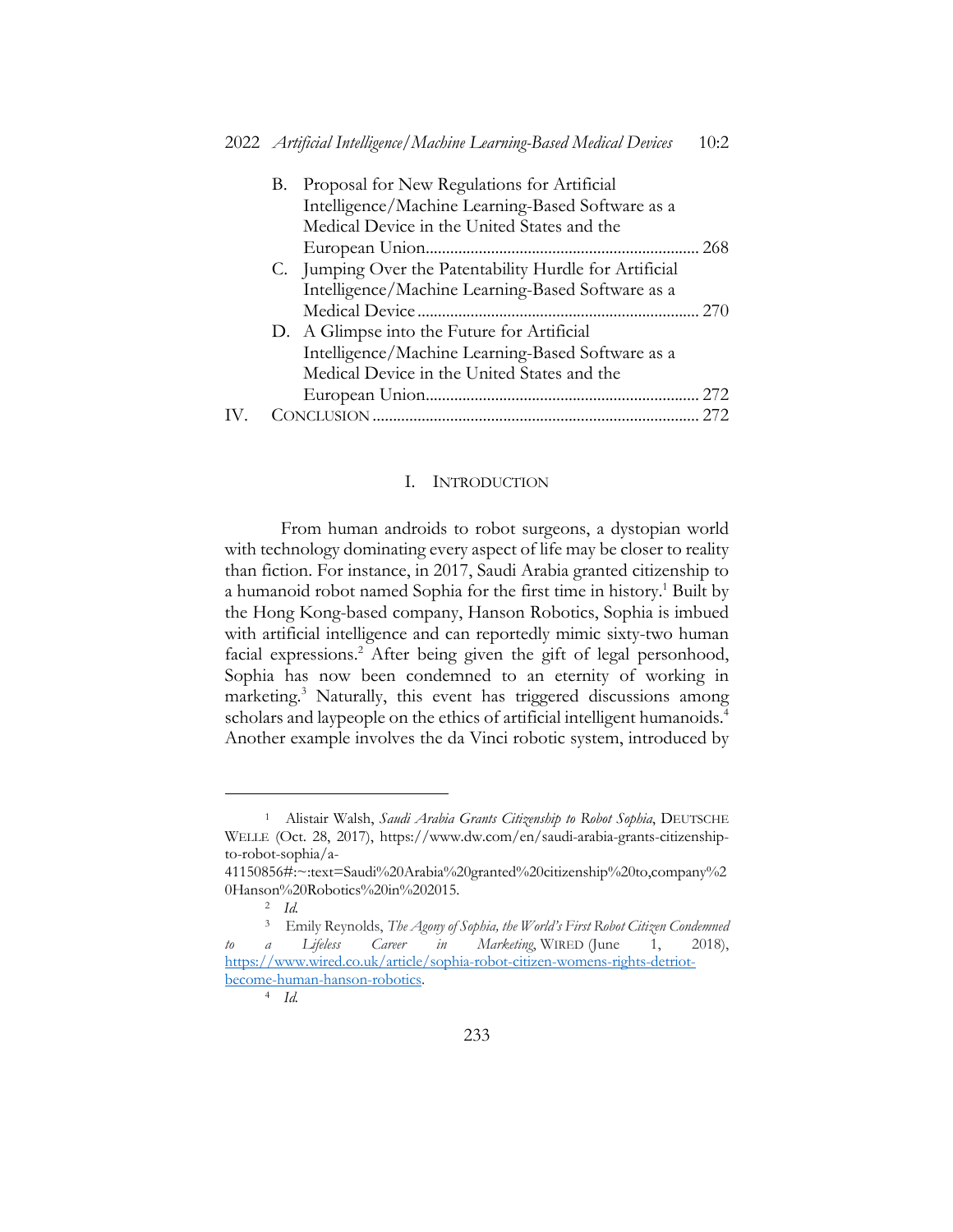Intuitive Surgical in 2000.<sup>5</sup> In the past twenty years, researchers have designed automation builds that can be tacked onto the existing da Vinci system to allow for greater automation during surgical procedures.6 Currently, these robot surgeons are conducting procedures that include bone cuts and radiation delivery for cancer treatment.<sup>7</sup>

Artificial intelligence and machine learning have already dominated many aspects of human lives, but they often go unnoticed as these applications have integrated so smoothly into human society. Because of the ability of artificial intelligence and machine learning applications to self-learn and imitate the traits of the human mind like reasoning, problem solving, planning, and optimal decisionmaking—many industries implementing such technologies have thrived.8 One of the most significant advancements in this space is in the healthcare industry with the development of software as a medical device (SaMD).<sup>9</sup>

The International Medical Device Regulators Forum (IMDRF) defines the term "software as a medical device" (SaMD) as "software intended to be used for one or more medical purposes that perform these purposes without being part of a hardware medical device."<sup>10</sup> The IMDRF is a voluntary world-wide group of medical device regulators who have come together to harmonize medical device

<sup>5</sup> *About da Vinci Systems*, INTUITIVE, https://www.davincisurgery.com/davinci-systems/about-da-vinci-systems (last visited Feb. 6, 2021).

<sup>6</sup> *Id.*

<sup>7</sup> Elizabeth Svoboda, *Your Robot Surgeon Will See You Now*, NATURE (Sept. 25, 2019), https://www.nature.com/articles/d41586-019-02874-0.

<sup>8</sup> Suni Kumar, *Advantages and Disadvantages of Artificial Intelligence*, TOWARDS DATA SCI. (Nov. 25, 2019), https://towardsdatascience.com/advantages-anddisadvantages-of-artificial-intelligence-182a5ef6588c.

<sup>9</sup> IMDRF SaMD Working Group, *Software as a Medical Device (SaMD): Key Definitions*, INT'L MED. DEVICE REG. F., 4 (Dec. 9, 2013), http://www.imdrf.org/docs/imdrf/final/technical/imdrf-tech-131209-samd-keydefinitions-140901.pdf.

<sup>10</sup> *Id.* at 6.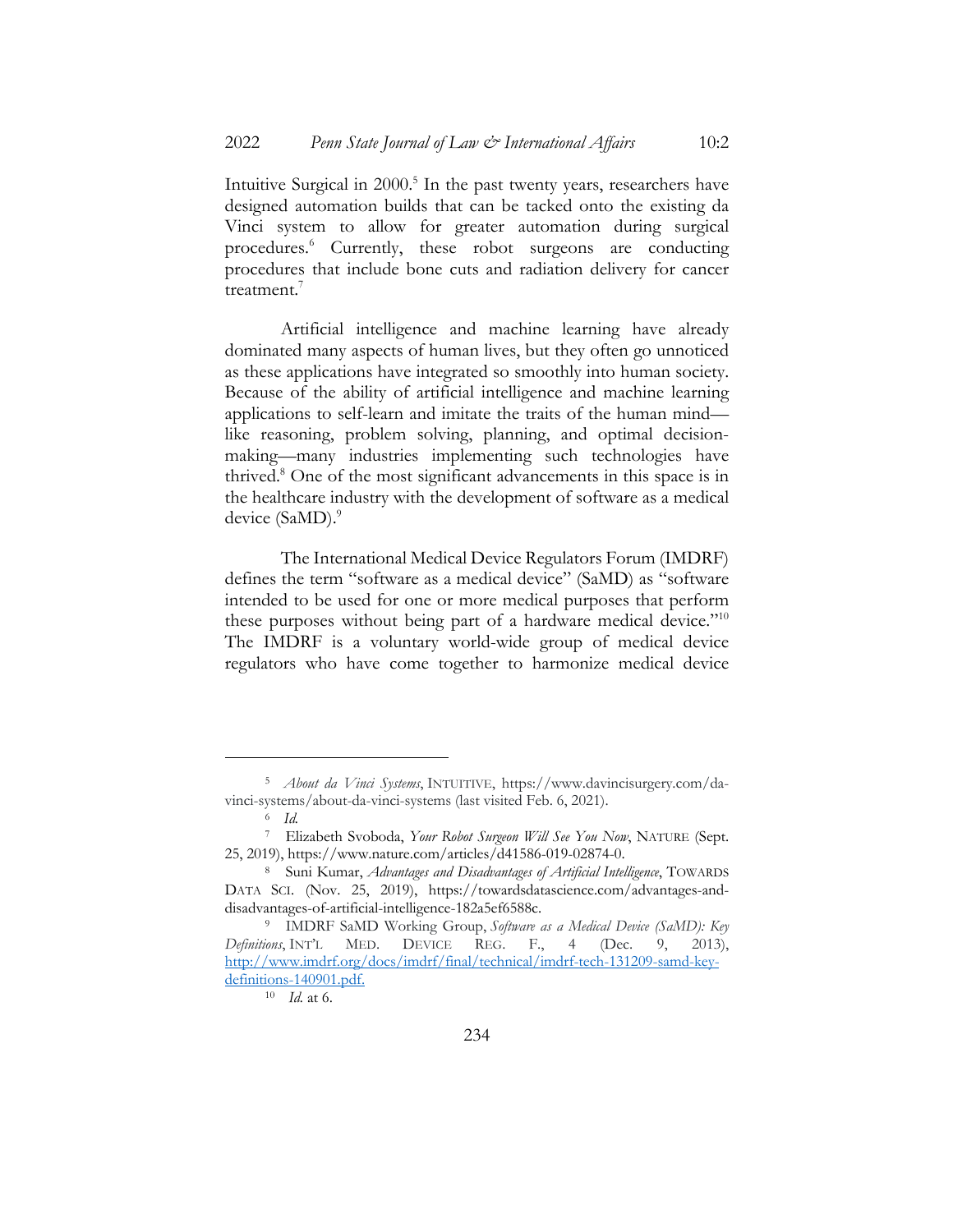regulation.11 IMDRF develops internationally agreed upon documents related to a wide variety of topics affecting medical devices.<sup>12</sup> In 2013, IMDRF formed the Software as a Medical Device Working Group (WG) to "develop guidance supporting innovation and timely access to safe and effective Software as a Medical Device globally."13

The U.S. Food and Drug Administration (FDA) and the European Commission (EC) are responsible for promulgating regulations for all types of medical devices.<sup>14</sup> Healthcare industry technology is ever-evolving and inventors are continually innovating new ways to use software as medical devices, specifically artificial intelligence (AI) and machine learning (ML)-based medical devices.<sup>15</sup> These software applications have benefitted the healthcare industry, improving diagnostic efficacy and efficiency in medical monitory and healthcare administration.<sup>16</sup> Although regulatory agencies around the world have adapted to SaMD, the integration of AI/ML algorithms into a medical device is still emerging.

<sup>11</sup> *International Medical Device Regulators Forum (IMDRF)*, U.S. FOOD & DRUG ADMIN. (Aug. 27, 2019), https://www.fda.gov/medical-devices/cdrh-internationalprograms/international-medical-device-regulators-forum-imdrf.

 $\frac{12}{13}$  *Id.* 

<sup>13</sup> *Software as a Medical Device (SaMD)*, U.S. FOOD & DRUG ADMIN. (Dec. 4, 2018), https://www.fda.gov/medical-devices/digital-health-centerexcellence/software-medical-device-samd (discussing role of Software as a Medical Device Working Group, chaired by the FDA, to create framework for risk categorization, quality management system, and clinical evaluation of Software as a Medical Device).

<sup>14</sup> NATIONAL ACADEMIES PRESS (US), PUBLIC HEALTH EFFECTIVENESS OF THE FDA 510(K) CLEARANCE PROCESS: BALANCING PATIENT SAFETY AND INNOVATION: WORKSHOP REPORT 35-41 (Wizemann T ed., 2010) (providing an introduction to the medical device framework in the European Union and comparing with medical device frameworks in Japan, India, and China).

<sup>15</sup> Alicia Phaneuf, *Use of AI in Healthcare & Medicine Is Booming – Here's How the Medical Field Is Benefiting from AI in 2021 and Beyond*, INSIDER (Jan. 29, 2021, 8:47 PM), https://www.businessinsider.com/artificial-intelligencehealthcare#:~:text=save%20them%20money.-

<sup>,</sup>AI%20has%20the%20ability%20to%20analyze%20big%20data%20sets%20%E2 %80%93%20pulling,AI%20to%20better%20serve%20patients.

<sup>16</sup> Phaneuf, *supra* note 15.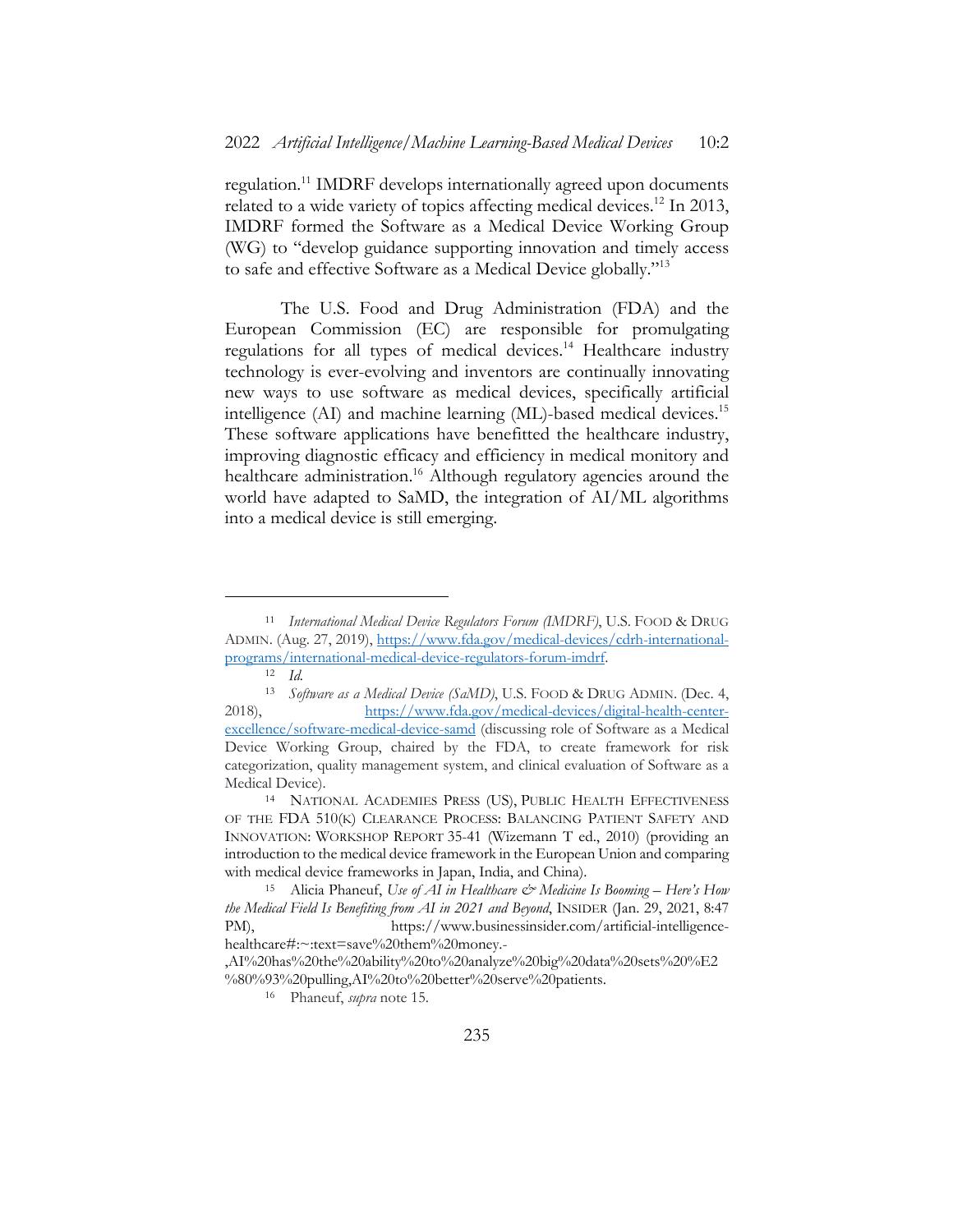There are two main concerns for AI/ML-based medical device inventions: the lack of regulations in the United States and European Union (EU) and the need for invention novelty to cross the patentability threshold.17 When implemented appropriately, medical device regulations provide robust protection for public health, which enables the public to have access to safe and effective medical treatment.18 Also, exclusive patent rights allow inventors to strategically exclude others from making, using, or selling their invention in the issuing country during the life of the patent, allowing patent holders leverage over emerging competition.<sup>19</sup> Both of these considerations are crucial for positive outcomes of AI/MI based inventions in the medical technology industry. Consequently, regulatory bodies have the crucial job of creating AI/ML regulations that will address these concerns.

The FDA does not currently have any final regulations relating to AI/ML in medical devices; the agency only has a proposed regulatory framework published in discussion papers or guidance documents for the industry.<sup>20</sup> For instance, on April 2, 2019, the FDA published a discussion paper and requested feedback on the *Proposed Regulatory Framework for Modifications to Artificial Intelligence/Machine*  Learning (AI/ML)-Based Software as a Medical Device (SaMD).<sup>21</sup> Similarly,

<sup>17</sup> Christian Johner, *Artificial Intelligence in Medicine*, JOHNER INST. N. AMERICA (Feb. 2, 2019), https://www.johner-institute.com/articles/software-iec-62304/and-more/artificial-

intelligence/#:~:text=There%20are%20currently%20no%20laws,performance%20 of%20the%20medical%20device.

<sup>18</sup> *Medical Device Regulations: Global Overview and Guiding Principles*, WORLD HEALTH ORG. (2003).

<sup>19</sup> Joseph G. Hadzima, *The Importance of Patents: It Pays to Know Patent Rules*, BOS. BUS. J. (2005), http://web.mit.edu/e-club/hadzima/the-importance-ofpatents.html.

<sup>20</sup> Johner, *supra* note 17.

<sup>21</sup> *Proposed Regulatory Framework for Modifications to Artificial Intelligence/Machine Learning (AI/ML)-Based Software as a Medical Device (SaMD*), U.S. Food and Drug Administration (2019),

http://med.a51.nl/sites/default/files/pdf/Proposed\_Regulatory\_Framework\_for\_ Modifications to Artificial Intelligence Machine Learning %28AI ML%29-Based\_Software\_as\_a\_Medical\_Device\_%28SaMD%29\_-

\_Discussion\_Paper\_and\_Request\_for\_Feedback.pdf (last visited Apr 15, 2022) (in the framework described in the discussion paper, the FDA envisions a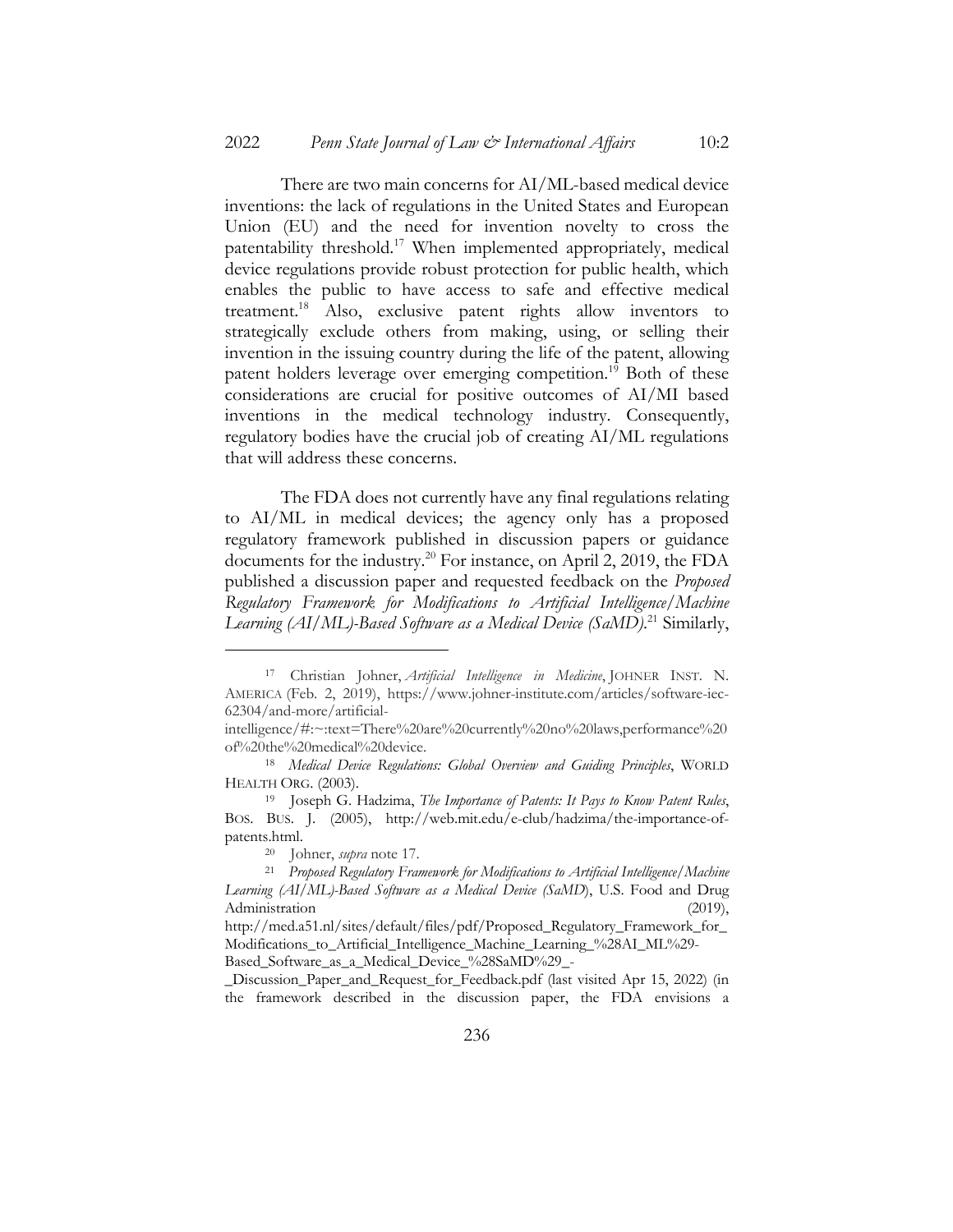the EU has not published any regulations or guidance documents relating to  $AI/ML$  in medical devices,<sup>22</sup> which, like those regulations for hardware medical devices, are crucial in determining the device safety and efficacy. Through established regulations, manufacturers and regulators can ensure performance consistency and deliver safe, effective medical devices to consumers. Based upon current guidance documents and literature, this article will propose AI/ML-based medical device regulations for the United States and the  $EU^{23}$ 

Before discussing needed regulations, this article first discusses the general framework of FDA regulations and the EU regulations. Many countries follow these two regions' lead when designing medical device regulations; thus, understanding their specific frameworks is essential when considering potential harmonization of regulations. Next, the article will compare the FDA medical device regulations with the EU medical device regulations. Understanding and comparing the regulations are critical to comprehend patentability because, in order for medical devices to be cleared for commercialization or approved for market, manufacturers need to use a "substantial equivalence" standard in the United States and an "equivalent device" standard in the EU.<sup>24</sup> These standards impact the U.S. and EU patentability laws

<sup>&</sup>quot;predetermined change control plan" in premarket submissions. This plan would include the types of anticipated modifications—referred to as the "Software as a Medical Device Pre-Specifications"—and the associated methodology being used to implement those changes in a controlled manner that manages risks to patients referred to as the "Algorithm Change Protocol.").

<sup>22</sup> Johner, *supra* note 17.

<sup>&</sup>lt;sup>23</sup> Originally, the Medical Device Directive (93/42/EEC) was in effect until the European Commission introduced the EU Medical Device Regulations (EU 2017/745) on May 26, 2017. The European Commission has given the industry three years for full Medical Device Regulations compliance. Even with the new regulations, the EC has not introduced any provisions related to artificial intelligence or machine learning. *Transition Timelines from the Directives to the Regulations*, EUROPEAN COMM'N, https://ec.europa.eu/health/sites/health/files/md\_newregulations/docs/md\_info graphic-timeline\_en.pdf (last visited Feb. 11, 2021)

<sup>24</sup> The FDA describes the substantial equivalence standard in an FDA guidance document. See Section II Background for the definition of "substantial equivalence." The EU MDR describing equivalent device. See Section II Background for the definition of "equivalent device." It is also important to note that the substantial equivalence standard is used for Class II medical devices in the United States; and, the equivalent device standard can be applied as long as the device is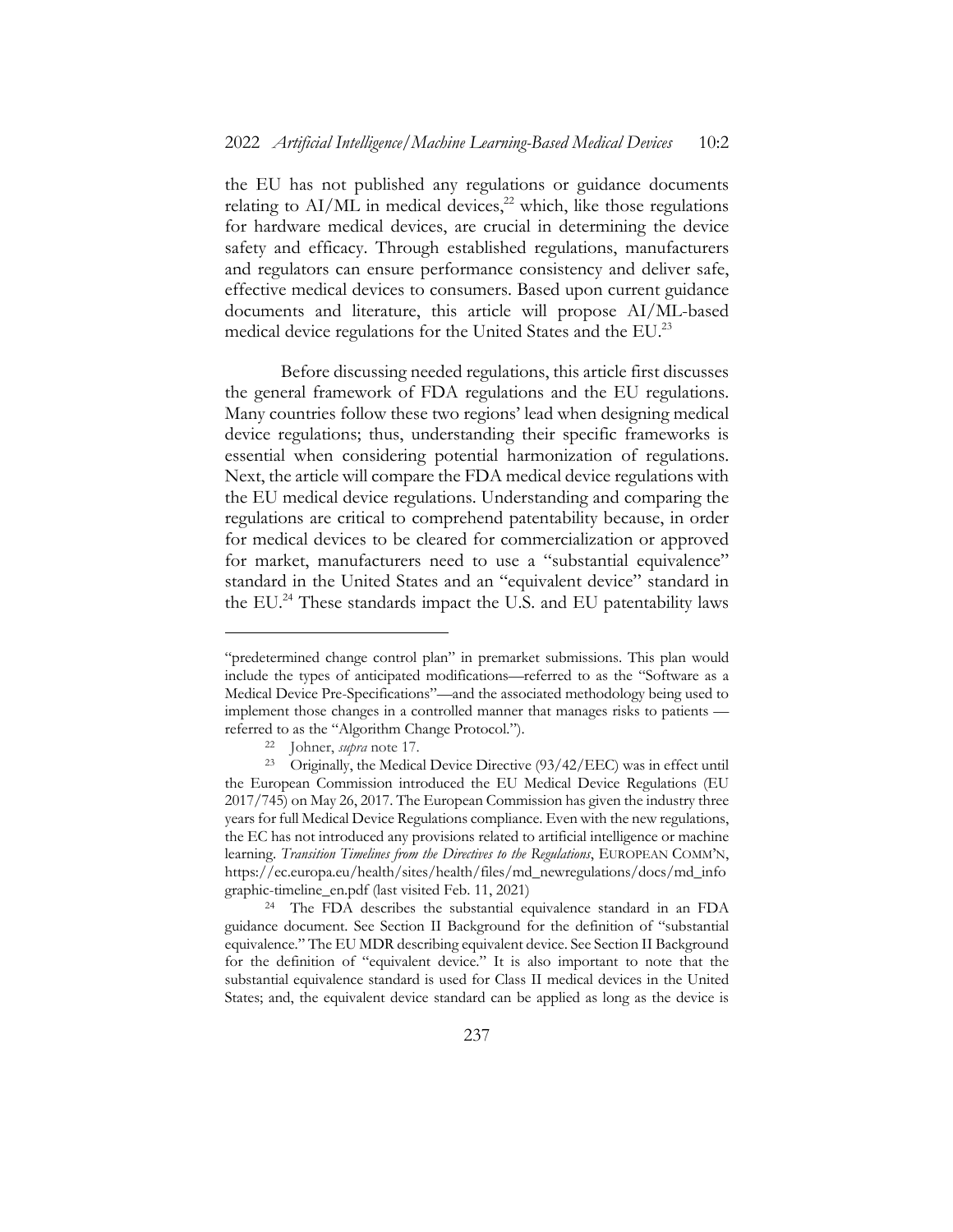because it is unclear whether these medical devices, although ready for commercialization, are novel or inventive enough to get over the threshold for patentability.

After the patentability discussion, the article will employ a comparative analysis of U.S. and EU software as a medical device regulations. Since artificial intelligence and machine learning in the healthcare space are relatively new, there are not many regulations relating to AI/ML-based SaMD. Currently, the FDA only has guidance documents related to AI/ML-based SaMD, but no final promulgated regulations.25 The EU recently published its new Medical Device Regulations (MDR), but the MDR only has provisions for general SaMD, and has not included any provisions relating specifically to AI/ML-based SaMD.<sup>26</sup>

Part III Section B of this article will propose potential pathways for AI/ML-based SaMD regulations for the U.S. and EU regulatory network. The proposal will be made by comparing the FDA with EC SaMD regulations and extrapolating that to include AI/MLbased SaMD regulations, while discussing clinical validity of a medical device with  $AI/ML$ <sup>27</sup> Because the FDA also does not have any regulations specifically for AI/ML and only guidance documents, the extrapolation for potential regulatory pathways will consider FDA guidance documents and literature as well.

The last central point of the article will connect AI/ML-based SaMD regulations back to the patentability issues in the United States

used for the same clinical condition or purpose and has the same kind of user. Only these types of devices will be considered in this article as that ties into the issues with patentability.

<sup>25</sup> *Artificial Intelligence and Machine Learning in Software as a Medical Device*, U.S. FOOD & DRUG ADMIN., https://www.fda.gov/medical-devices/software-medicaldevice-samd/artificial-intelligence-and-machine-learning-software-medical-device (last updated Jan. 12, 2021) (draft guidance document published by the FDA to provide information to the industry regarding medical devices that contain artificial intelligence or machine learning).

<sup>26</sup> *Transition Timelines from the Directives to the Regulations*, *supra* note 23.

Although only clinical validity is mentioned there, the medical device pathway to commercialization includes submission of technical documentation. This is further explained in Part II Section C.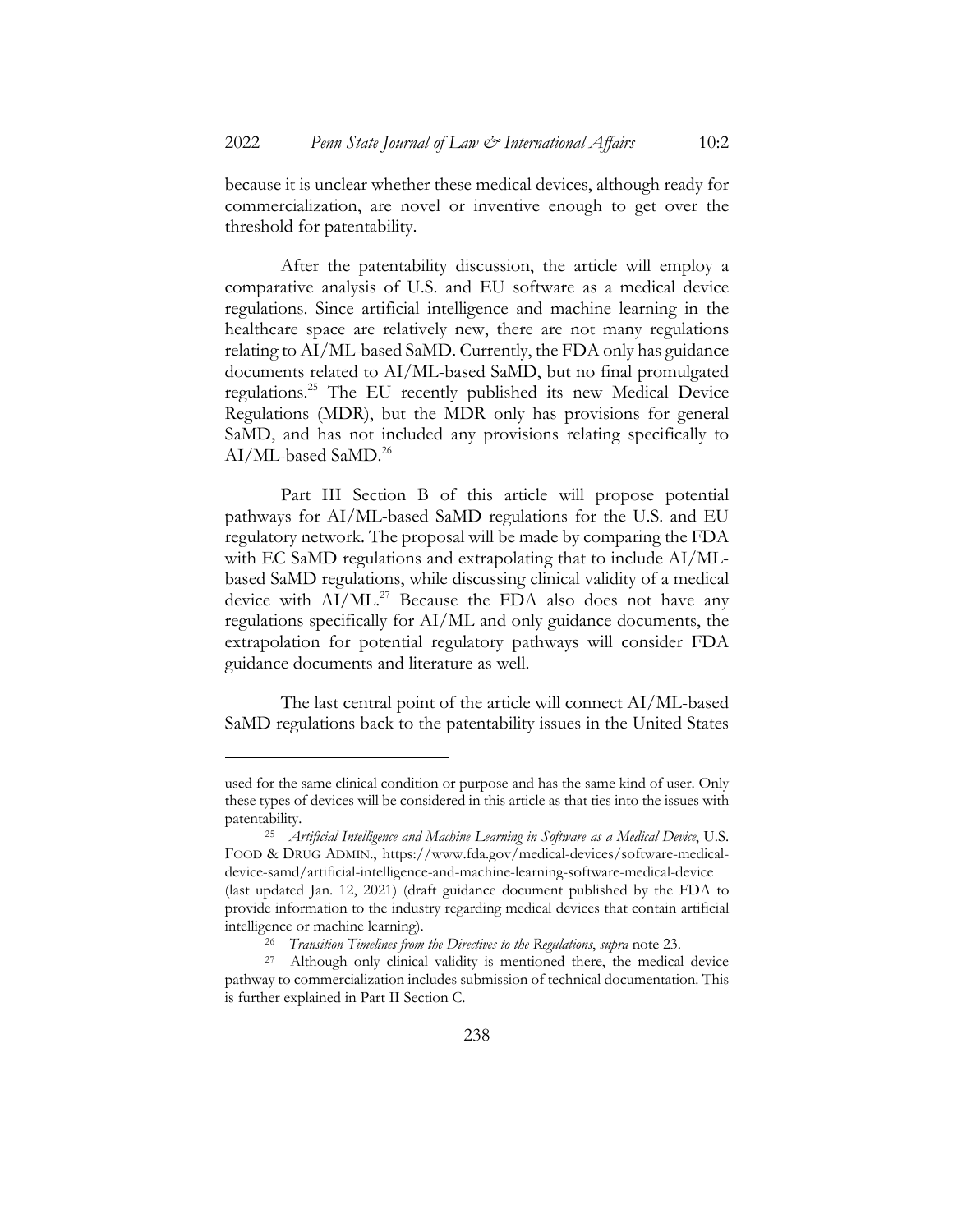and EU, as discussed in Part III Section C. In addition to commercialization success, many manufacturers are interested in obtaining intellectual property rights for their invention. When manufacturers use the substantial equivalence or the equivalent device standard, they generally have a hard time finding a novelty hook to pass the patentability test.<sup>28</sup> This challenge is true for all medical devices, regardless of their mode of operation—hardware or software. This follows that because the functionality, the clinical validity, and the intended use of the AI/ML-based SaMD would still be used to determine whether the device will get cleared or approved for commercialization, the impact on patentability will still be similar. Lastly, this article will conclude by providing proposals on how companies can overcome the challenging patentability hurdle for AI/ML-based SaMD.

#### II. BACKGROUND

#### A. Short History of Artificial Intelligence (AI)

Over the past few decades, the terms "artificial intelligence" and "machine learning" have become more colloquial with the technological advancement.29 Software, or more specifically, a piece of programming algorithm, is a preset, rigid, coded step-by-step instruction that gets executed when it encounters a trigger. $30$  On the other hand, artificial intelligence is a group of algorithms that has the capability to modify itself and create new algorithms in response to learned inputs and data.<sup>31</sup> Instead of relying on inputs that the standard algorithm is designed to recognize, "intelligent" algorithms absorb massive amounts of data and "learn" from the data to form new and more efficient pathways, similar to human intelligence.<sup>32</sup> This capability

<sup>28</sup> 35 U.S.C.A. § 101–3 (West 2021).

<sup>29</sup> AMEET V. JOSHI, MACHINE LEARNING AND ARTIFICIAL INTELLIGENCE 3-7 (1 ed. 2020).

<sup>30</sup> Kaya Ismail, *AI vs. Algorithms: What's the Difference?*, CMS WIRE (Oct. 26, 2018), https://www.cmswire.com/information-management/ai-vs-algorithmswhats-the-difference/.

<sup>31</sup> Ismail, *supra* note 30.

<sup>32</sup> *What Is Artificial Intelligence?*, BUILT IN, https://builtin.com/artificialintelligence (last visited Oct. 13, 2020).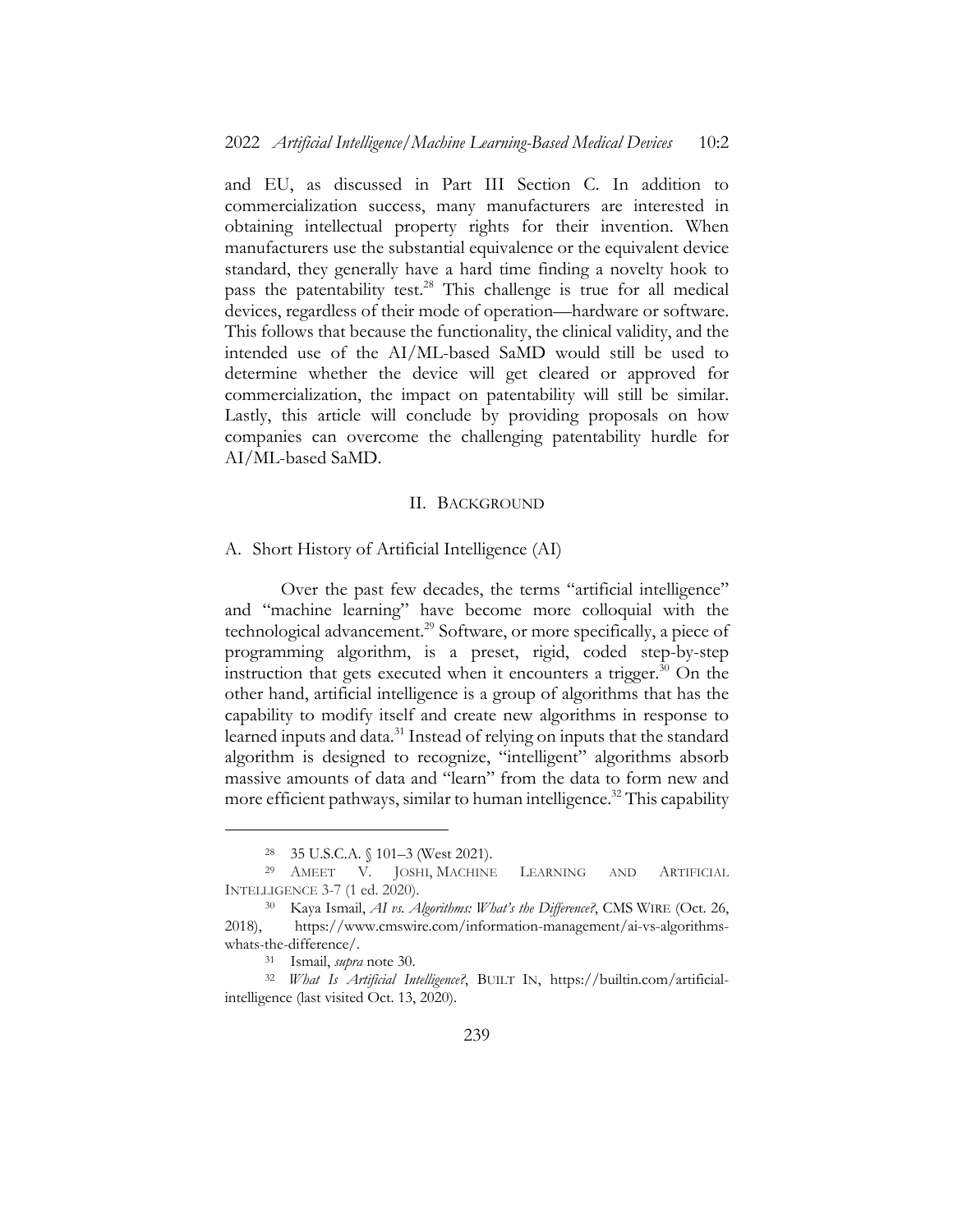to change, adapt, and learn based on new data is described as "intelligence."33

In 1950, English mathematician Alan Turing, the "Father of Artificial Intelligence," published an academic paper titled "Computing Machinery and Intelligence," which introduced a concept that changed the entire world of computer science.<sup>34</sup> He developed a test (the Turing test) that would evaluate a machine's ability to exhibit intelligent behavior as either equivalent to or indistinguishable from a human.<sup>35</sup> During the test, a human evaluator would judge a natural language conversation between a human and a machine.<sup>36</sup> If the human evaluator was unable to distinguish the human from the machine, the machine was said to have passed the Turing test.<sup>37</sup> This test was only theoretical, but with the increase in computational power over the decades, intelligent machines are slowly becoming a reality.

The term "artificial intelligence" was first coined in 1956 by John McCarthy in an academic conference.<sup>38</sup> John McCarthy, who invented the programming language Lisp (historically LISP), organized a conference with many other experts in the field to discuss the possibility of machines simulating the human way of thinking.39 Over the next few decades, as computer processing power increased, the machines will become more "intelligent," although expectations for AI have always exceeded reality.<sup>40</sup> While computer software have beaten humans in chess games and complicated board games, AI has not advanced enough to simulate human thinking, and no computer has come close to passing the Turing test.<sup>41</sup> Instead of truly intelligent humanoids as seen in science fiction, AI has a more subtle effect in the

<sup>33</sup> Ismail, *supra* note 30.

<sup>34</sup> Chris Smith et al., *The History of Artificial Intelligence*, HISTORY OF COMPUTING (Dec. 2006), https://courses.cs.washington.edu/courses/csep590/06au/projects/history-ai.pdf; Alan Turing, *Computing Machinery and Intelligence*, 59 MIND 433-442 (1950).

<sup>35</sup> *Id.* at 433-42.

<sup>36</sup> *Id.*

<sup>37</sup> *Id.*

<sup>38</sup> TOM TAULLI, ARTIFICIAL INTELLIGENCE BASICS 6 (1 ed. 2019).

<sup>39</sup> *Id.* at 7.

<sup>40</sup> *Id.* at 8; *Id.* at 11.

<sup>41</sup> Taulli, *supra* note 38.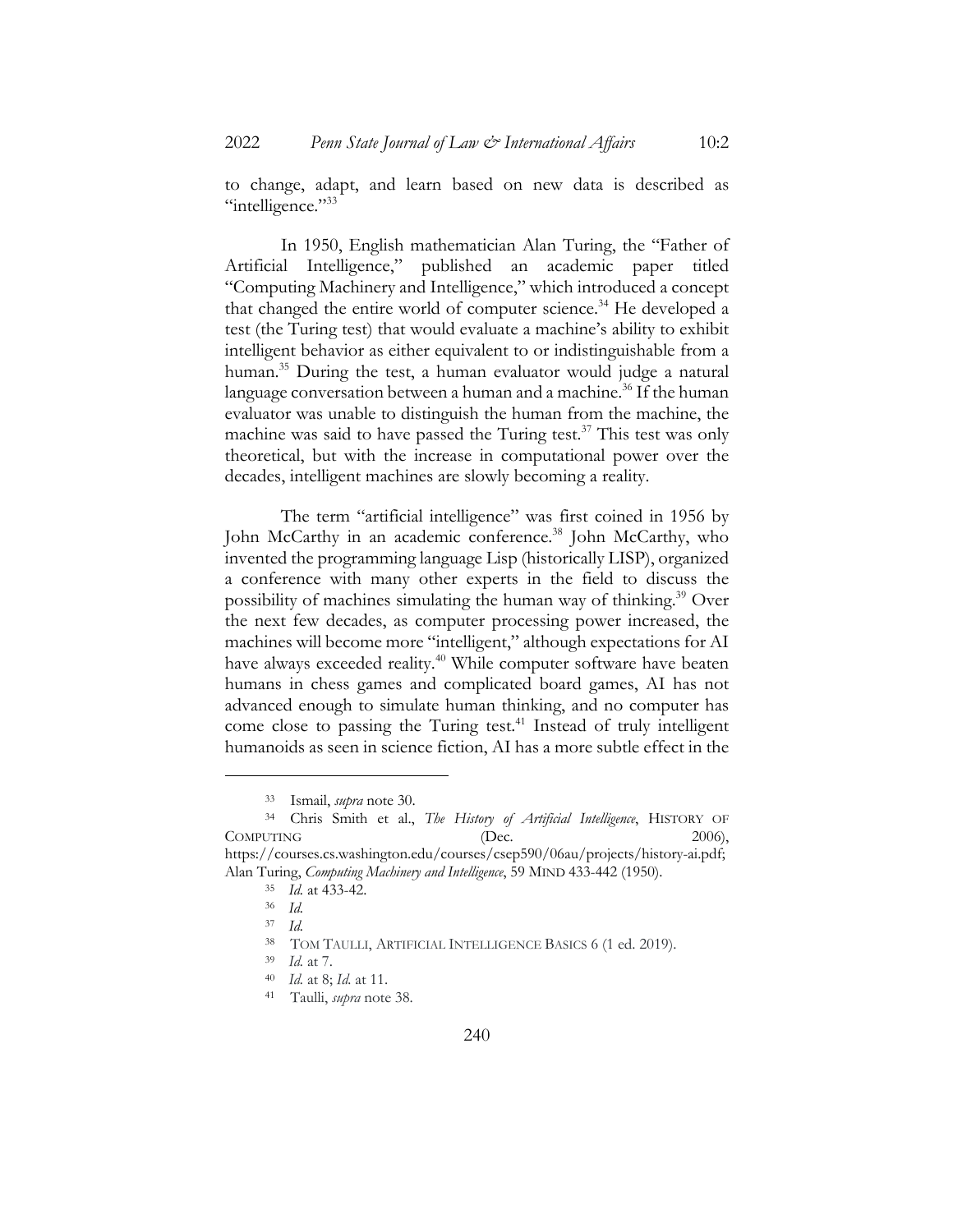real world— mostly through automation of mundane tasks to make human life more efficient.

This is not to say that the field of artificial intelligence is not advancing rapidly— computers are getting higher processing speeds, so the progress of artificial intelligence is also accelerating.<sup>42</sup> Currently, many companies utilize artificial intelligence applications to increase their operations efficiency and reliability. From chatbots to human resource data management, AI is successfully incorporated into various business interfaces to help business owners understand how they receive and interpret data.<sup>43</sup>

#### B. Merging Artificial Intelligence and Healthcare

Artificial intelligence is rapidly growing in healthcare, significantly impacting every aspect of the industry. Introducing artificial intelligence into the healthcare industry has provided many advantages for primary healthcare providers, including improving efficiency, accuracy, and precision of healthcare services.<sup>44</sup> Advantages can also be seen on the healthcare administration side with patient data management and automating administrative tasks.<sup>45</sup> Thirty percent of healthcare costs are associated with administrative tasks.<sup>46</sup> AI can automate some of these tasks and ease the workload of healthcare professionals to ultimately save them money.<sup>47</sup> Wearable healthcare technology, like smartwatches, also use AI to better serve patients by

<sup>42</sup> Matt Asay, *Where AI Has Made Real Progress*, InfoWorld (2021), https://www.infoworld.com/article/3635489/where-ai-has-made-realprogress.html (last visited Apr 15, 2022).

<sup>43</sup> Forbes Technology Council, *15 Business Applications For Artificial Intelligence And Machine Learning*, FORBES (Sep. 27, 2018), https://www.forbes.com/sites/forbestechcouncil/2018/09/27/15-businessapplications-for-artificial-intelligence-and-machine-learning/.

<sup>44</sup> Amisha et al., *Overview of Artificial Intelligence in Medicine*, 8(7) J. FAM. MED. & PRIMARY CARE 2328, 2329 (2019).

<sup>45</sup> *Id.* at 2330.

<sup>46</sup> Phaneuf, *supra* note 15.

<sup>47</sup> *Id.*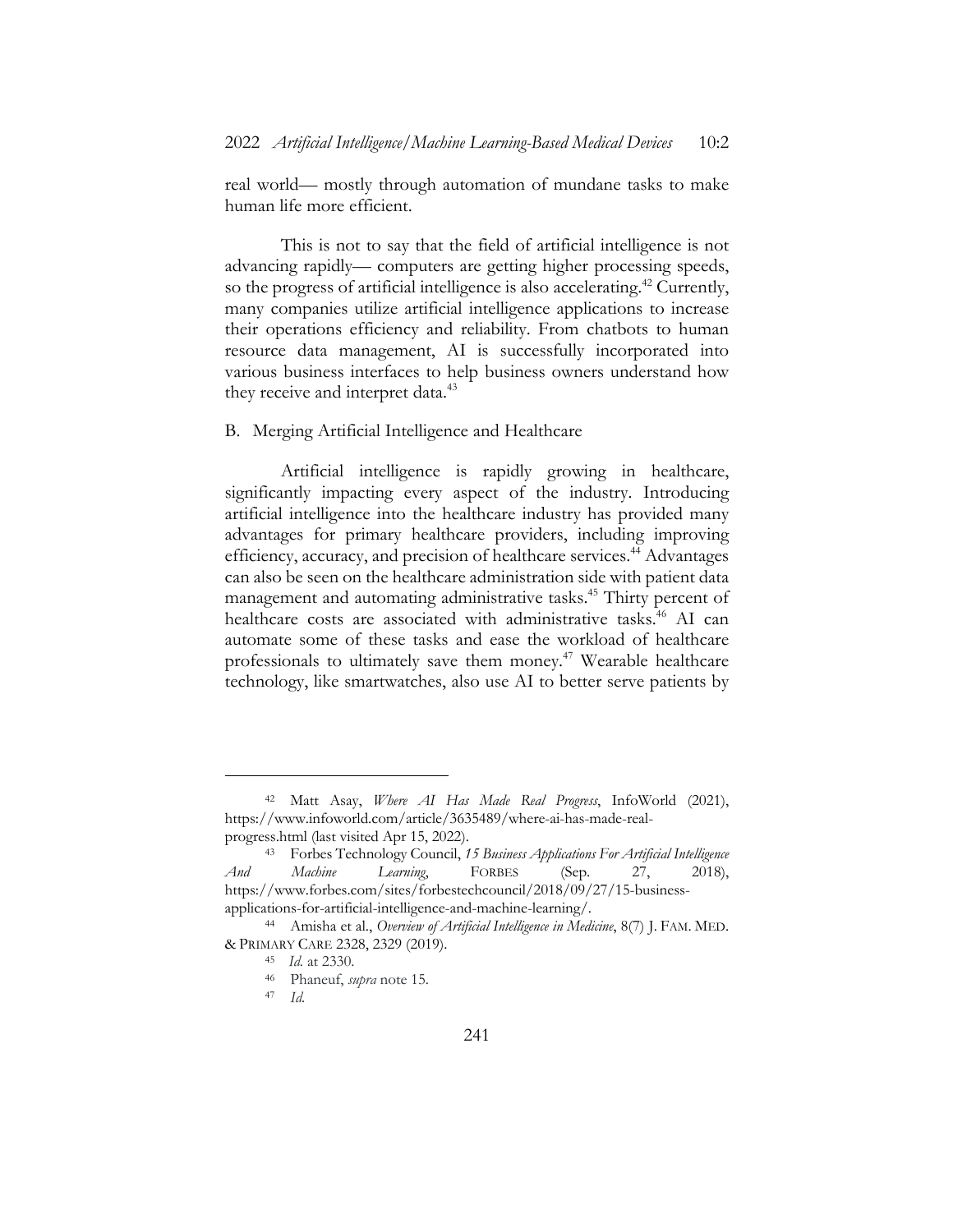analyzing data to alert users and their healthcare professionals of potential health issues and risks.<sup>48</sup>

Although AI integration has many advantages, many believe that AI will eventually replace human workers.<sup>49</sup> Their fear is not entirely unfounded.<sup>50</sup> Healthcare professionals may be replaced with the increasing intelligence in machines.<sup>51</sup> Radiologists and pathologists may be especially vulnerable as many of the most impressive breakthroughs in AI are happening around medical imaging and diagnostics.52 Although this fear may be legitimate in certain regions of the world, many countries are experiencing a shortage of healthcare professionals, and AI solutions may be a lifesaving option.<sup>53</sup> AI can likely fill worker shortage gaps by reducing menial tasks that healthcare professionals will have to perform.<sup>54</sup> Additionally, introducing AI to carry out administrative tasks will allow current healthcare professionals to have more face time with their patients and improve the patient care experience.<sup>55</sup>

Data privacy is also one of the most cited concerns regarding AI healthcare integration.<sup>56</sup> The success of AI relies on the wealth of patient data fed into the algorithms.<sup>57</sup> Therefore, data security and privacy will always be a concern.<sup>58</sup> According to a 2017 study completed in the United Kingdom, the three main types of breaches in the health sector were (1) data posted or faxed to an incorrect recipient, (2) loss or theft of paperwork, and (3) data sent by email to

<sup>48</sup> *Id.*

<sup>49</sup> Jennifer Bresnick, *Arguing the Pros and Cons of Artificial Intelligence in Healthcare*, HEALTH IT ANALYTICS (Sept. 18, 2018), https://healthitanalytics.com/news/arguing-the-pros-and-cons-of-artificialintelligence-in-healthcare.

<sup>50</sup> *Id.*

<sup>51</sup> *Id.*

<sup>52</sup> *Id.*

<sup>53</sup> *Id.*

<sup>54</sup> *Id.*

<sup>55</sup> *Id.*

<sup>56</sup> *Id.*

<sup>57</sup> *Id.*

<sup>58</sup> *Id.*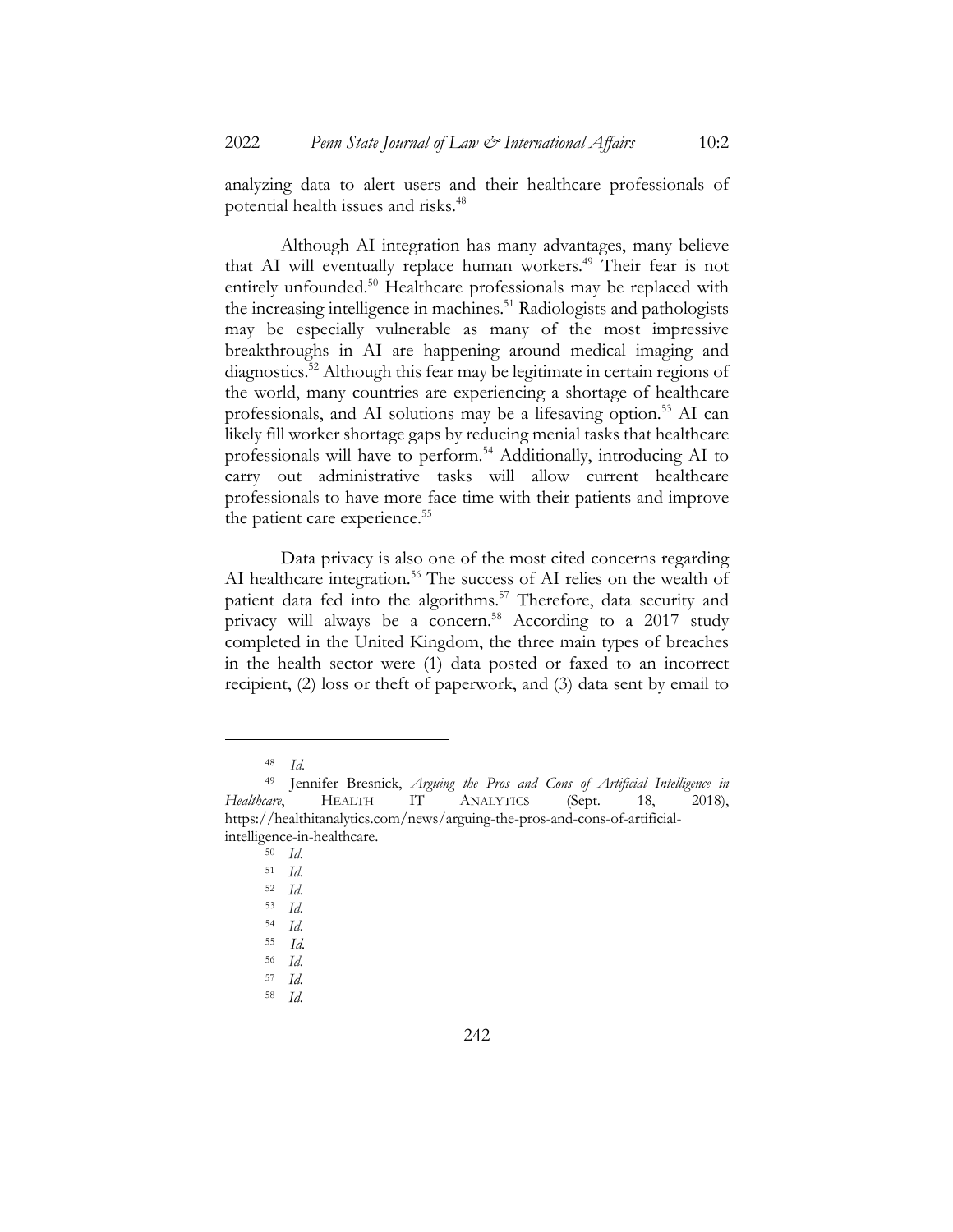an incorrect recipient.<sup>59</sup> This study suggests that data breaches occur as a result of accidental mistakes made during the course of routine care.<sup>60</sup> However, government agencies are rapidly catching up to the advancement of AI technology, and as a result, there has been a surge in new policies and regulations for data privacy and security.<sup>61</sup> The advancement of AI technology has shown to be advantageous to the healthcare industry. Instead of impeding its progress, humans will be forced to learn, change, and adapt, just like artificial intelligent algorithms.

Three major fields present significant trends in AI: chronic diseases management, medical imaging, and AI and the Internet of Things (IoT).<sup>62</sup> Through the implementation of machine learning in AI, companies are able to manage chronic diseases by monitoring the disease with sensors and automating delivery of treatment as needed using connected mobile applications.<sup>63</sup> The field of medical imaging is growing with the integration of AI-driven platforms in medical scanning devices to improve image clarity and clinical outcomes by reducing radiation exposure.<sup>64</sup> Various companies are also integrating AI and IoT to better monitor patient adherence to treatment protocols and to improve clinical outcomes.<sup>65</sup> As discussed above, unfortunately, with the prevalence of improved and automated systems, there arises the concern of decreased job opportunities for humans.<sup>66</sup>

<sup>59</sup> *What Are the Risks Around Patient Data?*, UNDERSTANDING PATIENT DATA, https://understandingpatientdata.org.uk/weighing-up-risks#data-breachesin-the-health-sector (last visited Jan. 15, 2021).

<sup>60</sup> *Id.*

<sup>61</sup> Bresnick, *supra* note 49.

<sup>62</sup> Kumba Sennaar, *AI in Medical Devices—Three Emerging Industry Applications*, EMERJ, https://emerj.com/ai-sector-overviews/ai-medical-devices-three-emergingindustry-applications/. (last updated Nov. 22, 2019).

<sup>63</sup> Sennaar, *supra* note 62*.*

<sup>64</sup> *Id.*

<sup>65</sup> The term Internet of Things (IoT) encompasses everything connected to the internet, used to define objects that "talk" to each other. Matt Burgess, *What Is the Internet of Things? WIRED Explains*, WIRED (Feb. 16, 2018), https://www.wired.co.uk/article/internet-of-things-what-is-explained-iot.

<sup>66</sup> Amisha et al., *supra* note 44.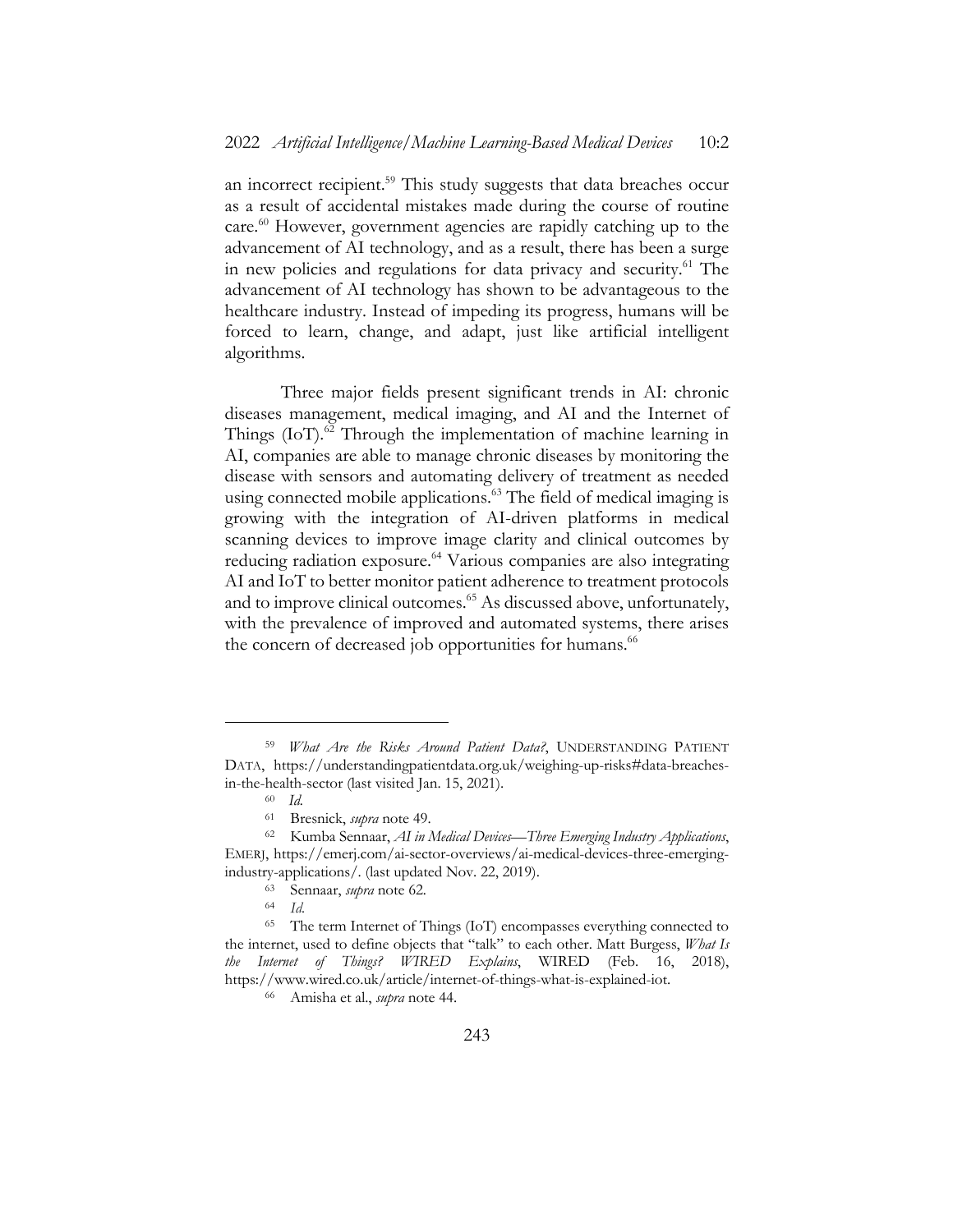Similar to how the private industry adapts to emerging technology, regulatory agencies across the globe are discussing how to implement a regulatory framework for artificial intelligence.<sup>67</sup> Public safety and device efficacy continue to be the priority of many agencies.<sup>68</sup> Regulatory bodies will have to balance safety and efficacy without impeding the innovation efforts of manufacturers. Further, regulators around the world recognize the need for a common regulatory framework and uniform SaMD principles that will promote safe innovation and protect patient safety.<sup>69</sup> With the rapid development of AI, FDA and EU regulations have not kept pace and must be addressed for current and future medical device manufacturers. The FDA and the EU already recognize stand-alone software as a medical device (SaMD), therefore, it is reasonable to envelope artificial intelligence within SaMD regulations.<sup>70</sup>

The United States and EU are two of the five founding members of the Global Harmonization Task Force (GHTF).<sup>71</sup> The GHTF was founded in 1992 in response to a need for ease of medical device commercialization without administrative redundancy like documentation review and repeated safety testing.<sup>72</sup> This voluntary group was comprised originally of representatives from the medical device regulatory authorities of the five founding members: United States, European Union, Japan, Australia, and Canada.<sup>73</sup> Because major software companies like Amazon, Oracle, Google, and Facebook are also based in the United States and the EU, these two regions have a higher stake in designing favorable medical device regulations.<sup>74</sup>

<sup>67</sup> Johner, *supra* note 17.

<sup>68</sup> *Id.*

<sup>69</sup> *International Medical Device Regulators Forum (IMDRF)*, *supra* note 11.

<sup>70</sup> *Software as a Medical Device (SaMD), supra* note 13; Regulation 2017/745 of the European Parliament and of the Council of Apr. 5, 2017, art. 2, 2017 O.J. (L 117)

<sup>1 (</sup>EU).71 Susan Lamph, *Regulation of Medical Devices Outside the European Union*, 105(Suppl 1) J. ROYAL SOC'Y MED. S12, S13 (2012).

<sup>72</sup> *Id.*

<sup>73</sup> *Id.*

<sup>74</sup> *Global 100 Software Leaders by Revenue* (2016), PWC (2016), .https://www.pwc.com/gx/en/industries/technology/publications/global-100 software-leaders/explore-the-data.html.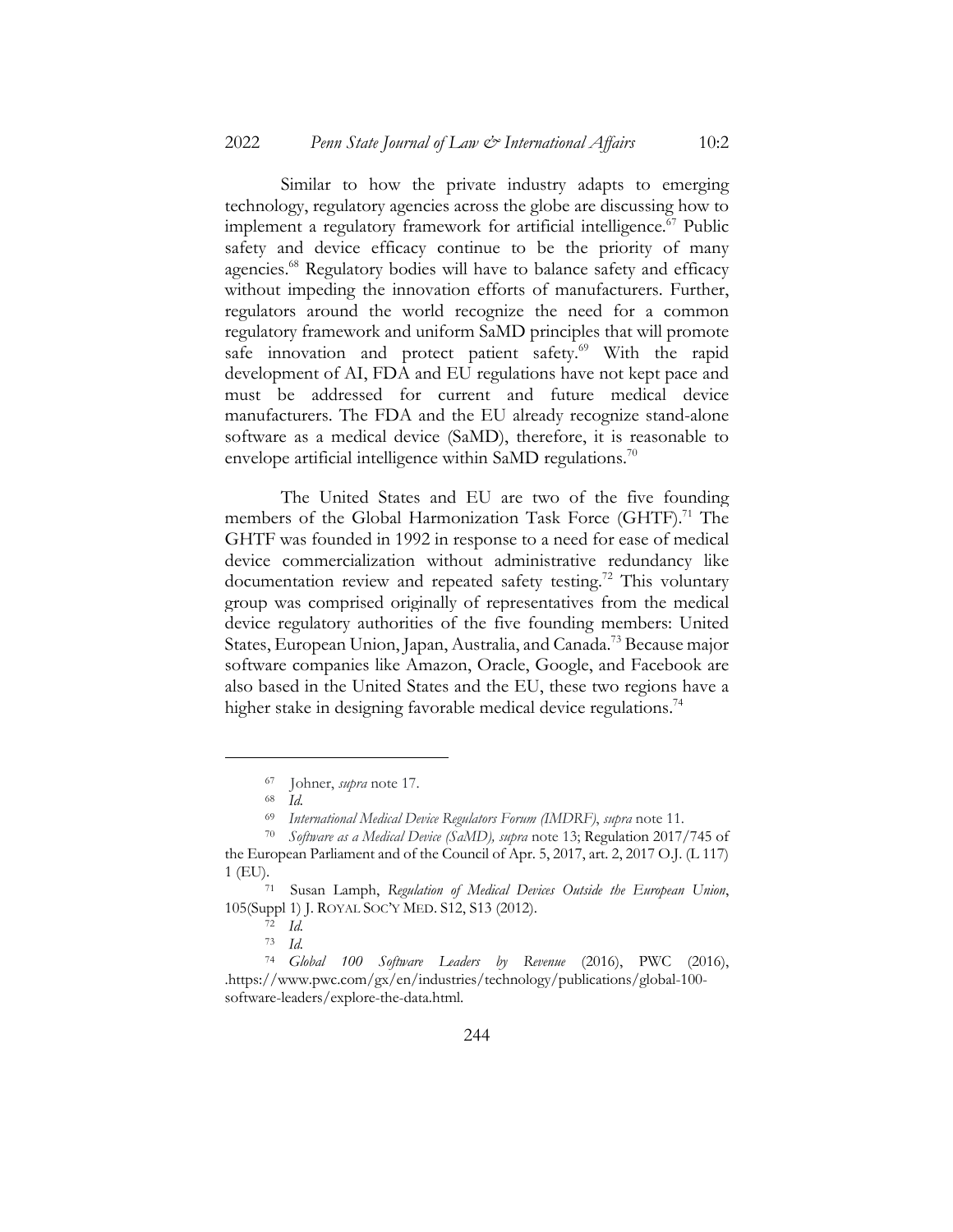C. United States Food and Drug Administration (FDA) Medical Device Regulation Structure

The U. S. Food and Drug Administration (FDA) is the oldest comprehensive consumer protection government agency.<sup>75</sup> The FDA promotes and protects the health of the citizens of the country by regulating food, cosmetics, drugs (including generic drugs and animal drugs), biologics, and medical devices.<sup>76</sup> The agency is split into various offices that specialize in various product regulation.<sup>77</sup> Each office is responsible for regulating products and ensures that the product is ready for commercialization.<sup>78</sup> FDA's Center for Devices and Radiological Health (CDRH) regulates medical devices in the United States<sup>79</sup> by evaluating the safety and efficacy of medical devices before and after commercialization.<sup>80</sup>

Under Section 201(h) of the Federal Food, Drug, and Cosmetics Act,<sup>81</sup> FDA defines a medical device as "an instrument, apparatus, machine, implant, in vitro reagent, including component, part, or accessory, that diagnoses, cures, mitigates, treats, or prevents disease or condition, affects structure or function of body, and does not achieve that purpose as a drug."82 The agency classifies devices

<sup>82</sup> 21 U.S.C.A. § 321(h) (West 2021). FDA defines a medical device as "an instrument, apparatus, implement, machine, contrivance, implant, in vitro reagent, or other similar or related article, including a component part or accessory which is: recognized in the official National Formulary, or the United States Pharmacopoeia, or any supplement to them, intended for use in the diagnosis of disease or other conditions, or in the cure, mitigation, treatment, or prevention of disease, in man or other animals, or intended to affect the structure or any function of the body of man or other animals, and which does not achieve its primary intended purposes through chemical action within or on the body of man or other animals and which is not dependent upon being metabolized for the achievement of any of its primary intended purposes."

<sup>75</sup> Elias Mallis, *An Introduction to FDA's Regulation of Medical Devices*, U.S. FOOD & DRUG ADMIN., https://www.fda.gov/media/123602/download (last visited Oct. 16, 2020).

<sup>76</sup> *Id.*

<sup>77</sup> *Id.*

<sup>78</sup> *Id.*

<sup>79</sup> *Id..*

<sup>80</sup> *Id.*

<sup>81</sup> Federal Food, Drug, and Cosmetics Act § 201(h), 21 U.S.C. § 321(h).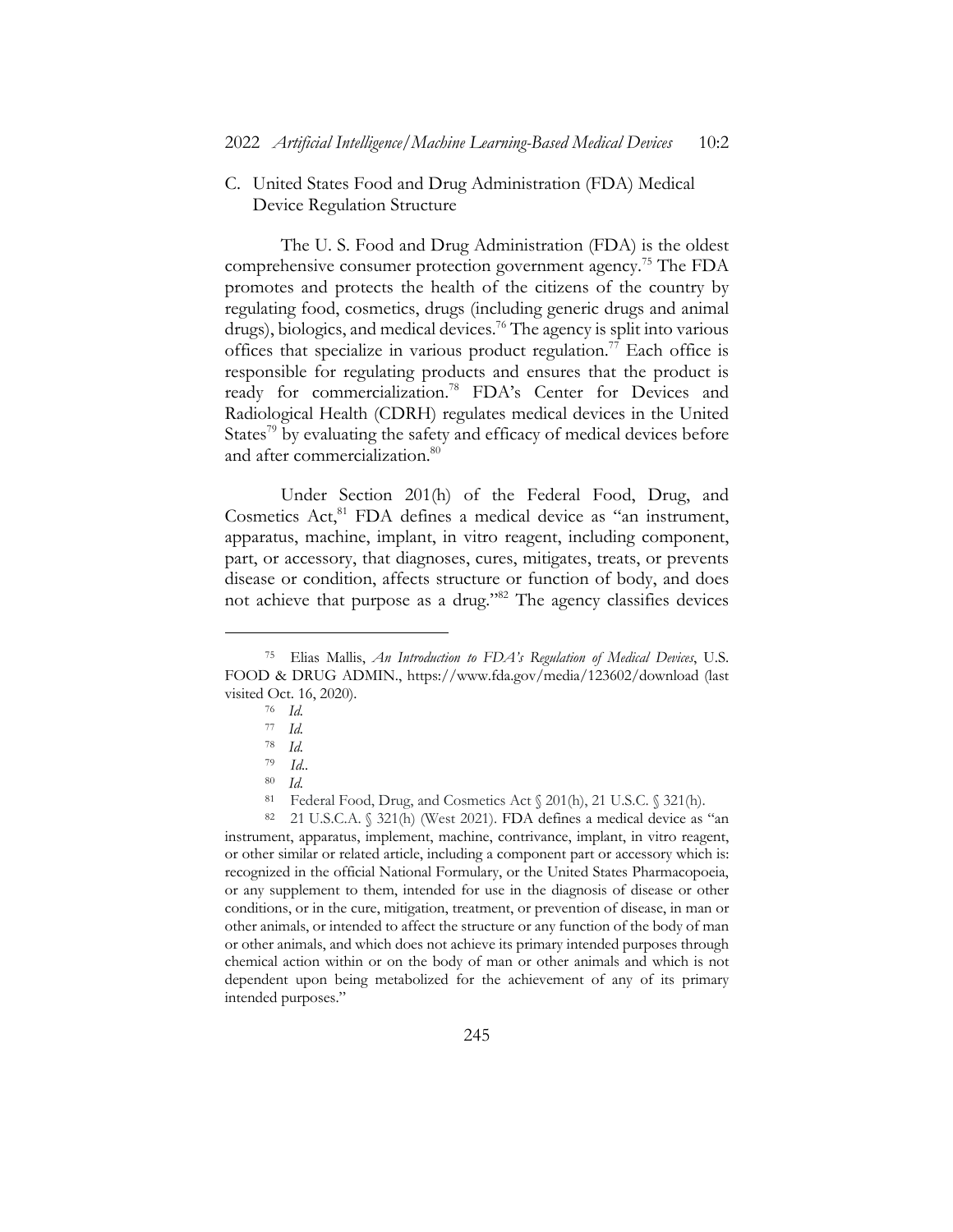based on the their description and intended use.<sup>83</sup> The classes of medical devices include Class I, Class II, and Class III; the classes increase with the degree of risk.<sup>84</sup> Devices can also be defined by their three-letter product codes, which designate groups of similar devices and intended use.<sup>85</sup> This article focuses on Class II devices as the substantial equivalence standard is only used for Class II medical devices in the United States; the equivalent device standard can be applied as long as the device is used for the same clinical condition or purpose and has the same kind of user.<sup>86</sup> Only these types of devices will be considered in this article as that ties into the issues with patentability.

Class II medical devices are cleared for commercialization through two different pathways—a 510(k) submission or an exemption.<sup>87</sup> A 510(k) is a premarket submission made to FDA to demonstrate that the device to be marketed is as safe and effective, that is, substantially equivalent, to a legally marketed device.<sup>88</sup> Manufacturers must compare their device to one or more similar legally marketed devices and make and support their substantial equivalence claims.<sup>89</sup> A device is substantially equivalent if,

> in comparison to a predicate, it has the same intended use as the predicate; has the same technological characteristics as the predicate; or has different technological characteristics but does not raise different questions of safety and effectiveness; and the information submitted to FDA demonstrates that the

<sup>83</sup> *Classify Your Medical Device*, U.S. FOOD & DRUG ADMIN., https://www.fda.gov/medical-devices/overview-device-regulation/classify-yourmedical-device (last updated Feb. 7, 2020).

<sup>84</sup> *Id.*

<sup>85</sup> 21 C.F.R. § 807.100 (2020).

<sup>86</sup> *See* note 24.

<sup>87</sup> *Classify Your Medical Device*, *supra* note 83*.*

<sup>88</sup> Federal Food, Drug, and Cosmetics Act  $\S$  513(i)(1)(A).

<sup>89</sup> *Premarket Notification 510(k)*, U.S. FOOD & DRUG ADMIN., https://www.fda.gov/medical-devices/premarket-submissions-selecting-andpreparing-correct-submission/premarket-notification-510k (last updated Mar. 13, 2020).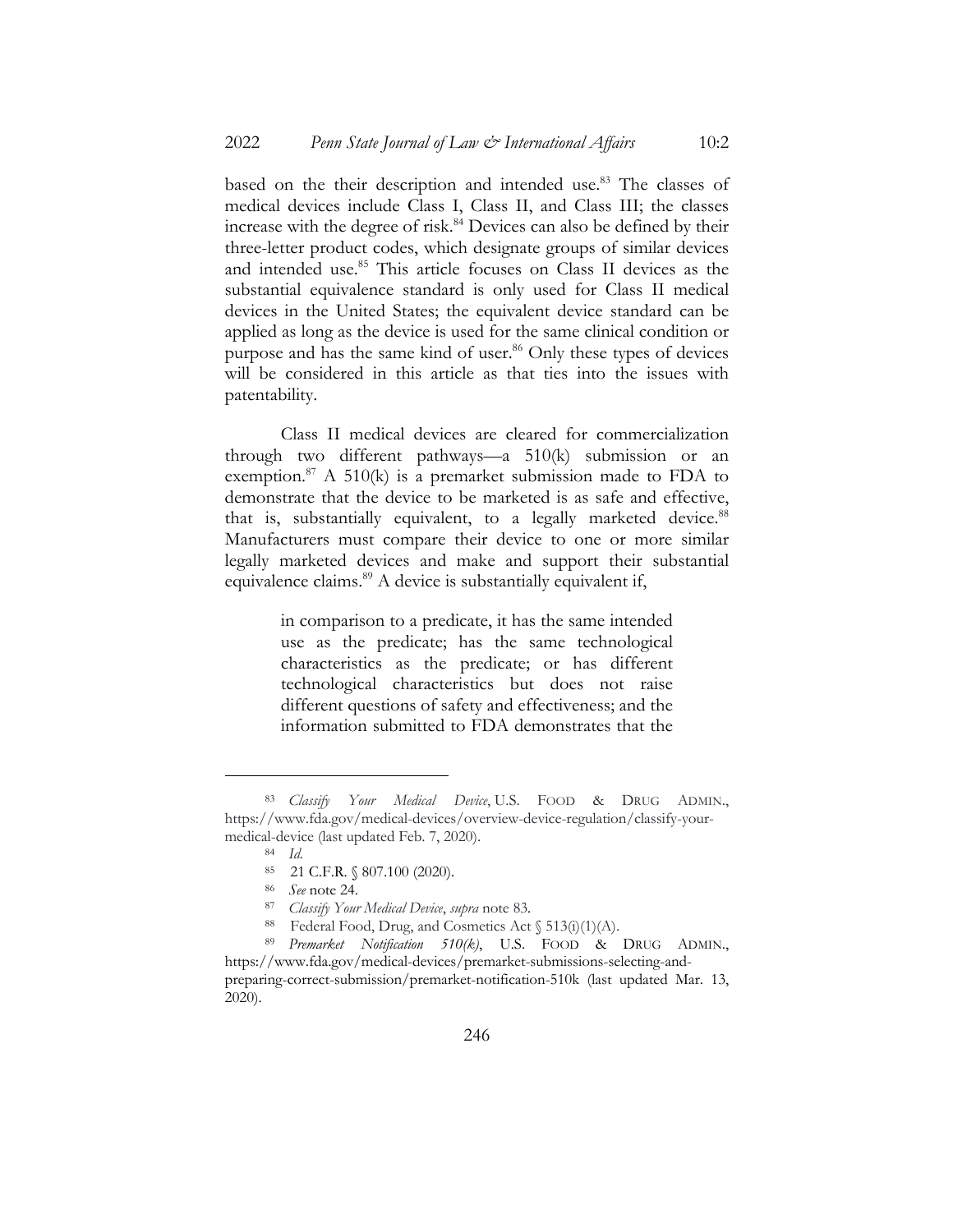device is as safe and effective as the legally marketed device.<sup>90</sup>

The submission exemption pathway is where devices can be placed on the market without any formal 510(k) submission to the FDA due to their low-risk intended use.<sup>91</sup> This exemption applies if the FDA determines that a 510(k) is not required to provide reasonable assurance of safety and effectiveness for the device.<sup>92</sup> Devices which may be exempt from 510(k) requirements are pre-amendment devices, and Class I and Class II devices specifically exempted by the FDA.<sup>93</sup>

The 510(k) pathway may seem like an attractive pathway for new medical device manufacturers, but several issues have been identified within the industry.<sup>94</sup> The main issue involves the lack of clarity and consistency of the substantial equivalence standard, specifically the definitions of "same intended use" and "same technological characteristics."95 The intended use of a device and its labeled indication are usually not synonymous.<sup>96</sup> With the absence of a statutory definition of "same intended use," the FDA permits a rather

<sup>&</sup>lt;sup>90</sup> The requirements of the 510(k) submission include submission of bench testing data, non-clinical data, technological documentation, verification and validation reports, product labeling, and sometimes clinical data may even be required. *Premarket Notification 510(k)*, U.S. FOOD & DRUG ADMIN., https://www.fda.gov/medical-devices/premarket-submissions/premarketnotification-510k (last updated Mar. 13, 2020).

<sup>91</sup> *Classify Your Medical Device*, *supra* note 83.

<sup>92</sup> *Class I / II Exemptions*, U.S. FOOD & DRUG ADMIN., https://www.fda.gov/medical-devices/classify-your-medical-device/class-i-iiexemptions (last updated July 1, 2019).

<sup>93</sup> Preamendment status can be obtained for a medical device if it was in commercial distribution before May 28, 1976, the date the Medical Device Amendments were signed into law. The FDA requires supporting documentation and a signed affidavit to prove the preamendment status of a device for a specific use. *Preamendment Status*, U.S. FOOD & DRUG ADMIN., https://www.fda.gov/medical-devices/quality-and-compliance-medicaldevices/preamendment-status (last updated Nov. 15, 2017); *Class I / II Exemptions, supra* note 92.

<sup>94</sup> Jonas Zajac Hines et al., *Left to Their Own Devices: Breakdowns in United States Medical Device Premarket Review*, 7(7) PLOS MED. (2010).

<sup>95</sup> *Id.* at 3*.*

<sup>96</sup> *Id.*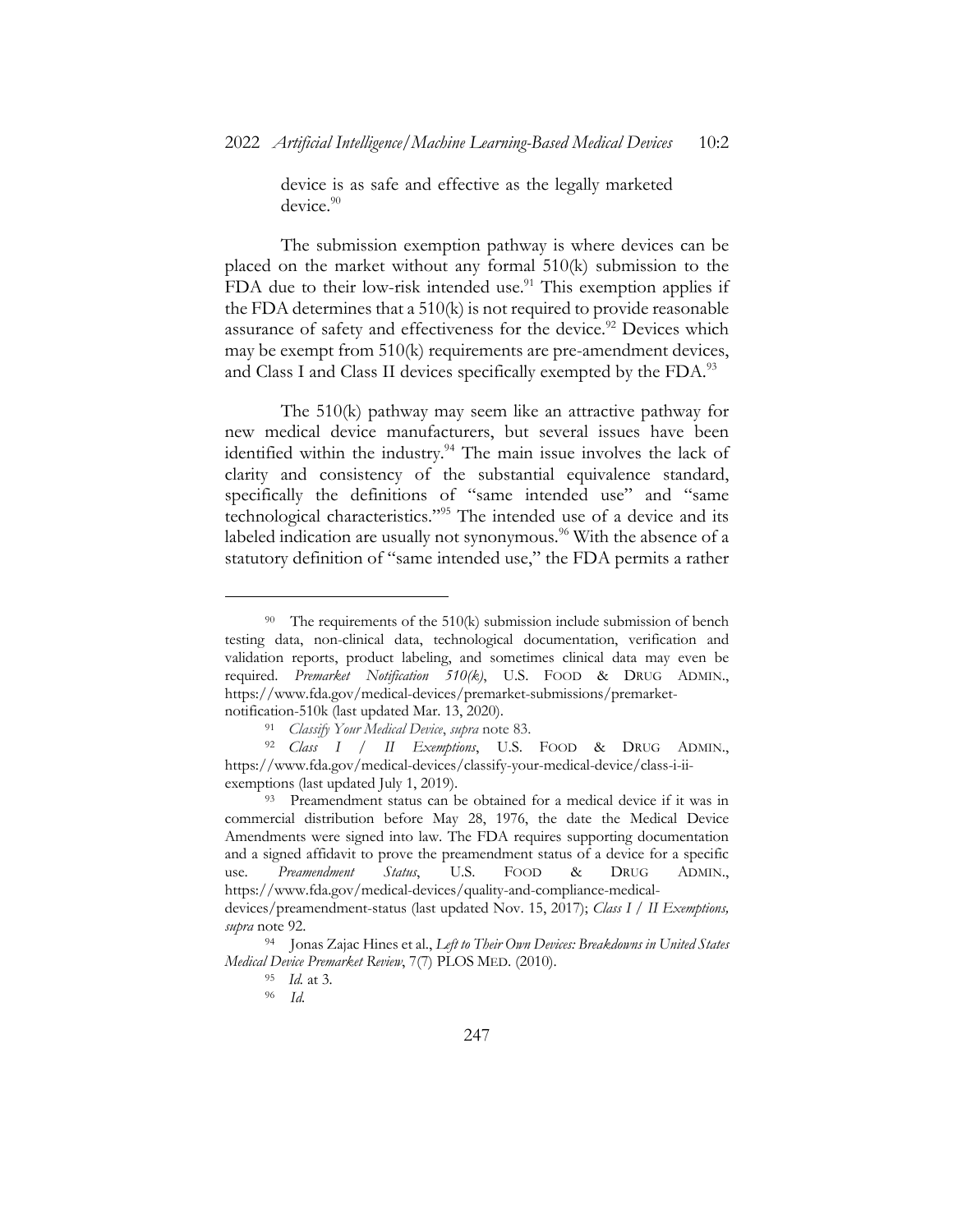lenient interpretation of this term. $\frac{97}{2}$  Even though the agency asserts that it possesses the "scientific expertise [that] enables [the agency] to exercise considerable discretion in construing intended uses," the FDA has permitted more novel devices to be reviewed under the 510(k) pathway.98 Additionally, differences in technological characteristics of a predicate device and a new device do not preclude a determination of substantial equivalence, as long as the differences do not raise new issues of safety or effectiveness.<sup>99</sup>

### D. European Union Medical Device Regulation (EU MDR) Structure

For manufacturers interested in the European market, medical devices will not be approved for commercialization without conforming to strict European Commission safety requirements.<sup>100</sup> One of the most important requirements is the affixation of the *Comformité Européenne* (French for 'European conformity') (CE) mark.<sup>101</sup> Instead of a national agency overseeing the regulatory process, the EU medical device regulation responsibility belongs to the Competent Authorities (CA), Notified Bodies (NB), and authorized representatives.102 Although each member state may have their own regulatory scheme for medical device approval, all member states in the EU accept the CE mark and allow manufacturers to provide minimal documentation to show the safety and efficacy of a device before placing the product on the market.<sup>103</sup>

<sup>97</sup> *Id.*

<sup>98</sup> *Id.*

<sup>99</sup> *Id.* at 4.

<sup>100</sup> *Id.*

<sup>101</sup> Regulation 2017/745 of the European Parliament and of the Council of Apr. 5, 2017, art. 20, 2017 O.J. (L 117) (EU).

<sup>102</sup> Elaine French-Mowat & Joanne Burnett, *How Are Medical Devices Regulated in the European Union?*, 105(Suppl 1) J. ROYAL SOC'Y MED. S22, S24 (2012).

<sup>103</sup> Besides the members states that are part of the EU, countries in the European Economic Area (Norway, Liechtenstein and Iceland), Turkey, and Switzerland are part of the EU single market for medical devices. This means that these countries also accept the CE mark to show that the medical devices are approved for commercialization. *Medical Device Regulations: Global Overview and Guiding Principles*, WORLD HEALTH ORG. (2003).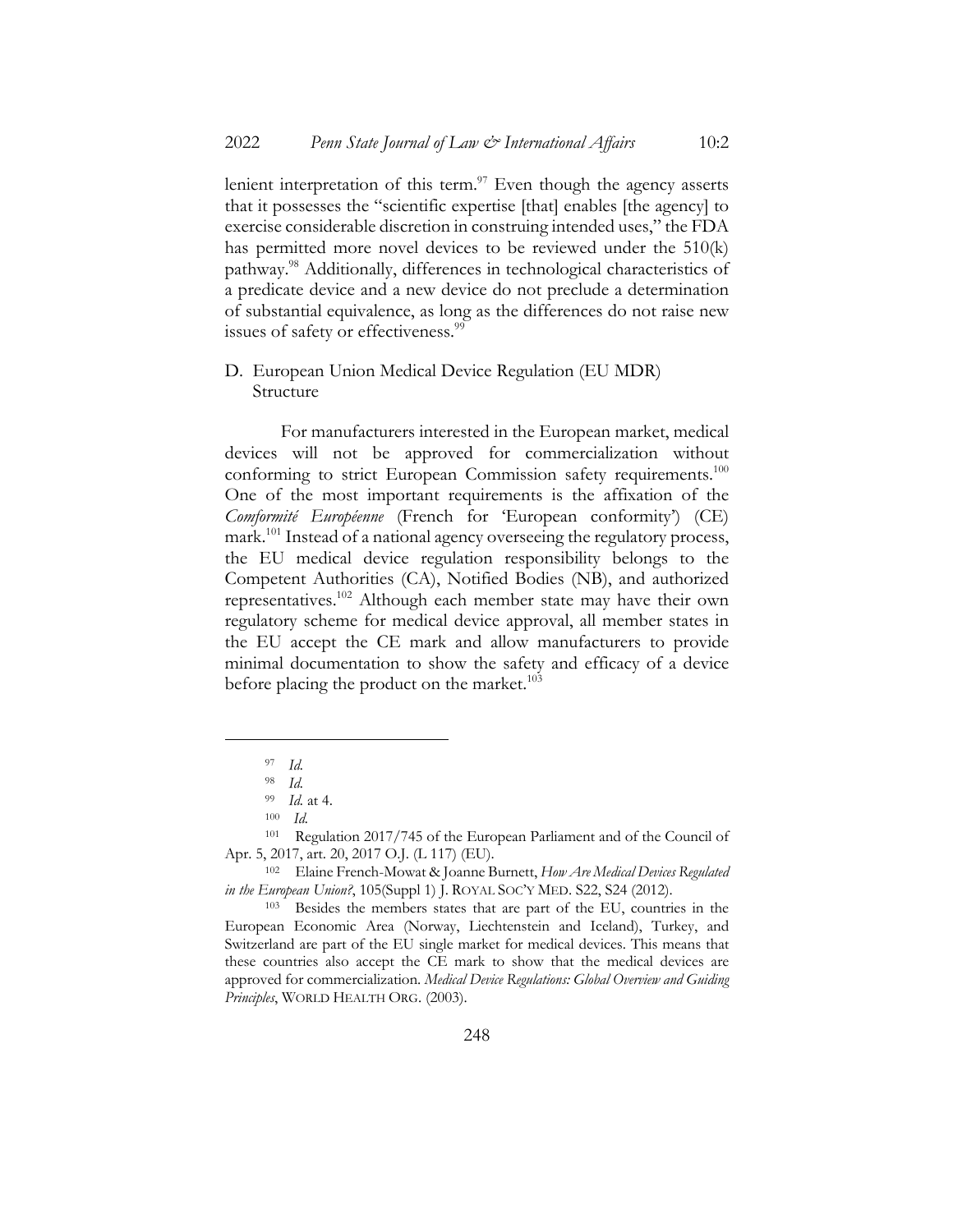A Competent Authority is "any person or organization that has the legally delegated or invested authority, capacity, or power to perform a designated function."104 A Competent Authority designates a Notified Body to ensure that the conformity assessment procedures are completed according to the EU Medical Device Regulations (MDR).<sup>105</sup> The role of a Notified Body is to conduct a conformity assessment under the relevant EU Directives.106 Another vital player in conformity assessments is the authorized representative. The authorized representative is designated by medical device manufacturers and is legally responsible for compliance with the MDR and serves as the first point of contact for the EU authorities.107 The Competent Authority, Notified Body, and authorized representatives each have a precise scope of actions and responsibilities, as listed in the EU MDR.<sup>108</sup>

The term "medical device" as defined in the EU MDR is similar to the FDA definition.<sup>109</sup> Like the FDA, the EU regulations place medical devices into four categories: Class I (including Class Is and Im), Class IIa, Class IIb, and Class III. The higher the classification, the greater the level of assessment required by Notified Bodies (NB).<sup>110</sup> The intended purpose of the device determines the

<sup>104</sup> *Want to Know More About the Notified Body?*, BSI GROUP, https://www.bsigroup.com/globalassets/meddev/localfiles/it-it/documents/bsiguide\_to\_notified\_body\_2019-it.pdf (last visited Apr 15, 2022).

<sup>105</sup> French-Mowat & Burnett, *supra* note 102, at S23.

<sup>106</sup> BSI Group, *supra* note 104.

<sup>107</sup> French-Mowat & Burnett, *supra* note 102, at S23.

<sup>108</sup> Regulation 2017/745 of the European Parliament and of the Council of Apr. 5, 2017, art. 10, 2017 O.J. (L 117) (EU).

<sup>109</sup> Medical device is defined as "any instrument, apparatus, appliance, material or other article, whether used alone or in combination, including software necessary for its proper application intended by the manufacturer to be used for human beings for the purpose of: diagnosis, prevention, monitoring, treatment or alleviation of disease; diagnosis, monitoring, treatment, alleviation of or compensation for an injury or disability; investigation, replacement or modification of the anatomy or of a physiological process; control of conception, and which does not achieve its principal intended action in or on the human body by pharmacological, immunological or metabolic means, but which may be assisted in its function by such means." Regulation 2017/745 of the European Parliament and of the Council of Apr. 5, 2017, art. 2, 2017 O.J. (L 117) (EU).

<sup>110</sup> French-Mowat & Burnett, *supra* note 102.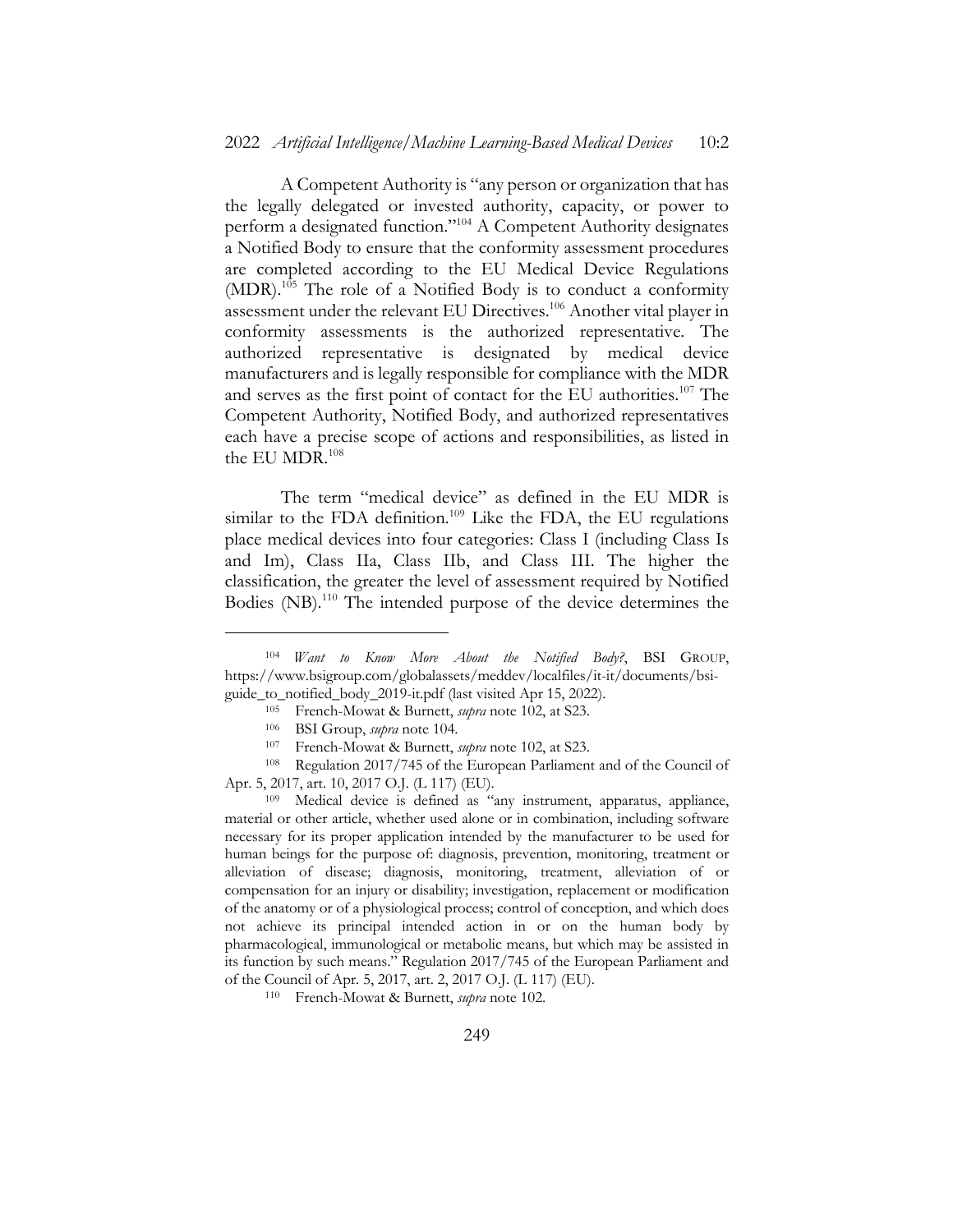device classification, not the technical characteristics of the device.<sup>111</sup> There are several considerations for device classification, including the duration of contact with the human body, the degree of invasiveness, and local versus systemic effect of the device on the human body.<sup>112</sup>

Manufacturers have the responsibility to ensure that their device complies with the relevant EU legislation's essential requirements.113 Each medical device class is required to prepare technical documentation that is submitted to the Notified Body for certification as part of the CE marking process.114 Manufacturers must follow certain conformity assessment procedures, like design verification and validation, human factors engineering studies, or clinical evaluation, depending on the device's risk.115 The procedures help manufacturers decide how much information is needed to support their claims of the safety and efficacy of their device.<sup>116</sup> The CE mark signifies that the device meets all the appropriate provisions of the relevant legislation,<sup>117</sup> and indicates that the device can be freely marketed anywhere in the European Economic Area (EEA) without further regulatory control. $^{118}$ 

Similar to FDA regulations for Class II devices, the EU also uses the equivalent device standard.<sup>119</sup> Instead of using this standard for a certain class of devices, the EU MDR allows the show of equivalency for non-clinical and clinical data regardless of the classification of the device.120 However, unlike the FDA, the EC does not have a unified regulatory body that reviews equivalency of

<sup>120</sup> *Id.*

<sup>111</sup> *Id.*

<sup>112</sup> Regulation 2017/745 of the European Parliament and of the Council of Apr. 5, 2017, Annex II, 2017 O.J. (L 117) (EU).

<sup>113</sup> Regulation 2017/745 of the European Parliament and of the Council of Apr. 5, 2017, art. 10, 2017 O.J. (L 117) (EU).

<sup>114</sup> French-Mowat & Burnett, *supra* note 102, at S23.

<sup>115</sup> *Id.*

<sup>116</sup> Regulation 2017/745 of the European Parliament and of the Council of Apr. 5, 2017, art. 10, 2017 O.J. (L 117) (EU).

<sup>117</sup> *Id.*

<sup>118</sup> French-Mowat & Burnett, *supra* note 102, at S23.

<sup>119</sup> Regulation 2017/745 of the European Parliament and of the Council of Apr. 5, 2017, art. 5, 2017 O.J. (L 117) 1 (EU).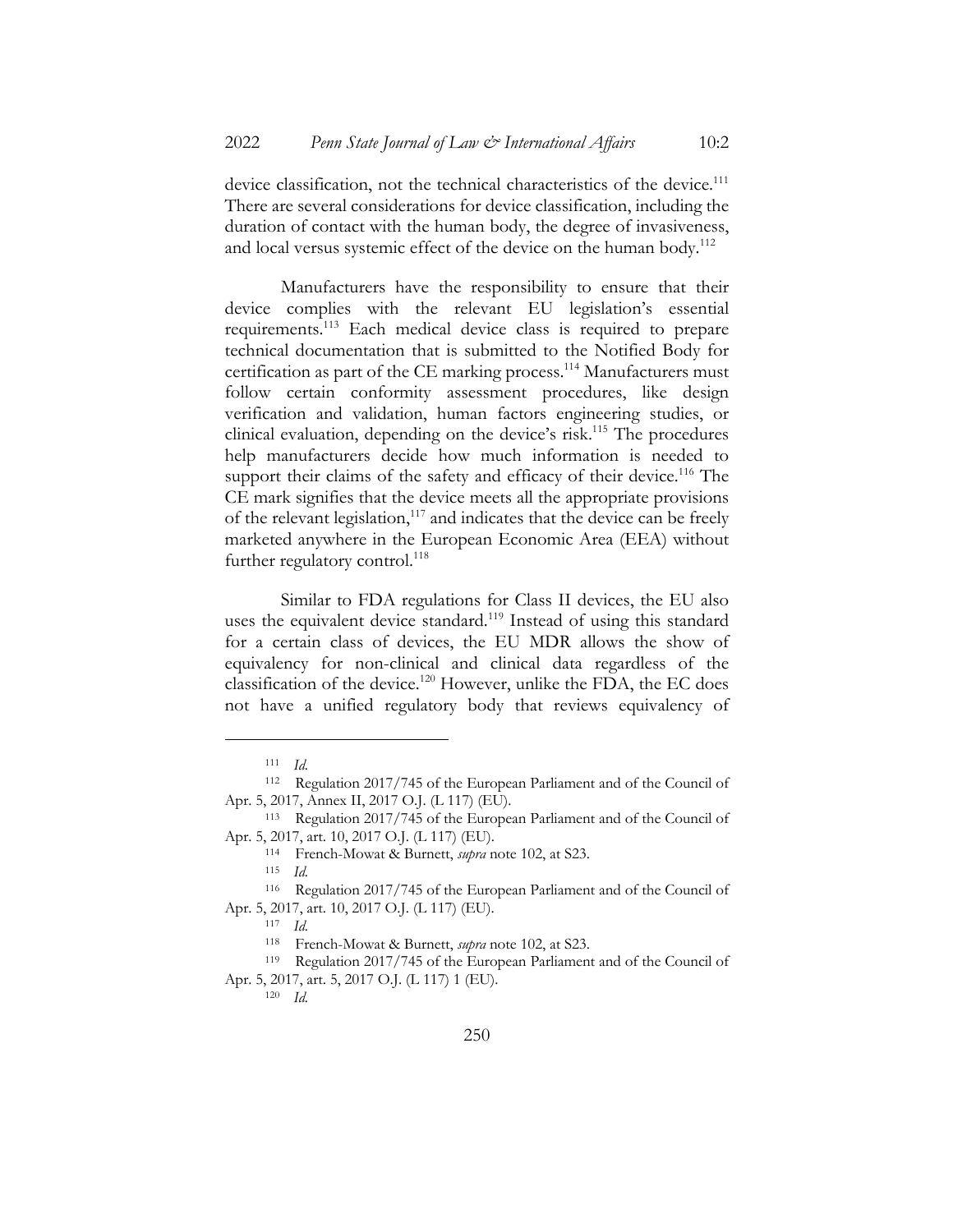devices.<sup>121</sup> This burden falls on registered notified bodies.<sup>122</sup> Medical device manufacturers are responsible for engaging with a registered notified body before they may commercialize their devices in the European market.<sup>123</sup> Issues identified for FDA's substantial equivalence standard also exist for the EU equivalent device standard, including the lack of clarity and consistency in defining what constitutes an "equivalent device."<sup>124</sup>

E. Intellectual Property Law in the United States and the European Union and Issues with Patentability for Artificial Intelligence-Based Medical Devices

Intellectual property law in the United States, specifically copyright and patent law, is permitted by the U.S. Constitution,<sup>125</sup> which explicitly grants Congress power to "[p]romote the [p]rogress" of the relevant field and the ability to create copyright and patent law.<sup>126</sup> For trademarks and other forms of intellectual property, the federal government only has the authority to make law through the regulation of commerce.127 It is widely understood that the Framers of the U.S. Constitution grounded the idea of copyright and patent law for the purpose of promoting economic benefit and increasing the amount of innovation and creative works available to the people.128 Although the federal government is active in intellectual property law, there are still important state regulations. $129$ 

<sup>121</sup> Travis G. Maak & James D. Wylie, *Medical Device Regulation: A Comparison of the United States and the European Union*, 24 J. AM. ACAD. ORTHOPAEDIC SURGEONS 537, 543 (2016).

<sup>122</sup> *Id.* at 539.

<sup>123</sup> World Health Organization, *supra* note 103.

<sup>124</sup> *Id.*

<sup>125</sup> *Outline of the Legal and Regulatory Framework for Intellectual Property in the United States of America*, WIPO IP PORTAL, https://wipolex.wipo.int/en/info/outline/US (last visited Jan. 19, 2020).

<sup>126</sup> [The Congress shall have power] "[t]o promote the progress of science and useful arts, by securing for limited times to authors and inventors the exclusive right to their respective writings and discoveries." U.S. CONST. art. VIII, § 8.

<sup>127</sup> *Id.*

<sup>128</sup> Legal and Regulatory Framework *supra* note 125.

<sup>129</sup> *Id.*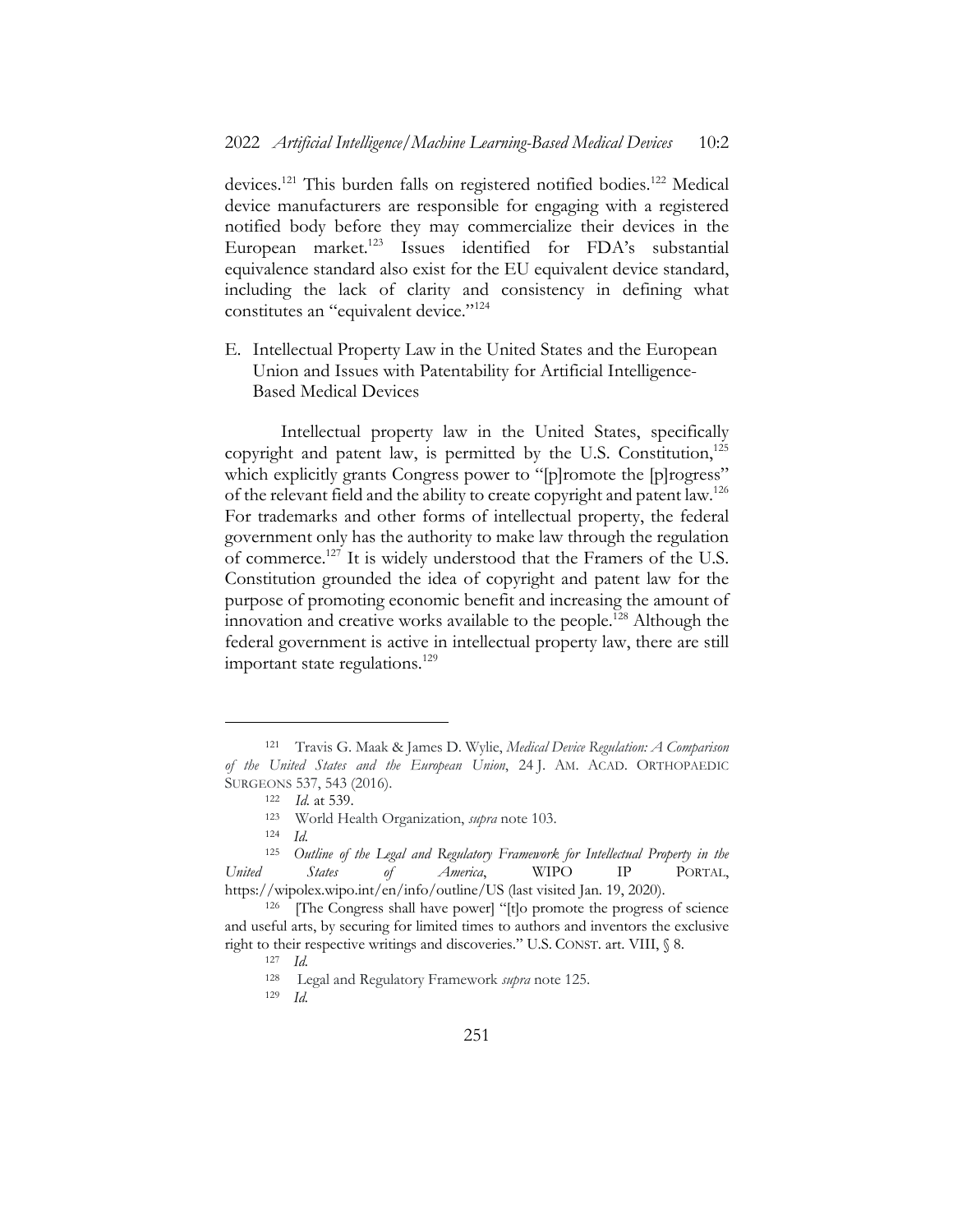Congress delegated regulatory authority for intellectual property to several agencies.<sup>130</sup> The United States Patent and Trademark Office (USPTO), under the Department of Commerce, grants U.S. patents under the Patent Code, registers trademarks under the Lanham Act, and hears certain disputes through either the Patent Trial and Appeal Board (PTAB) or the Trademark Trial and Appeal Board (TTAB).<sup>131</sup> The Patent Code is contained in Title 35 of the United States Code (USC).<sup>132</sup> Patents are exclusively governed by federal law. There are three types of patents that may be granted: utility patents, design patents, and plant patents.<sup>133</sup> Currently, the utility patent term, starting from the earliest claimed filing date, is twenty years.134 However, this timeline may be extended to accommodate for delays in the patent office or to obtain FDA approval under the Drug Price Competition and Patent Term Restoration Act.<sup>135</sup>

Fortunately for healthcare manufacturers the Food, Drug, and Cosmetics Act (FDCA) also grants quasi-patent rights in the form of market exclusivities for drugs.<sup>136</sup> For example, the Orphan Drug

<sup>131</sup> *About Us*, UNITED STATES PATENT AND TRADEMARK OFF. https://www.uspto.gov/about-us (last visited Jan. 19, 2022).

<sup>130</sup> *Id.*

<sup>132</sup> 35 U.S.C.A. § 100 (Westlaw through Pub. L. No. 116-259).

<sup>133</sup> *Manual of Patent Examining Procedure*, UNITED STATES PATENT AND TRADEMARK OFF., https://www.uspto.gov/patent/laws-and-regulations/manualpatent-examining-procedure (last visited Jan. 19, 2022).

<sup>134</sup> 35 U.S.C.A. § 154 (Westlaw through Pub. L. No. 116-259).

<sup>135</sup> The Drug Price Competition and Patent Restoration Act, also known as the Hatch-Waxman Amendments, established the approval pathway for generic drug products, under which applicants can submit an abbreviated new drug application (ANDA) under section 505(j) of the Federal Food, Drug, and Cosmetic Act (FD&C Act). *Hatch-Waxman Letters*, U.S. FOOD & DRUG ADMIN., https://www.fda.gov/drugs/abbreviated-new-drug-application-anda/hatchwaxman-letters (last updated July 19, 2018).

<sup>136</sup> The laws of the United States are organized by subject into the United States Code. The United States Code contains only the currently enacted statutory language. The official United States Code is maintained by the Office of the Law Revision Counsel in the United States House of Representatives. The Office of the Law Revision Counsel reviews enacted laws and determines where the statutory language should be codified related to its topic. The Federal Food, Drug, and Cosmetic Act and subsequent amending statutes are codified into Title 21 Chapter 9 of the United States Code. *Federal Food, Drug, and Cosmetic Act (FD&C Act)*, U U.S. FOOD & DRUG ADMIN., https://www.fda.gov/regulatory-information/laws-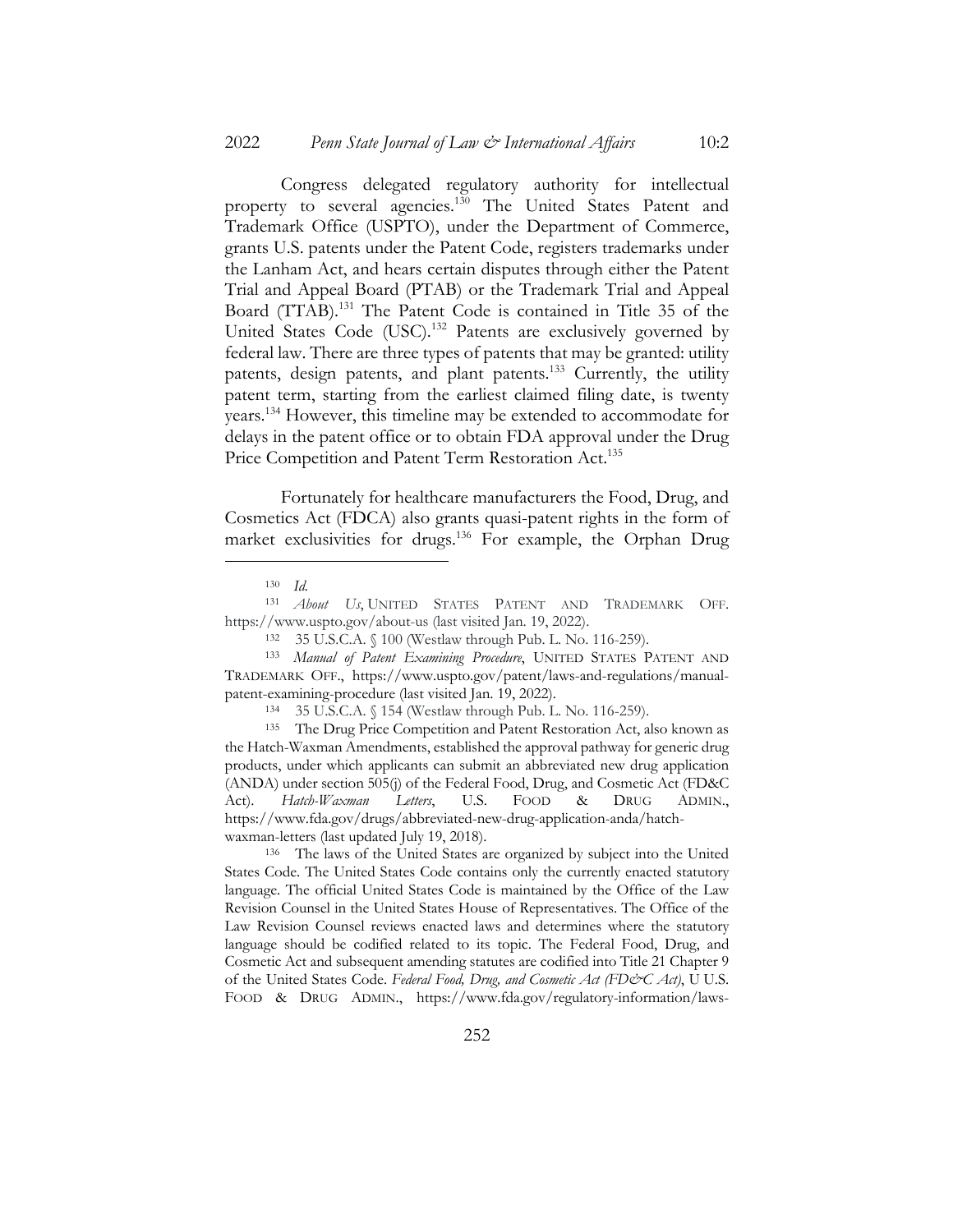Designation program grants "orphan status" to drugs and biologics, where "orphan status" is defined as "those intended for the treatment, prevention or diagnosis of a rare disease or condition, which is one that affects less than 200,000 persons in the United States or meets cost recovery provisions of the act."137 Once a drug is designated as an orphan drug, the FDA will grant market exclusivity of the drug due to the drug's intended use of treating rare diseases.<sup>138</sup> For example, from 2014 to 2016, there were eleven cases of ebolavirus infections in the United States.<sup>139</sup> On May 8, 2019, the FDA designated EBANGA<sup>TM</sup> as an orphan drug intended for the treatment of infection caused by the Zaire ebolavirus in adult and pediatric patients, including neonates born to a mother who is tested positive for the Zaire ebolavirus infection.<sup>140</sup> EBANGA<sup>TM</sup> received market approval from the FDA on December 21, 2020.<sup>141</sup>

The European Union acts as a single market instead of as a collection of individual countries.<sup>142</sup> As an EU member, each country has a right to transfer and implement the laws and regulations promulgated by the EU.143 Intellectual property law is included in that regulatory design. The European patent system is considered the home of the world patent system.<sup>144</sup> The European Patent Office (EPO) is

enforced-fda/federal-food-drug-and-cosmetic-act-fdc-act (last updated Mar. 29, 2018).

<sup>137</sup> *Developing Products for Rare Diseases & Conditions*, U.S. FOOD & DRUG ADMIN., https://www.fda.gov/industry/developing-products-rare-diseasesconditions (last updated Dec. 20, 2018).

<sup>138</sup> *Designating an Orphan Product: Drugs and Biological Products*, U.S. FOOD & DRUG ADMIN., https://www.fda.gov/industry/developing-products-rare-diseasesconditions/designating-orphan-product-drugs-and-biological-products (last updated Apr. 6, 2020).

<sup>139</sup> *2014-2016 Ebola Outbreak in West Africa*, CNTR. FOR DISEASE CONTROL & PREVENTION, https://www.cdc.gov/vhf/ebola/history/2014-2016 outbreak/index.html (last updated Mar. 8, 2019).

<sup>140</sup> *Search Orphan Drug Designations and Approvals*, U.S. FOOD & DRUG ADMIN., https://www.accessdata.fda.gov/scripts/opdlisting/oopd/listResult.cfm (last visited Jan. 19, 2022).

<sup>141</sup> *Id.*

<sup>142</sup> *Single Market and Standards*, EUROPEAN COMM'N, https://ec.europa.eu/growth/single-market\_en (last visited Jan. 19, 2022).

<sup>143</sup> *Id.*

<sup>144</sup> *Id.*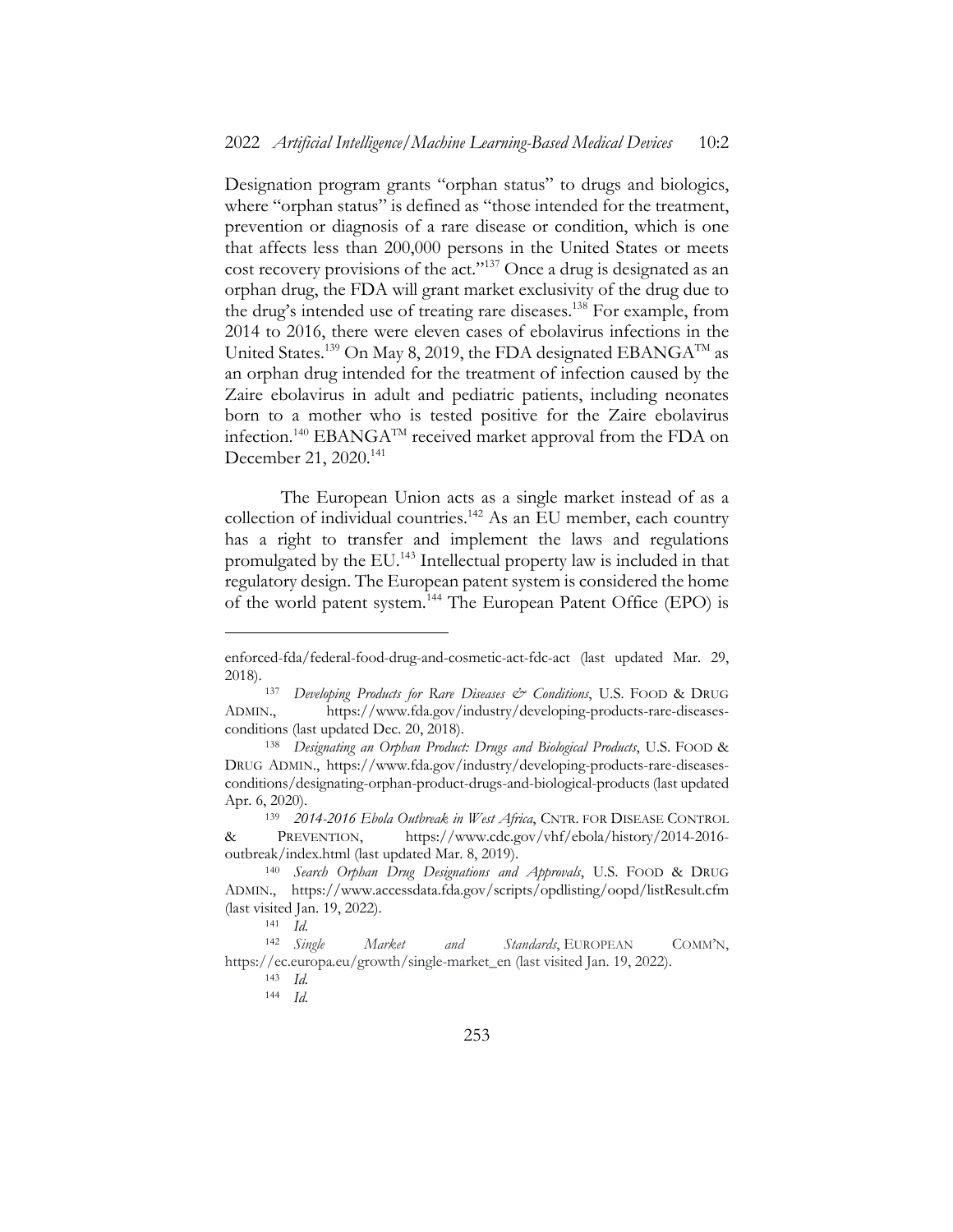responsible for the search, examination, and authorization of European patents.145 The requirements of patentability are similar to those in the United States insofar as the invention must satisfy several requirements—being novel, involving inventive procedure, being capable of industrial application, and not otherwise being excluded from patentability.146

A big concern for manufacturers, both in the United States and the EU, is whether the device passes the novelty threshold to meet patentability requirements.<sup>147</sup> When medical device manufacturers commercialize their device using the substantial equivalence standard in the United States, or equivalent device standard in the EU, manufacturers may not be able to differentiate their device from an existing device enough to have a novelty hook to render the device patentable. On average, manufacturers are expected to spend \$31 million to bring a medical device to market through the 510(k) pathway.148 The time and cost required to bring a device to market is a major incentive for manufacturers to also ensure its patentability to secure exclusive rights of the device for a set patent term.<sup>149</sup> This exclusive right will allow the patent owner to recoup any research and development costs and obtain a return on investment, which allows the manufacturer to gain competitiveness in the market.<sup>150</sup>

<sup>145</sup> *Patent Protection in the EU*, EUROPEAN COMM'N, https://ec.europa.eu/growth/industry/policy/intellectual-property/patents\_en (last visited Jan. 19, 2022).

<sup>146</sup> *Patentability Requirements*, JUSTIA, https://www.justia.com/intellectualproperty/patents/patentability-requirements/ (last updated June 2019).

<sup>147</sup> Xirui Zhang et al., *The Interplay Between the FDA Regulatory Process for Medical Devices and Patent Law—Considerations for 510(k) Submission*, FINNEGAN (Aug. 4, 2020), https://www.finnegan.com/en/insights/blogs/ip-fda-blog/the-interplay-betweenthe-fda-regulatory-process-for-medical-devices-and-patent-law-considerations-for-510k-submission.html.

<sup>148</sup> Danielle Kirsh, *Exploring FDA Approval Pathways for Medical Devices*, MASS DEVICE (Sept. 12, 2019), https://www.massdevice.com/exploring-fda-approvalpathways-for-medical-

devices/#:~:text=The%20average%20cost%20to%20bring,average%20costs%20o f%20%2494%20million.

<sup>149</sup> Evoluted New Media, *The Importance of Patents*, LABORATORY NEWS (July 1, 2005), https://www.labnews.co.uk/article/2029687/the\_importance\_of\_patents. <sup>150</sup> *Id.*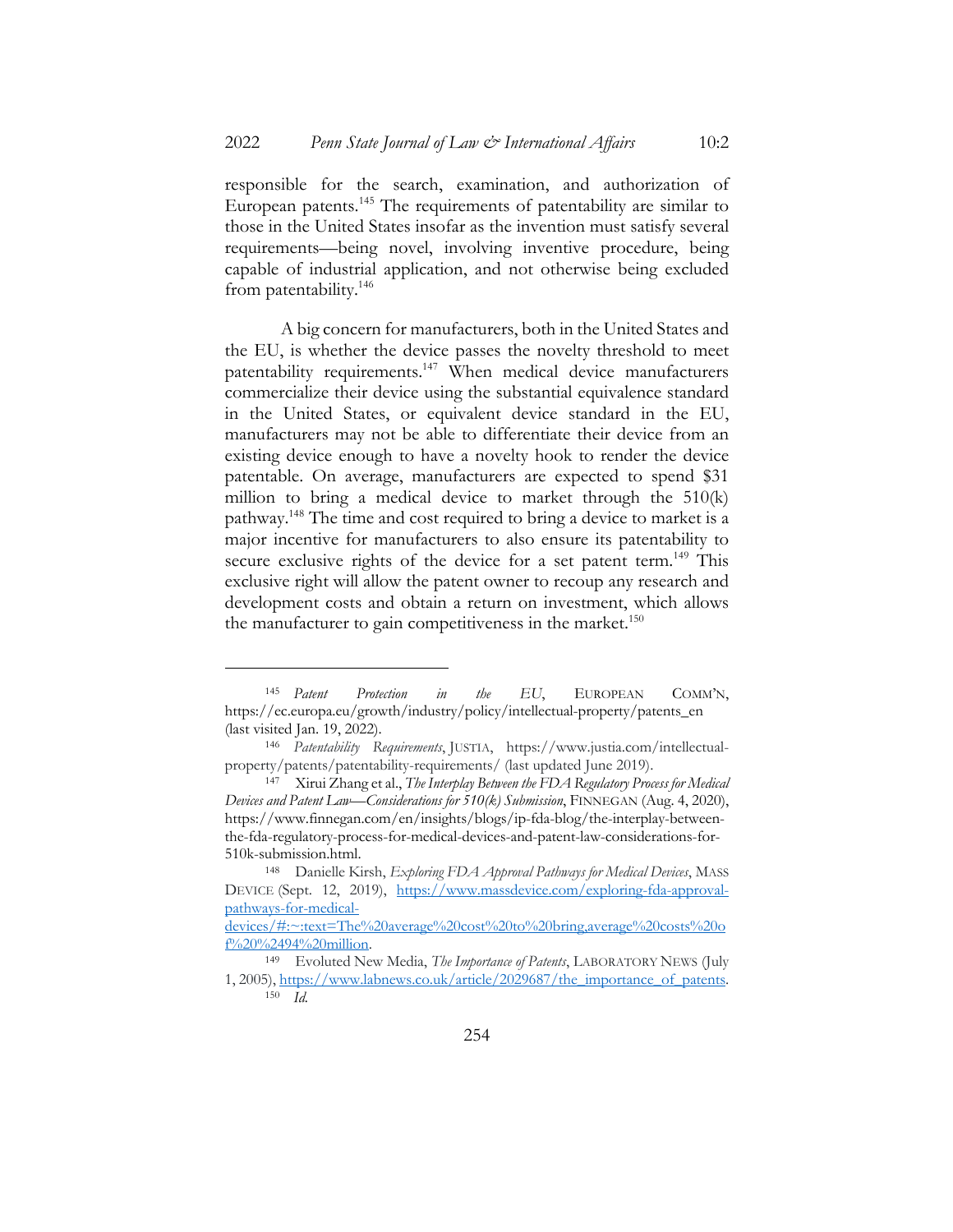Another potential issue is that a 510(k) submission for the device might be considered prior art.<sup>151</sup> Prior art constitutes those references or documents which may be used to determine novelty and non-obviousness of claimed invention in a patent application.152 Prior art does not need to exist physically or even be commercially available; it is sufficient that someone, somewhere, sometime previously has described or shown or made something that contains a use of technology that is very similar to a manufacturer's device.<sup>153</sup> 35 U.S.C. 102(a) describes prior art as any "claimed invention that was patented, described in a printed publication, or in public use, on sale, or otherwise available to the public before the effective filing date of the claimed invention."154 Because a summary of a 510(k) submission is usually published and available on the FDA 510(k) database, it may be considered as prior art.<sup>155</sup>

The third potential issue is that the 510(k) submission of substantial equivalence information could be seen as an admission of infringement.<sup>156</sup> When submitting a  $510(k)$ , manufacturers usually identify a predicate device to conduct a substantial equivalence comparison with the manufacturer's own device.157 Increasing the number of similarities found between the predicate device and the manufacturer's device increases the chances of clearance from the FDA. However, more similarities between the predicate device and the manufacturer's device has the inverse outcome in terms of patentability. Patent infringement rests on "making, using, offering to sell, or selling something that contains every element of a patented

<sup>151</sup> Zhang et al., *supra* note 147.

<sup>152</sup> USPTO regularly publishes presentations to explain the process of a patent or trademark application. This presentation describes how to understand prior art and how to use it in determining patentability. Fenn Mathew, *Understanding Prior Art and Its Use in Determining Patentability*, UNITED STATES PATENT AND TRADEMARK OFFICE.

https://www.uspto.gov/sites/default/files/documents/May%20Info%20Chat%20 slides%20%28003%29.pdf.(last visited Nov. 17, 2020).

<sup>153</sup> *Id.*

<sup>154</sup> MPEP § 2152 (9th ed. Rev. 10.2019, June 2020).

<sup>155</sup> Zhang et al., *supra* note 147.

<sup>156</sup> *Id.*

<sup>157</sup> Premarket Notification 510(k), *supra* note 89.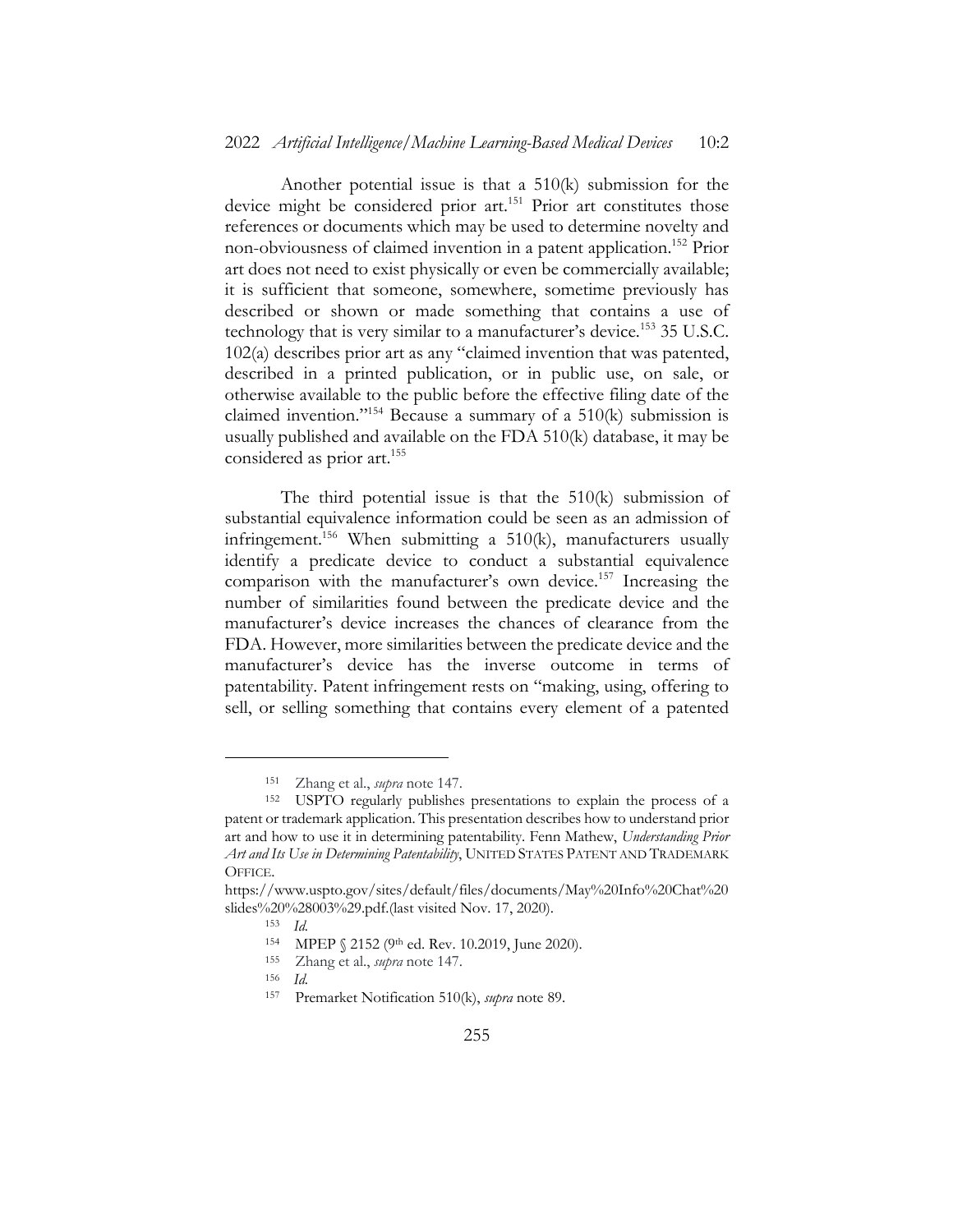claim or its equivalence while the patent is in effect."<sup>158</sup> Precluding prior permission of the patent owner, manufacturers risk being accused of infringement when their device is equivalent to an existing device.<sup>159</sup>

The EU regulatory field also presents similar issues. According to the EU MDR, manufacturers must identify an equivalent device, but the regulations do not define any parameters for determining equivalence.160 The EC has published a guidance document to distinctly identify the criteria for evaluation of an equivalence device to be used as clinical evidence.<sup>161</sup> However, manufacturers are still at a loss for the various situations not discussed in the guidance document.<sup>162</sup> In situations where equivalent devices are not CE marked or sold in Europe, comparison of equivalency is generally not accepted.163 Manufacturers would have to present a strong argument to their Notified Body on the reasons why the data is transferrable to a European population and manufacturers would have to conduct a safety and efficacy analysis for any gaps related to clinical performance.164

Additionally, in situations where technological composition is spread across multiple devices or no discussion of any differences between equivalent device and new device, manufacturers might have difficulty in preparing a comprehensive equivalency comparison.<sup>165</sup> Because the MDR mandates that the device being claimed as the equivalent device must share the same technical, biological and clinical characteristics, manufacturers may have difficulty in collecting enough data to support the equivalency comparison.<sup>166</sup> Usually, technical, biological and clinical characteristics are considered confidential

<sup>158</sup> 35 U.S.C.A. § 271 (Westlaw through Pub. L. No. 116-259).

<sup>159</sup> Zhang et al., *supra* note 147.

<sup>160</sup> MDCG 2020-5 Clinical Evaluation - Equivalence, EUROPEAN COMMISSION, https://ec.europa.eu/docsroom/documents/40903?locale=en (last visited Apr 15, 2022).

<sup>161</sup> *Id.*

<sup>162</sup> *Id.*

<sup>163</sup> *Id.*

<sup>164</sup> *Id.*

<sup>165</sup> *Id.*

<sup>166</sup> *Id.*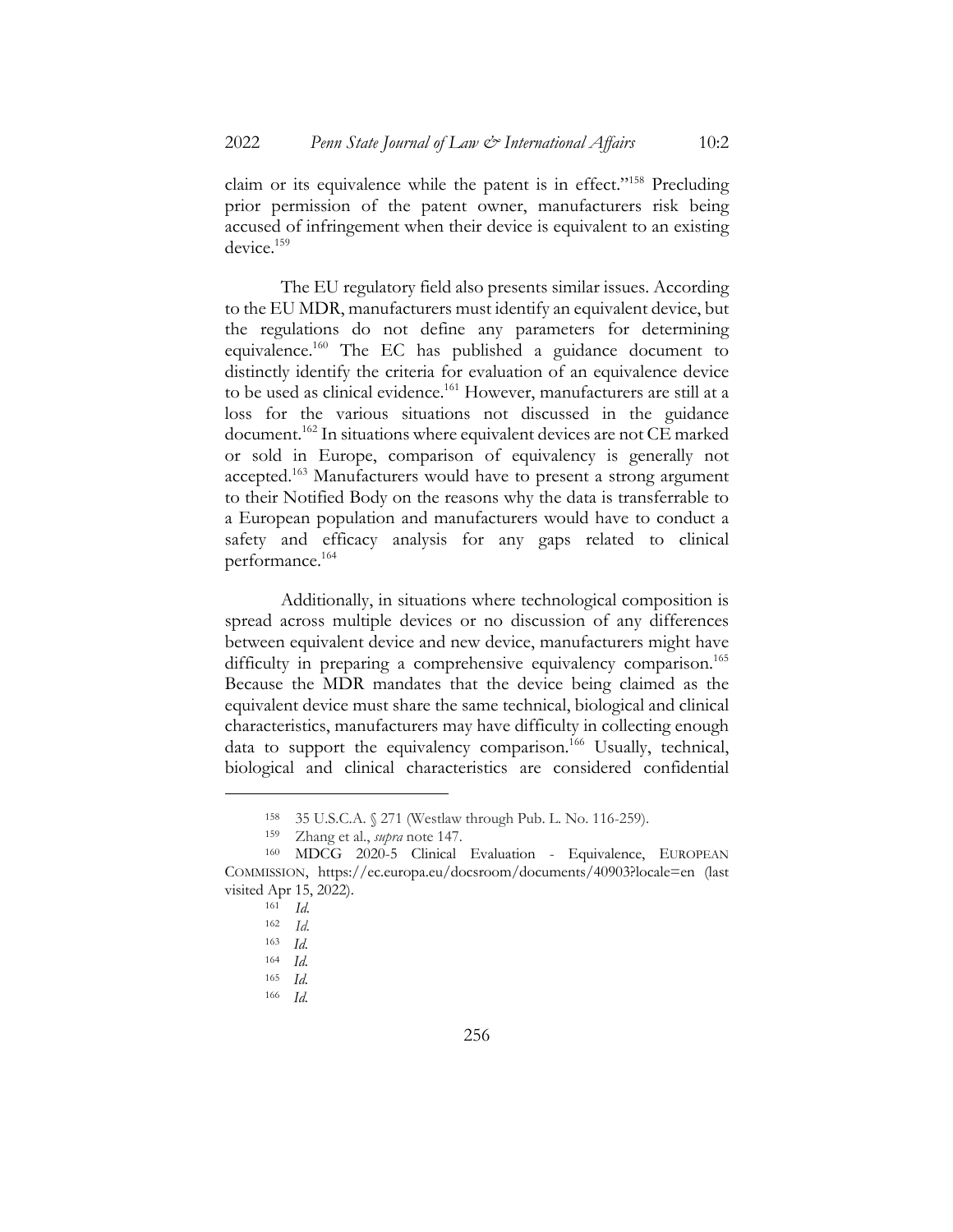proprietary information of a company that will not be shared between competitors, barring signed intercompany license agreements or mergers and acquisition of companies.<sup>167</sup>

These issues in the United States and the EU are amplified when applied to AI/ML-based SaMD because of the unique features of artificial intelligence. Manufacturers have a strong interest in maximizing their AI property interest and easily commercializing their product to generate revenue. This article will attempt to fill in the gaps of the lack of regulations for AI/ML-based SaMD and to reconcile the interplay between a substantial equivalence or equivalent device standard and potential success for patentability.

#### III. ANALYSIS

- A. Comparative Analysis between the United States and the European Union
	- 1. Medical Device Regulations

To design the most effective commercialization pathways for AI/ML-based SaMD, it is essential recognize the differences in medical device regulation in the United States and the EU to identify any potential gaps in the regulatory framework. In addition to extensive literature comparing these differences, there is also political pressure for a substantial reform of better regulations and further research to understand the effectiveness of both the United States and

<sup>167</sup> Confidential business information is defined as "information which concerns or relates to the trade secrets, processes, operations, style of works, or apparatus, or to the production, sales, shipments, purchases, transfers, identification of customers, inventories, or amount or source of any income, profits, losses, or expenditures of any person, firm, partnership, corporation, or other organization, or other information of commercial value, the disclosure of which is likely to have the effect of either impairing the Commission's ability to obtain such information as is necessary to perform its statutory functions, or causing substantial harm to the competitive position of the person, firm, partnership, corporation, or other organization from which the information was obtained, unless the Commission is required by law to disclose such information. The term 'confidential business information' includes 'proprietary information' . . . " 19 C.F.R. § 201.6 (2020).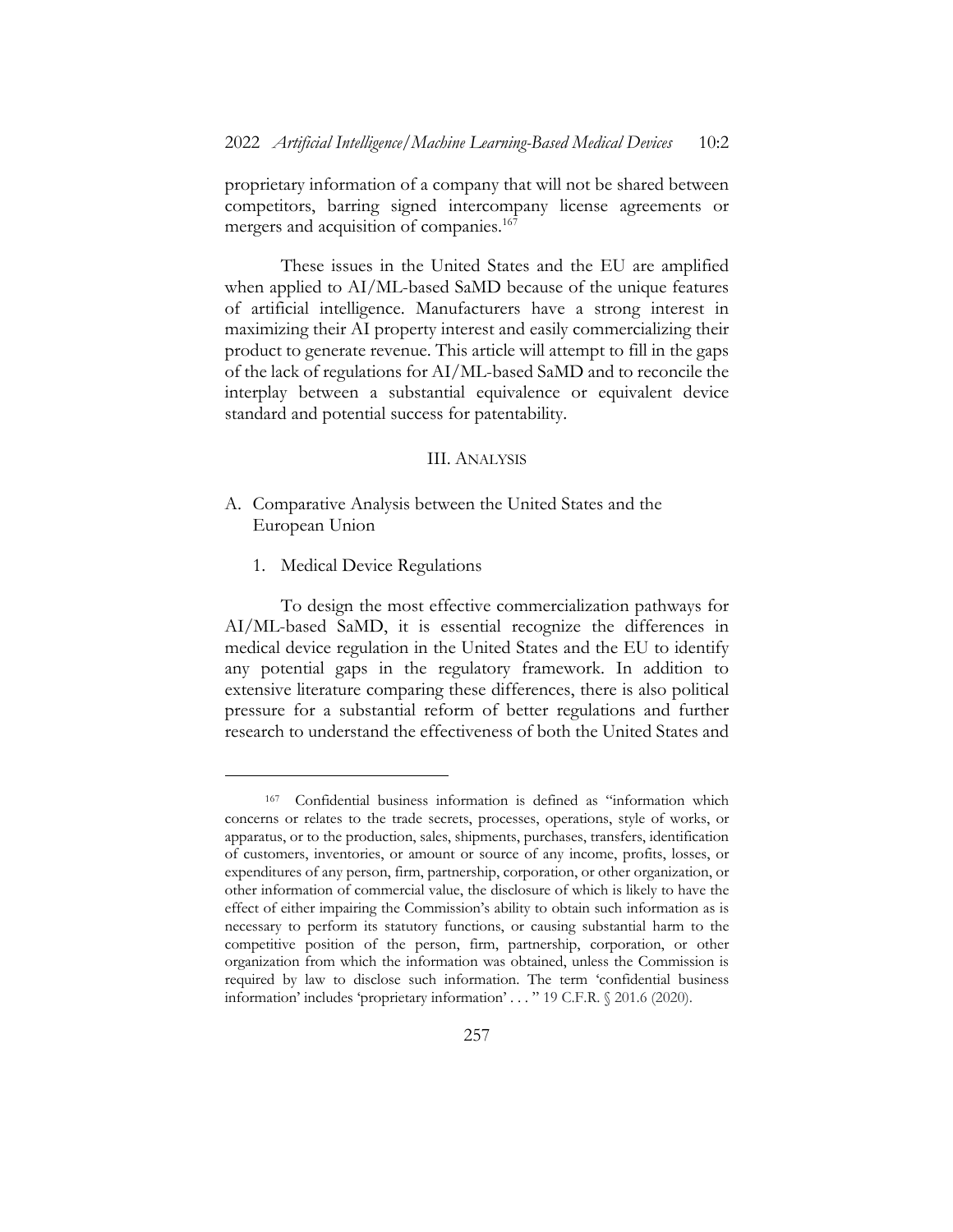EU regulatory systems.168 Regulations for AI/ML-based SaMD could be the trigger for a regulatory overhaul for both the United States and EU. Because there is a global interest in harmonizing medical device regulations, the proposed regulations in this article will have to take into account that interest.169 To ensure the success of regulations, global regulators must have foresight into the future of medical technology.

The differences in device regulations in the United States and the EU fall into six categories: purpose of the regulations, structure of the regulations, funding received, data requirement for device approval, premarket transparency, and the type of post-market device surveillance.<sup>170</sup> While the FDA—a government agency mandated to protect the public's health—clears and approves medical devices for commercialization in the United States, NBs—which are private companies—regulate device approval in the  $EU^{171}$  172 Some experts have questioned whether notified bodies are more interested in getting devices to market rather than in protecting the health and safety of the public because they are privatized,<sup>173</sup> although the FDA also receives its own fair share of criticism. Many critics both inside and outside the agency have said that the FDA's standards have been continually declining.<sup>174</sup> Critics think there are too many prescription drugs and medical devices being approved with too little data on how safe or efficacious they are.<sup>175</sup> Part of the problem is that the agency has too few resources and too little power to fulfill its key responsibilities.176

While the FDA regulates device approval and surveillance under one centralized agency, there are more than seventy notified

<sup>168</sup> Maak & Wylie, *supra* note 121 at 543.

<sup>169</sup> International Medical Device Regulators Forum (IMDRF), *supra* note 11.

<sup>170</sup> Maak & Wylie, *supra* note 121 at 542.

<sup>171</sup> *Id.* at 538.

<sup>172</sup> Maak & Wylie, *supra* note 121 at 538.

<sup>173</sup> *Id.* at 539.

<sup>174</sup> *The F.D.A. Is in Trouble. Here's How to Fix It*., N.Y. TIMES (Feb. 11, 2020). https://www.nytimes.com/2020/01/11/opinion/sunday/fda-commissionerstephen-hahn.html.

<sup>175</sup> *Id.*

<sup>176</sup> *Id.*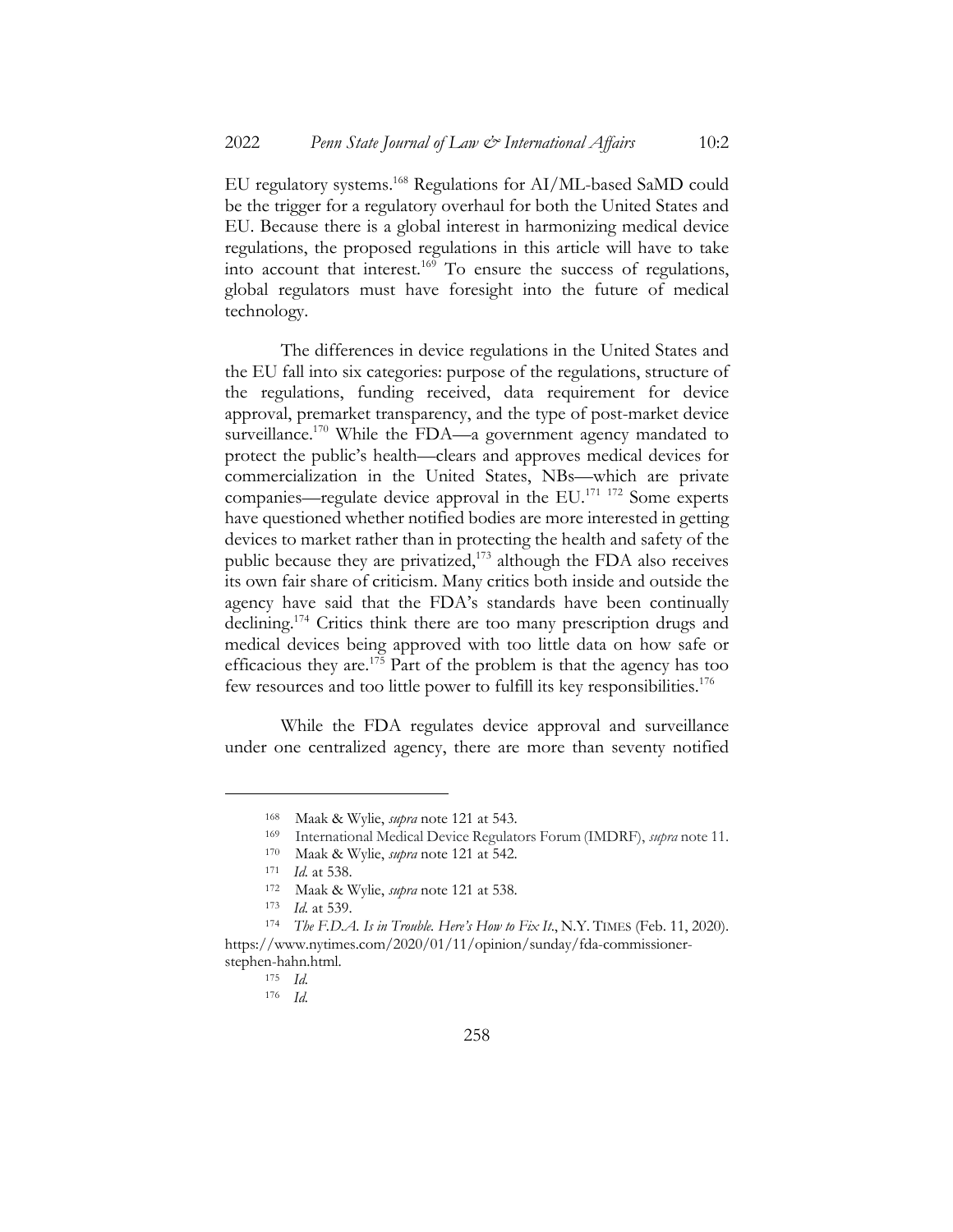bodies that regulate device approval in the EU.<sup>177</sup> Notified bodies are also completely funded by private contracts with device manufacturers, while U.S. federal appropriation provides for more than eighty percent of FDA funding.<sup>178</sup> User fees during the application process contribute the remaining twenty percent of FDA funding.179 Historically, the FDA has been chronically underfunded, leading to issues with the agency being able to meet its statutory responsibilities in a timely and acceptable manner.<sup>180</sup> At its current pace, the FDA would take roughly twenty-seven years to check every international medical device plant.<sup>181</sup> In addition to FDA's existing responsibility, Congress has been passing more than a hundred statutes that have added new responsibilities over the past twenty years without providing enough resources to carry out these tasks; consequently, the FDA has been overwhelmed and falling behind on its duties.<sup>182</sup> Increased FDA funding would likely lead to a more efficient drug, medical device, and food approval process, and enable the agency to better protect public health.<sup>183</sup>

The largest apparent difference between the U.S. and EU systems concerns the substantive part of the regulations.<sup>184</sup> For a device to be cleared or approved in the United States, a device must prove to be substantially equivalent to a predicate device through a 510(k) clearance or prove to be safe and efficacious through the premarket authorization approval.<sup>185</sup> The EU regulations only require proof that the device can perform its intended function and manufacturers are able to use an already CE-marked equivalent device

<sup>177</sup> Maak & Wylie, *supra* note 121, at 539.

<sup>178</sup> *Id.* at 542.

<sup>179</sup> *Id.*

<sup>180</sup> *Federal Funding for the U.S. Food and Drug Administration (FDA)*, ACAD. OF MANAGED CARE & PHARM. (Aug. 2013). https://amcp.org/sites/default/files/2019-

<sup>02/</sup>Federal%20Funding%20for%20FDA\_August2013.pdf.

<sup>181</sup> *The F.D.A. in Crisis: It Needs More Money and Talent*, N.Y TIMES (Feb. 3, 2008). https://www.nytimes.com/2020/01/11/opinion/sunday/fdacommissioner-stephen-hahn.html.

<sup>182</sup> *Id.*

<sup>183</sup> Federal Funding for the U.S. Food and Drug Administration (FDA), *supra* note 180.

<sup>184</sup> Maak & Wylie, *supra* note 121 at 540.

<sup>185</sup> *Id.*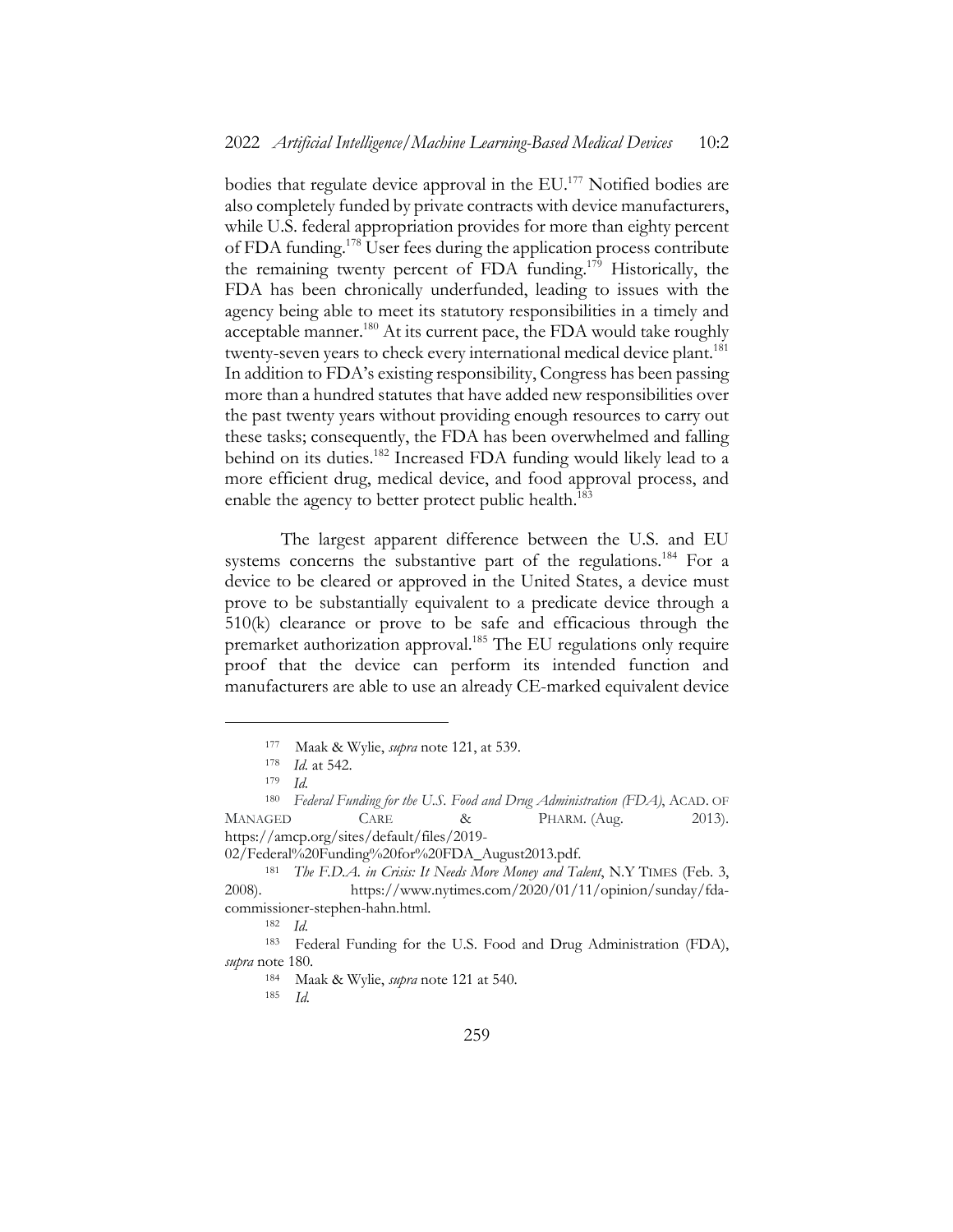as proof.186 Manufacturers have an easier pathway to approval in the EU due to the lower standard needed for approval.<sup>187</sup> In addition to an easier pathway, the EU processes also generally take a shorter time from submission to approval.<sup>188</sup> This is generally due to the more personal relationships that manufacturers have with their chosen notified bodies, compared to the lack thereof with the FDA.<sup>189</sup>

Premarket transparency is another important difference between the United States and EU regulatory systems.<sup>190</sup> Many device manufacturers rely on substantial equivalency in the United States to obtain clearance to market their device.<sup>191</sup> Although there are proprietary limits that exist for sharing information of a device, the FDA regularly publishes 510(k) summaries authored by manufacturers.<sup>192</sup> These 510(k) summaries are available on the FDA 510(k) searchable database and manufacturers regularly use these summaries as part of their substantial equivalency analysis.<sup>193</sup> In contrast, approval decisions of the notified bodies are not made public at all.194 Manufacturers in the EU have to rely on information of equivalent devices that is available on public domain sites to conduct their equivalency analysis, which ties into concerns of patentability as information on public domain sites would be considered prior art.<sup>195</sup>

Lastly, medical device regulation does not just end with premarket review; regulators are responsible for post-market device surveillance as well<sup>196</sup> through mandatory manufacturer reporting to

<sup>186</sup> *Id.*

<sup>187</sup> *Id.*

<sup>188</sup> Gail A. Van Norman, *Drugs and Devices: Comparison of European and U.S. Approval Processes*, 1(5) J. AM. C. CARDIOLOGY 399, 402 (2016).

<sup>189</sup> MAAK & WYLIE, *supra* note 121 at 540.

 $\frac{190}{191}$  *Id.* 

<sup>191</sup> *Id.*

<sup>192</sup> *Id.*

<sup>193</sup> *510(k) Premarket Notification*, U.S. FOOD & DRUG ADMIN, https://www.accessdata.fda.gov/scripts/opdlisting/oopd/listResult.cfm. (last visited Nov. 17, 2020).

<sup>194</sup> MAAK & WYLIE, *supra* note 121 at 540.

<sup>195</sup> *Id.*; 35 U.S.C.A. § 101–3 (West 2021).

<sup>196</sup> MAAK & WYLIE, *supra* note 121 at 540.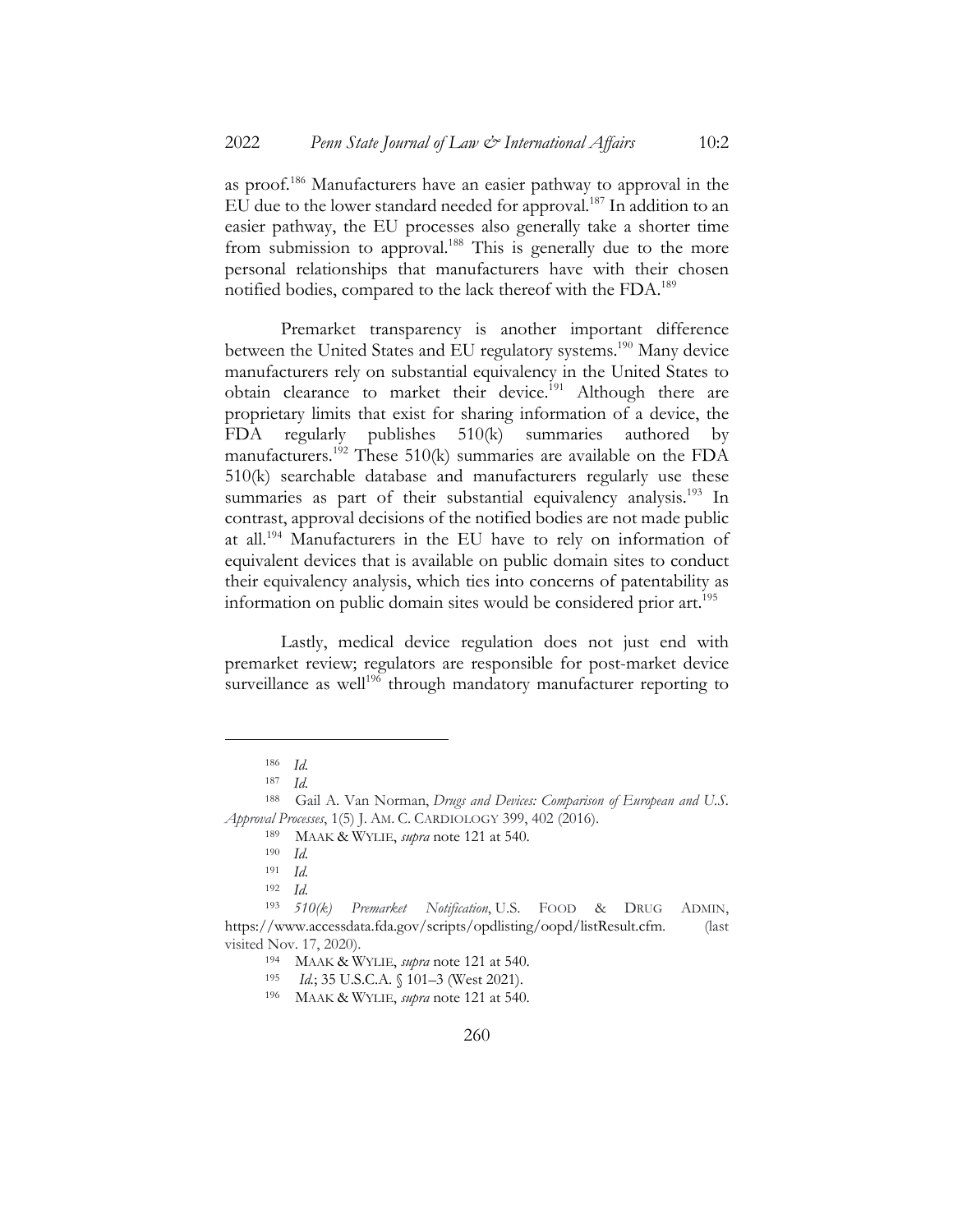the FDA.197 The FDA can issue public health advisories, safety alerts, and product suspensions or withdrawals through a recall process.<sup>198</sup> In the EU, manufacturers must submit adverse events to competent authorities.199 Post-market data are shared among competent authorities but not with the public.<sup>200</sup> Competent authorities are responsible for issuing adverse event reports and field safety notices or device recalls.<sup>201</sup>

Understanding the core differences between U.S. and EU medical regulations is vital when developing a new regulatory framework for an upcoming industry like AI/ML-based SaMD. It is a chance for regulators to address existing gaps while developing more efficient regulatory frameworks for the future of medical devices. Because of the political pressure to substantially overhaul the existing regulatory framework, this could also be the first step in creating a harmonized medical device regulation system globally. As far as regulators are concerned, harmonized regulations are needed because they reduce redundant reviews, create an opportunity to share information on product safety, and result in a more efficient regulatory regime.202 The net result will allow for improved trade in medical devices and safer products for the public.<sup>203</sup>

## *a. Shortcomings of Current United States and European Union Medical Device Regulations*

Unsurprisingly, criticism surrounding the medical device regulations in the United States and in the EU abounds.<sup>204</sup> A recent analysis has revealed an uptick in the number of medical device recalls in the United States and an increase in the number of manufacturer

<sup>197</sup> *Id.*

<sup>198</sup> *Id.*

 $\frac{199}{200}$  *Id.* 

*Id.* 

<sup>201</sup> *Id.*

<sup>202</sup> A. Kaushik et al., *Harmonized Medical Device Regulation: Need, Challenges, and Risks of Not Harmonizing the Regulation in Asia*, 2(1) J. YOUNG PHARMACISTS 101, 104  $(2010).$ <sup>203</sup> *Id.* 

<sup>204</sup> Carl Heneghan & Mathew Thompson, *Rethinking Medical Device Regulation*, 105(5) J. ROYAL SOC'Y MED. 186, 186 (2012).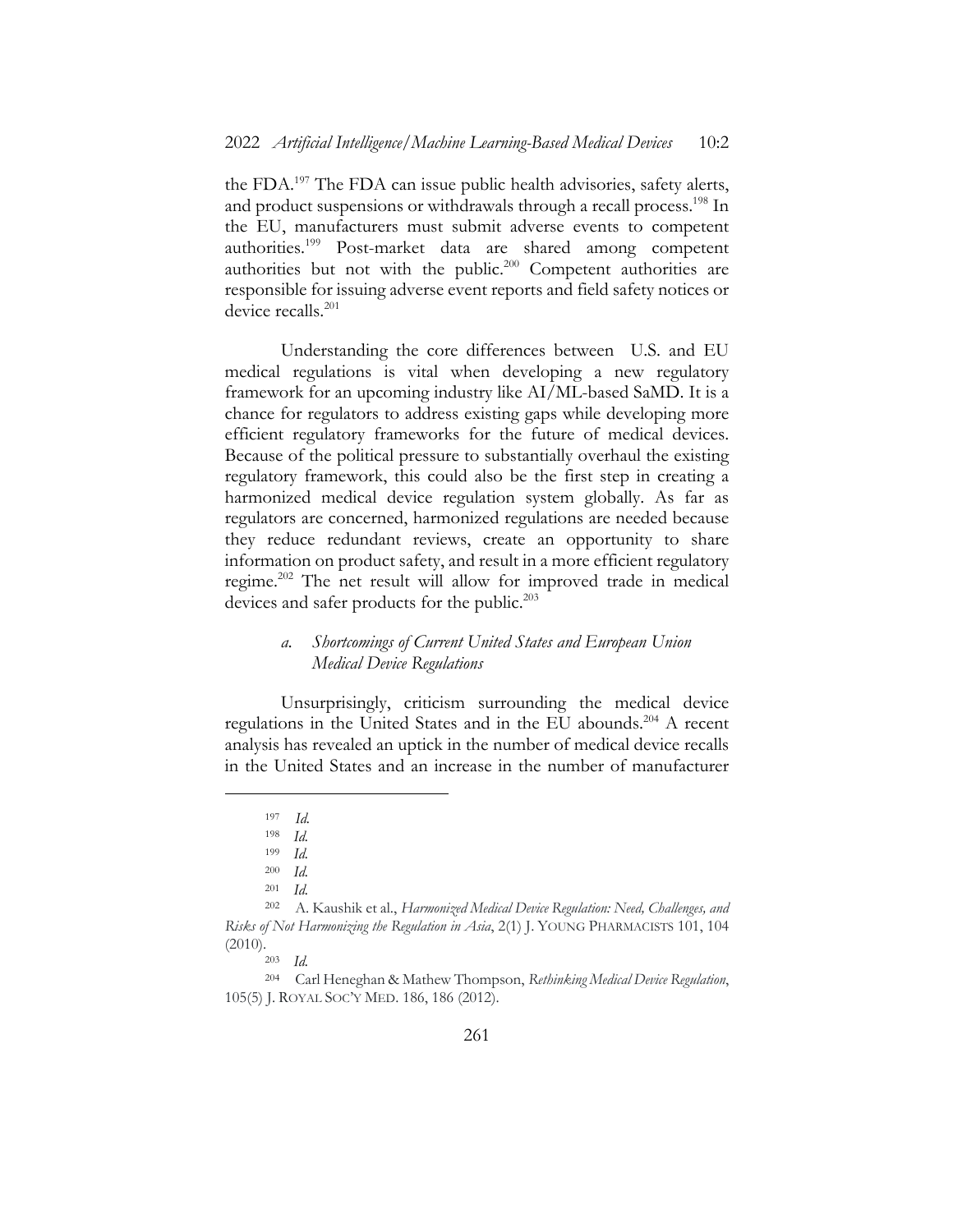field safety notices in the United Kingdom over the past few decades.205 This situation reflects a very low standard that is currently used to gain regulatory approval.<sup>206</sup> 510(k) pathways do not require any clinical trials; the manufacturer is only required to demonstrate substantial equivalency to another device on the market.<sup>207</sup> The EU also uses the predicate of equivalence for device regulation.<sup>208</sup> The biggest problem is that the definition of "equivalence" is interpreted so loosely that even the FDA admits they need to "clarify the meaning of 'substantial equivalence."<sup>209</sup>

A consequence of the loose definition of "substantial equivalence" can be seen with the Medtronic MiniMed Insulin Pump.210 On February 12, 2020, the FDA issued a Class I recall for the Medtronic MiniMed Insulin Pump because its use had caused serious injuries and even one death.211 Insulin pumps are Class II devices and Medtronic went through the 510(k) process to obtain market authorization, meaning that Medtronic was able to use the "substantial equivalence" standard to obtain market clearance for commercialization.212 Without a firm definition of "substantial equivalence," serious injuries—and death—have occurred in these Class II insulin pumps.213 This small example exemplifies the need for a clear cut definition.

Particularly concerning is that there are many issues with medical devices that go unnoticed by the appropriate agencies.<sup>214</sup> Currently, in the United States and the EU, there is limited ability to trace most medical devices, so when problems or recalls occur, it can

<sup>205</sup> Heneghan & Thompson, *supra* note 204 at 186.

<sup>206</sup> *Id.*

<sup>207</sup> *Id.*

 $\frac{208}{209}$  *Id.* 

*Id.* 

<sup>210</sup> *Medtronic Recalls MiniMed Insulin Pumps for Incorrect Insulin Dosing*, U.S. FOOD & DRUG ADMIN., https://www.fda.gov/medical-devices/medical-devicerecalls/medtronic-recalls-minimed-insulin-pumps-incorrect-insulin-dosing (last updated Feb. 12, 2020).

<sup>211</sup> *Id.*

<sup>212</sup> *Id.*

<sup>213</sup> *Id.*

<sup>214</sup> *Id.*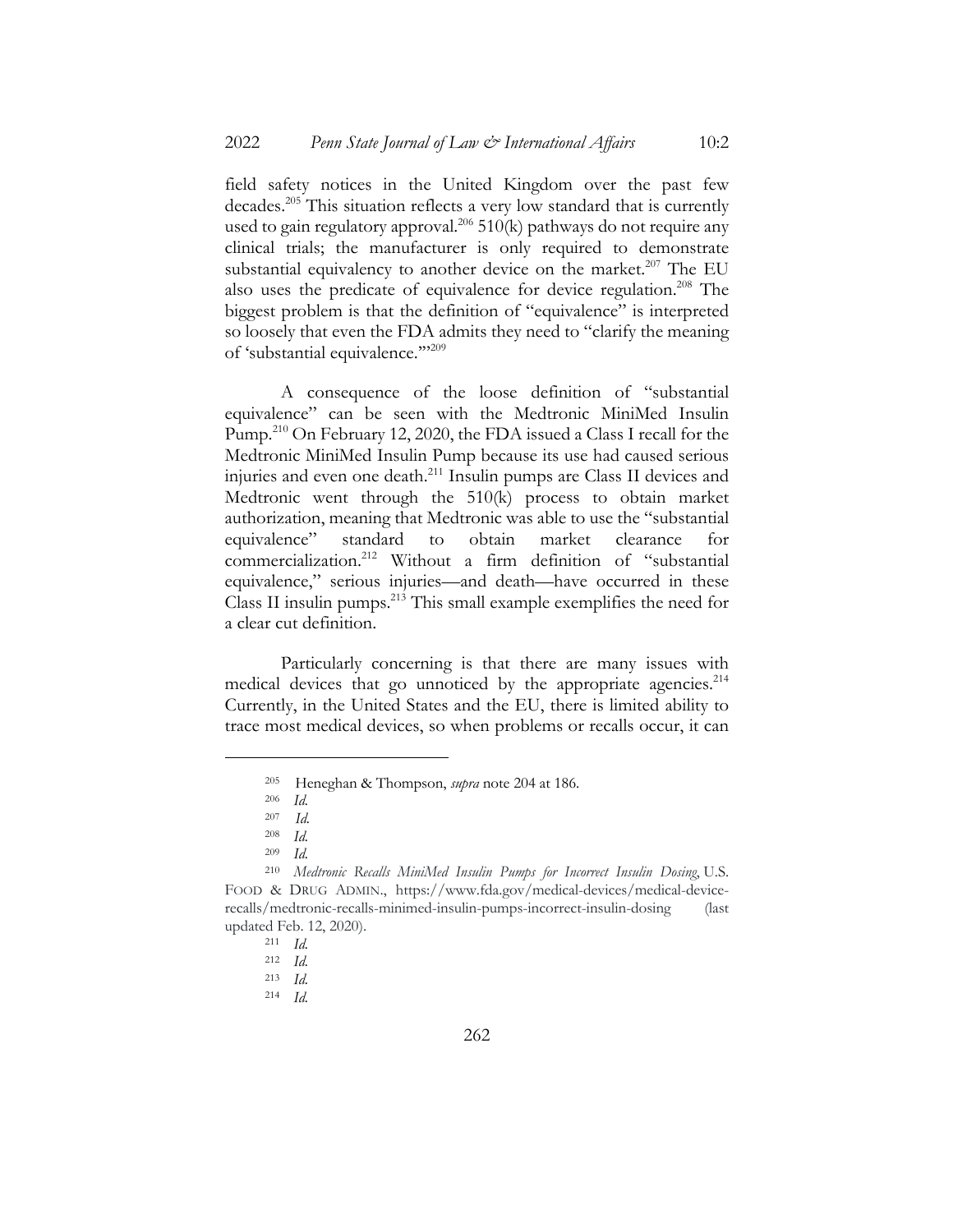be impossible to understand the magnitude of the problem without the appropriate traceability and post-market surveillance activities.<sup>215</sup> The additional requirement of patient data privacy and security will also contribute to the vulnerabilities of the current regulatory framework as the appropriate requirements to ensure safety and efficacy are not established and upheld.<sup>216</sup> Furthermore, the public's demand for accessible and transparent information about devices and the regulatory process has grown in the recent years, and both the United States and EU must take action to improve the exchange of information.217 These issues can be resolved with a more robust medical device regulation system that is harmonized between the countries.218 This solution is especially crucial for the formation of AI/ML-based SaMD regulations due to the lack of understanding and transparency of a fully software based medical device.

2. Patent Law

Intellectual property law in the United States and the EU includes applications for hardware and software products. Software patents are notoriously difficult to obtain.<sup>219</sup> The USPTO and the EPO do not see software-related patents in the same way, creating another layer of complexity for AI/ML-based SaMD.<sup>220</sup> According to the European Patent Convention (EPC), a patent can be granted in any field.<sup>221</sup> However, the EPC does not consider computer programs to be inventions if they are claimed as such, and methods for performing

<sup>215</sup> *Id.*

<sup>216</sup> Andy Hua, *Regulatory Challenges of Software as a Medical Device (SaMD) Supporting Innovation and Safety*, DIAGLOBAL. https://globalforum.diaglobal.org/issue/december-2019/regulatory-challenges-ofsoftware-as-a-medical-device-samd/ (last visited Nov. 17, 2020).

<sup>217</sup> Corinna Sorenson & Michael Drummond, *Improving Medical Device Regulation: The United States and Europe in Perspective*, 92(1) MILLBANK Q. 114 (2014).

<sup>218</sup> Heneghan & Thompson, *supra* note 204, at 187.

<sup>219</sup> Marta Alvarez Guede & Katelyn Bernier, *The Six Big Ways the US and Europe Differ on Software Patents*, IAM (Feb. 10, 2020), https://www.iammedia.com/law-policy/six-big-ways-us-and-europe-differ-software-

patents#:~:text=According%20to%20the%20European%20Patent,are%20exclude d%20from%20patentability%20altogether.

<sup>220</sup> *Id.*

<sup>221</sup> *Id.*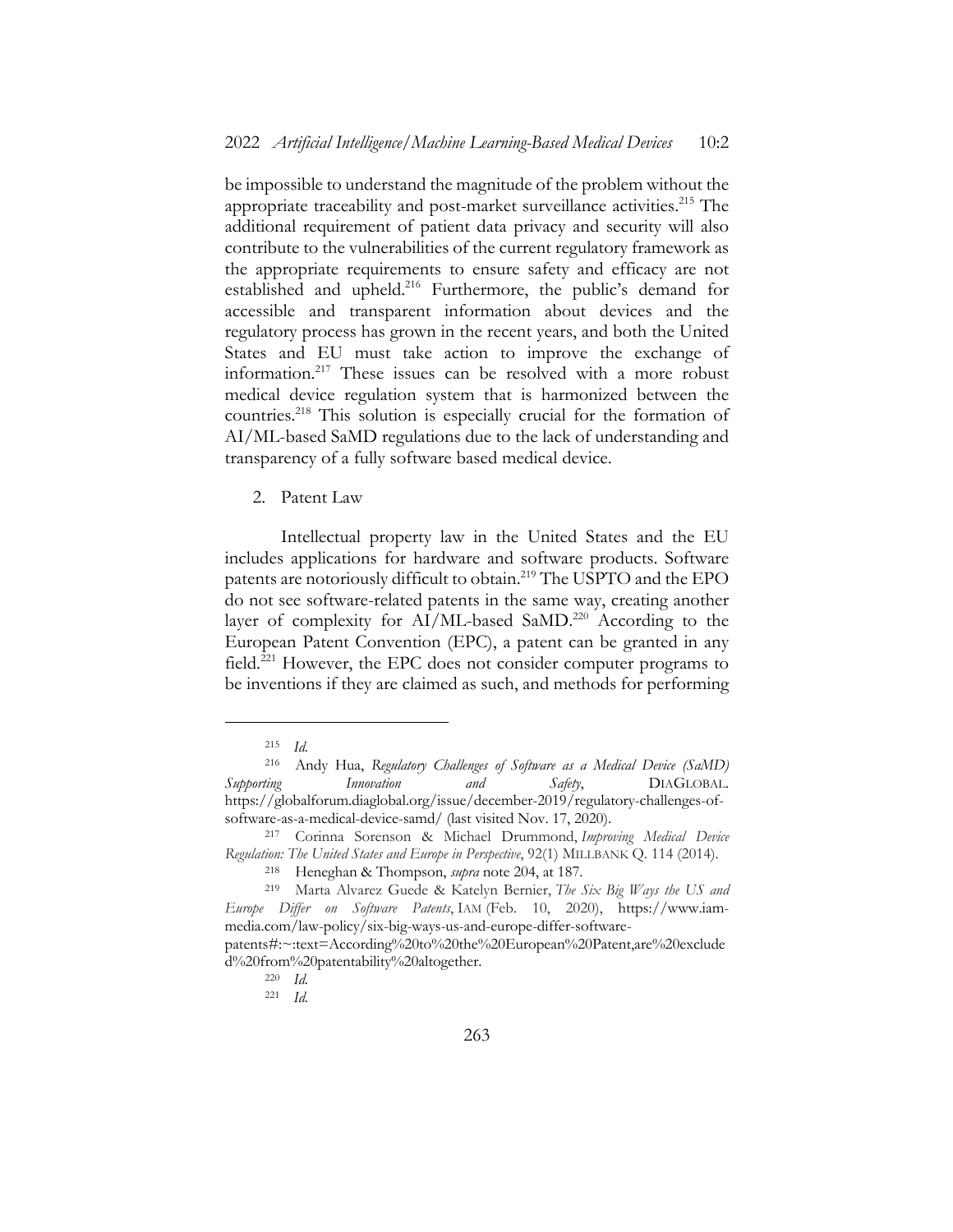mental acts, playing games, doing business and presenting information are excluded from patentability altogether.<sup>222</sup> However, under this approach, a claim directed to a computer program will not be excluded from patentability under Article 52 of the EPC if it contains at least one feature considered to have technical character.<sup>223</sup> Therefore, it is sufficient that a claim is directed to a device or a method implemented in a computer to avoid exclusion from patentability.<sup>224</sup> The nontechnical features of such a claim will be ignored when assessing an inventive step.225

The EPC provides no general definition of what is considered technical, but relevant case law before the EPO Board of Appeals gives some indication of what constitutes "technical character."<sup>226</sup> For example, a claim to a computer program running in a computer is not considered excluded from patentability if it provides further technical effect going beyond the computer's normal capabilities.<sup>227</sup> Similarly, data encoding schemes contained in physical mediums are traditionally considered to have "technical character."<sup>228</sup> But "technical character" should refer to more functional data, which serves to control the operation of device, rather than cognitive data, the content and meaning of which are relevant to human users only.<sup>229</sup> Ultimately, the technical assessment is highly subjective and has been subject to substantial patent agent and examiner arguments.<sup>230</sup>

In contrast with the U.S. patent system, patent protection for software-related inventions differ significantly from the EPO approach, both in terms of scope of eligibility and in how the

<sup>222</sup> *Id.*

<sup>223</sup> *Id.*

<sup>224</sup> *Id.*

<sup>225</sup> *Id.*

<sup>226</sup> *Id.*

 $\frac{227}{228}$  *Id.* 

*Id.* 

<sup>229</sup> *Id.*

<sup>230</sup> Gregory "Lars" Gunnerson, *Comparing United States and European Patent Law for Software*, LEXOLOGY (June 18, 2019), https://www.lexology.com/library/detail.aspx?g=2d3ec6ff-b129-4bae-8dc2 c1b66334f4f5.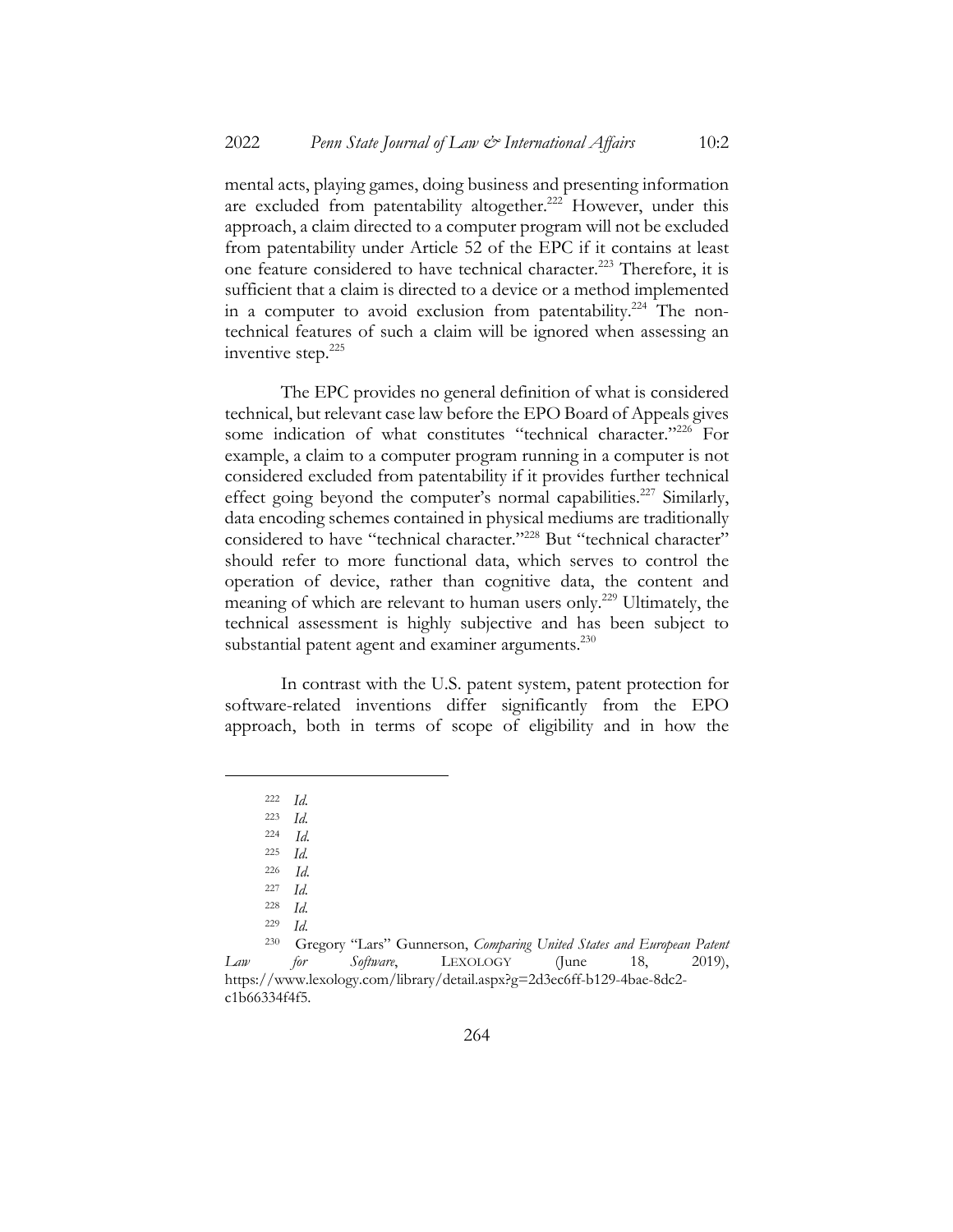determination is made.<sup>231</sup> The threshold requirement for patent protection is set out in 35 U.S.C. § 101, which defines "patentable subject matter."<sup>232</sup> Depending on how the patent claim is framed, a software-related invention could easily fall into one or more of the patentable subject matter categories.233 For example, a claim for software, presented as a process claim, would pass the baseline for patent eligibility.234 The United States Supreme Court has further outlined the breadth of patentable subject matter and its exceptions.<sup>235</sup> Judicial exceptions include abstract ideas, natural phenomena, and laws of nature.236 Applications supposedly involving a judicial exception are seemingly subject to more front-end scrutiny during the examination process, meaning much more emphasis seems to be placed on the analysis of whether applications are patentable subject matter rather than the evaluation of other requirements of patentability.<sup>237</sup>

As an example, the U.S. Supreme Court decision in *Alice v. CLS Bank* serves as a foundation for determining whether a softwarerelated invention is considered an "abstract idea."238 Using the *Alice* test, it is first determined whether the invention at issue is directed at a patent-ineligible concept and then determined whether the invention's elements, considered both individually and as an ordered combination, transform the nature of the claims into an eligible patent.239 This assessment focuses on patentable subject matter, as opposed to other patentability doctrines. In 2019, USPTO Director Andrei Iancu issued guidelines more favorable to patent applicants with software-related inventions.<sup>240</sup> The guidelines separated the first part of the *Alice* test into two prongs.<sup>241</sup> The first prong is to determine if the patent claim is actually a judicial exception.<sup>242</sup> Where the claim is

<sup>231</sup> Guede & Bernier, *supra* note 219.

<sup>232</sup> 35 U.S.C.A. § 271 (Westlaw through Pub. L. No. 116-259).

<sup>233</sup> Guede & Bernier, *supra* note 219.

<sup>234</sup> *Id.*

<sup>235</sup> *Id.*

<sup>236</sup> *Id.*

<sup>237</sup> *Id.*

<sup>238</sup> Gunnerson, *supra* note 230.

<sup>239</sup> *Id.*

<sup>240</sup> *Id.*

<sup>241</sup> *Id.*

<sup>242</sup> *Id.*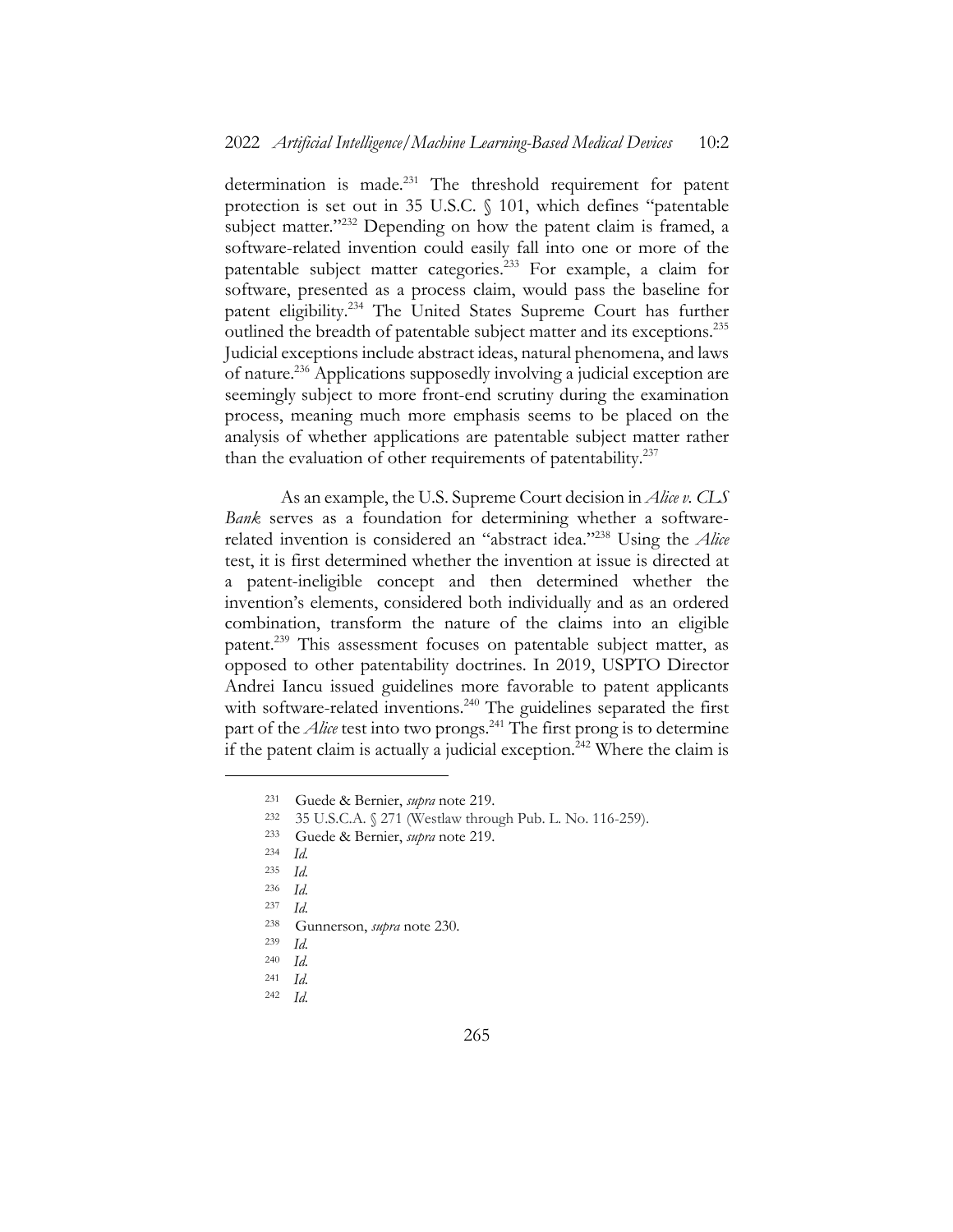a judicial exception, the second prong then determines whether the judicial exception is used for a practical application, and if so, the claim is still patent eligible. $^{243}$  Even if the patent elements do not transform the nature of the claim and the claim is considered to be wellunderstood, routine, or conventional, the invention is still patent eligible as long as there is a practical application.<sup>244</sup>

The key difference between EPO and the USPTO is that the EPO requires further technical effect for software-related inventions.245 Contrasting that idea with the USPTO, if an abstract idea is claimed in the United States, it must be tied to a practical application of the idea.246 Additionally, improvements in the function of a computer that are not understood, routine, or conventional in the industry may be evidence that the invention is patent eligible in the United States.247 The differences between EPO and USPTO can cause confusion for applicants looking to patent their AI/ML-based SaMD, especially manufacturers interested in expanding their business and protecting their intellectual property globally.

### *a. Shortcomings of Current United States and European Union Intellectual Property Law, Specifically Patent Law*

Even though the EPO and the USPTO differ on several key measures, when it comes to patent prosecution, these two systems share basic features common to all patent systems internationally.<sup>248</sup> Notably, these two governmental agencies grant exclusive propertylike rights. <sup>249</sup> These rights are privately enforced and rely on national courts and agencies to assist with the interpretation of the system and rules for enforcement.<sup>250</sup> Infringement issues are also dealt through the court system that may conduct a full investigation into patent

<sup>243</sup> *Id.*

<sup>244</sup> *Id.*

<sup>245</sup> Guede & Bernier, *supra* note 219.

<sup>246</sup> *Id.*

<sup>247</sup> *Id.*

<sup>248</sup> Susana Borras & Brian Kahin, *Patent reform in Europe and the US*, 36 SCIENCE AND PUBLIC POLICY 631–640 (2009).

<sup>249</sup> *Id.*

<sup>250</sup> *Id.*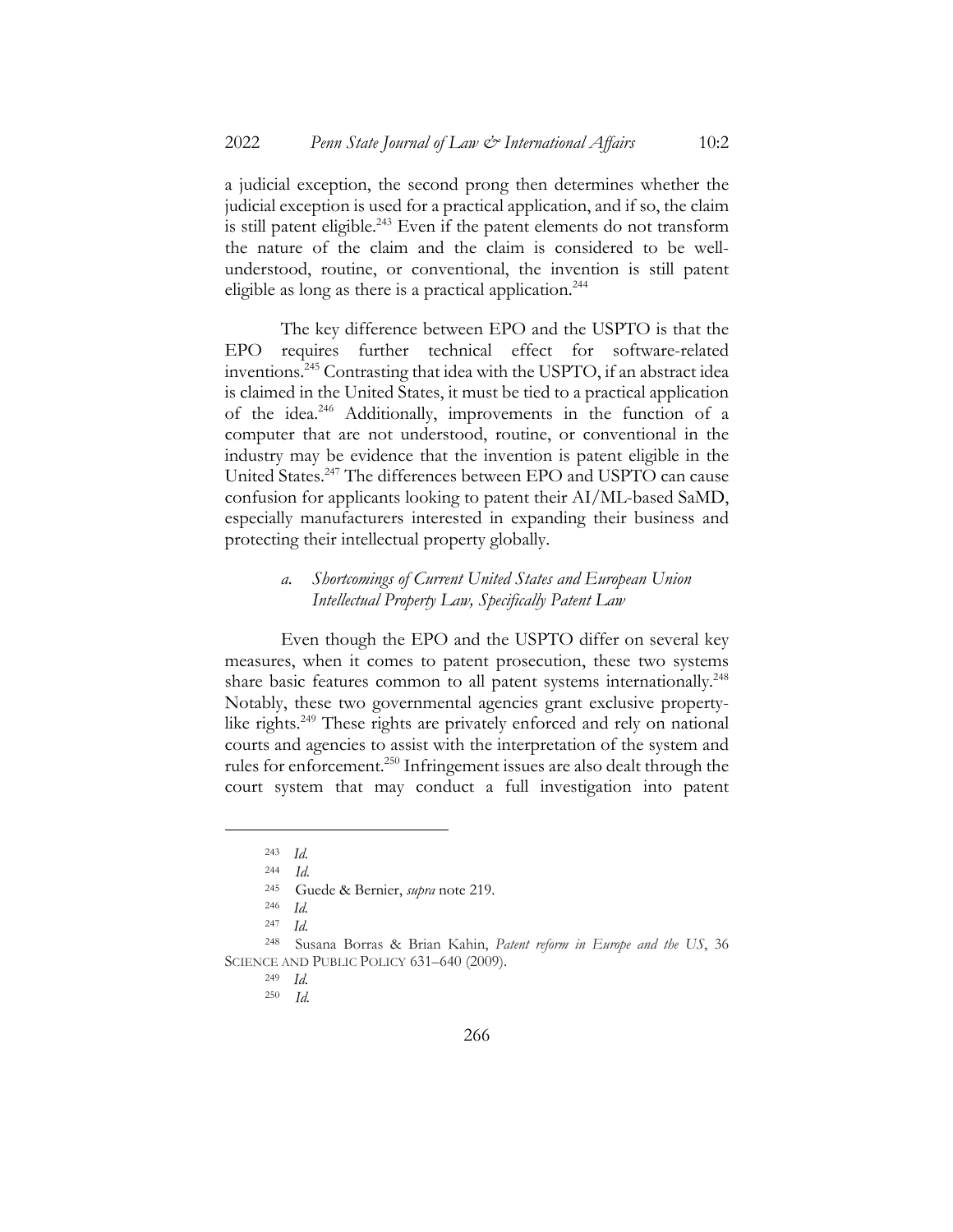validity.251 Both the EPO and the USPTO systems are considered to be "unitary" to the extent that the law does not normally distinguish among different types of technology.<sup>252</sup>

Given the similar foundation of the structure for both patent systems, it is not surprising that these two system share the same fundamental issues.<sup>253</sup> While the goal of the patent system is to propagate innovation and stimulate the economy, the patent administration and practice is considered to be legal and processorientated.<sup>254</sup> This creates a tension when trying to completely overhaul the patent system to accommodate the emerging field of artificial intelligence.255 The technical nature of patent law and the private nature of patent enforcement causes difficulty for non-practitioners to contribute to policy developments, leaving those who manage the process to retain control of evolving rules and regulations.<sup>256</sup> Although the patent office claims no responsibility for how patents work after they have been issued, policymakers routinely look to the patent office for policy advice. $257$  The office then tends to turn to patent professionals and applicants for substantive policy and patent administration advice.<sup>258</sup> Therefore, patent system reform generally would favor interests and perspectives of the industries most benefitted by patents or by the largest customers that hold huge patent portfolios.259

Another issue is related to the gap between socio-economic goals of the patent system and its legal-procedural structure.<sup>260</sup> Unlike other regulatory regimes, patent policy development remains oriented to application of the already established case law in individual cases.<sup>261</sup> The eligibility of software has been rarely addressed in the courts or in

<sup>256</sup> *Id.*

- <sup>258</sup> *Id.*
- <sup>259</sup> *Id.*
- <sup>260</sup> *Id.*
- <sup>261</sup> *Id.*

<sup>251</sup> *Id.*

<sup>252</sup> *Id.*

 $\frac{253}{254}$  *Id.* 

<sup>254</sup> *Id.* <sup>255</sup> *Id.*

<sup>257</sup> *Id.*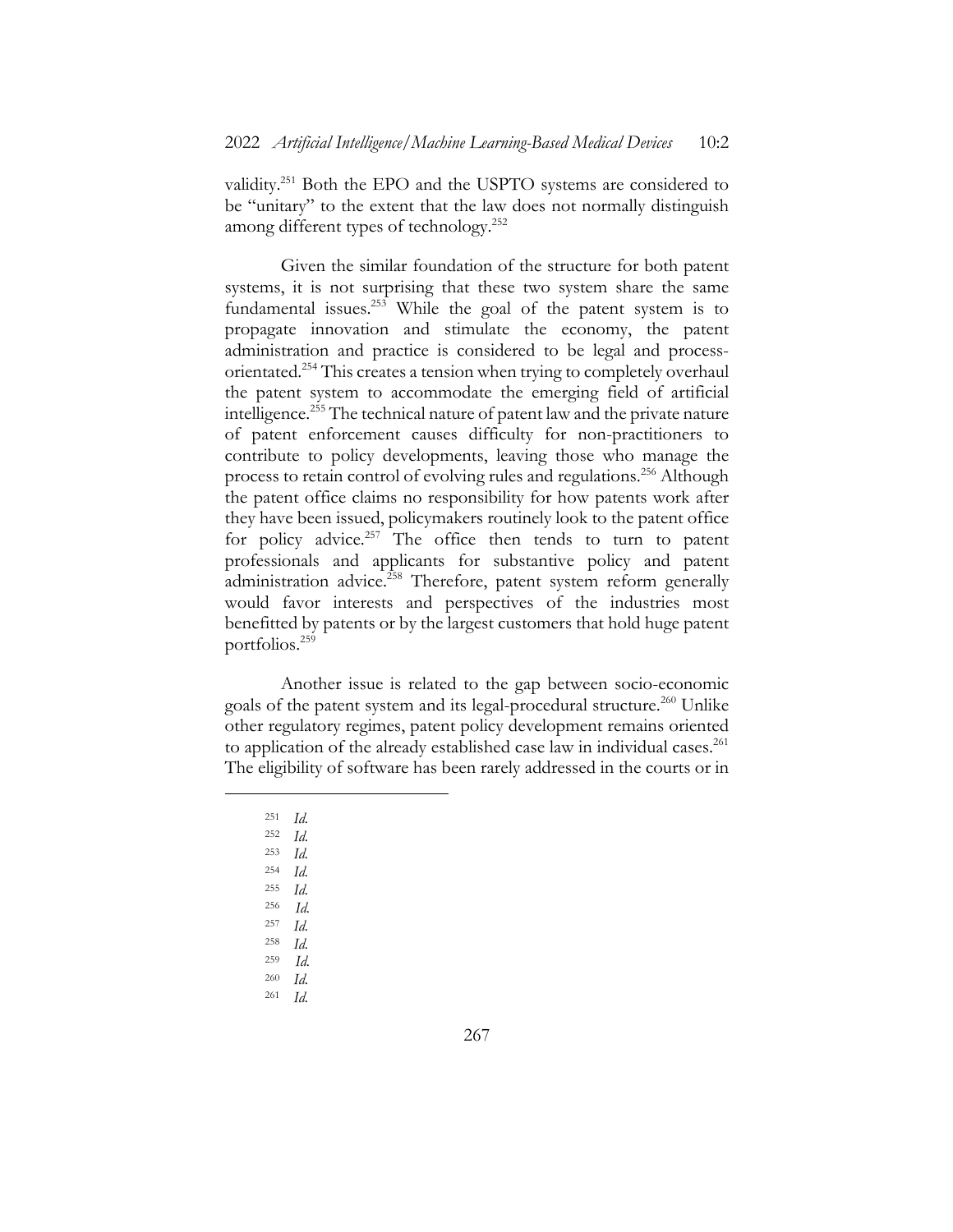legislation, creating unclear expectations for inventors when trying to pursue a patent.<sup>262</sup> Issues will undoubtedly arise when AI/ML-based SaMD manufacturers attempt to obtain a patent on their software while pursuing market authorization from regulatory bodies. Because agencies that regulate medical devices have an underlying goal to improve the safety and efficacy of medical products for the public,<sup>263</sup> decisions made by regulatory agencies are intertwined with socioeconomic implications, while patent systems are not.<sup>264</sup> Therefore, the disjoint between the patent systems and the regulatory systems may create complications for manufacturers when determining requirements needed for a commercialization pathway.

B. Proposal for New Regulations for Artificial Intelligence/Machine Learning-Based Software as a Medical Device in the United States and the European Union

Despite the differences between the U.S. and the EU medical device regulatory framework, both jurisdictions could benefit from similar solutions to produce a more effective medical device regulation to remedy three key issues: inconsistent evidence requirements during the application process, lack of proper traceability and post-market surveillance requirements, and lack of transparent and accessible device information to the public.<sup>265</sup>

U.S. and EU medical device regulations have historically created the wrong incentives for manufacturers to generate the evidence needed to better understand and evaluate the benefits and risks of new devices.266 On average, depending on the level of risk for the medical device, a clinical study would cost manufacturers approximately \$12 million.<sup>267</sup> Considering the equivalency standard used in both jurisdictions, many manufacturers would be

<sup>262</sup> Gunnerson, *supra* note 230.

<sup>263</sup> *Medical Device Regulations: Global Overview and Guiding Principles,* WORLD HEALTH ORG. (2003).

<sup>264</sup> Johner, *supra* note 17.

<sup>265</sup> *Id.*

<sup>266</sup> *Id.*

<sup>267</sup> Patricio Ledesma, *How Much Does a Clinical Trial Cost?*, SOFPROMED (Jan. 2, 2020). https://www.sofpromed.com/how-much-does-a-clinical-trial-cost/.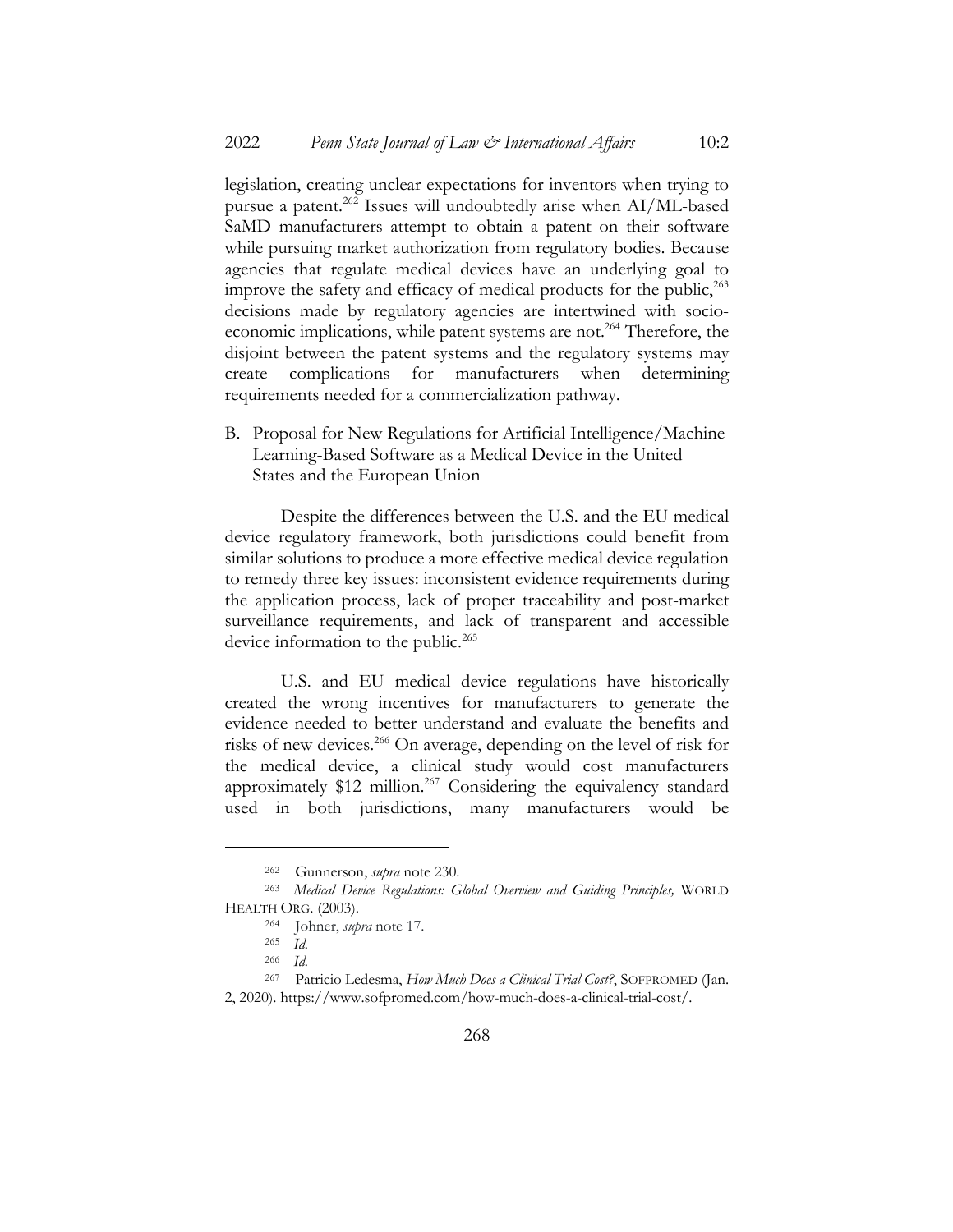understandably reluctant to undertake new clinical studies when they can rely on already cleared devices to establish equivalency to a predicate device.<sup>268</sup> This suggests that when a medical device enters the market, the information about its safety and efficacy is limited, at best.

Once the device enters the market, manufacturers are technically responsible for conducting proper traceability and postmarket surveillance activities to ensure that their device does not create any adverse events.<sup>269</sup> Manufacturers are required by law to report any serious adverse events or deaths, but they are not required to do so if they have justification that the events are unrelated to their device.<sup>270</sup> Without systemic post-market data collection, it is extremely difficult for health professionals and regulatory agencies to understand where the device is located and what the actual outcome of the device is once they are on the market. $271$ 

Consequently, achieving an open and accessible information exchange between the public and the regulatory agencies is still intangible.272 Manufacturers' applications for a new device remains confidential, as well as information regarding the reasons why devices are not cleared or approved.<sup>273</sup> Moreover, in the EU, Notified Bodies are not required to publish their decision-making processes, any evidence provided by manufacturers, or the basis on which a CE mark was granted.<sup>274</sup> Post-market data is also not shared with the public.<sup>275</sup> Adequate and transparent information on the benefits and risks of new devices must be assured so the public can become more informed on the use of new devices.<sup>276</sup>

To step into the right direction of medical device regulatory reform and to include the AI/ML-based SaMD industry, regulators should look to other regulatory agencies for guidance. For example, in

<sup>268</sup> Sorenson & Drummond, *supra* note 217.

<sup>269</sup> *Id.*

<sup>270</sup> *Id.*

<sup>271</sup> *Id.*

<sup>272</sup> *Id.*

<sup>273</sup> *Id.*

<sup>274</sup> *Id.*

<sup>275</sup> *Id.*

<sup>276</sup> *Id.*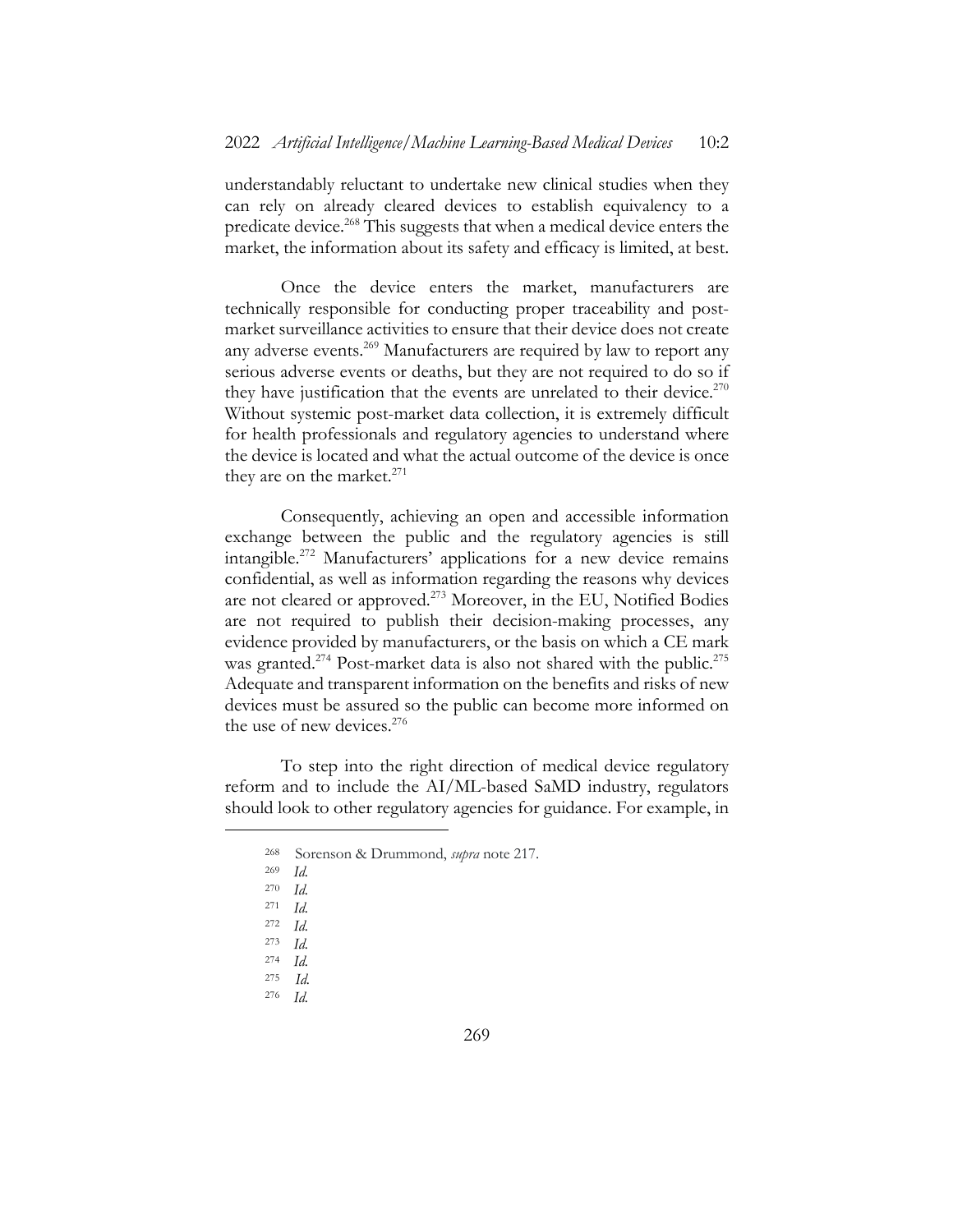2018, the U.S. Federal Communications Commission (FCC) was proactively looking into applications of AI/ML in the industry.277 At that time, FCC Chairman Ajit Pai introduced a series of forums on artificial intelligence and machine learning in hopes of learning more about the advancement of the technology and its effects on the communications industry.<sup>278</sup> Similarly, the EU has gathered an expert group on artificial intelligence to advise on challenges and opportunities during the legislative process.<sup>279</sup> Not only do the U.S. and EU medical device regulators need to design a more robust medical device regulatory framework based on the inadequacy of the current system, both jurisdictions could also benefit from looking laterally into other industries for guidance.

C. Jumping Over the Patentability Hurdle for Artificial Intelligence/Machine Learning-Based Software as a Medical Device

Besides identifying the most efficient commercialization pathway for devices, manufacturers generally have a strong interest in protecting their intellectual property.280 Medical device manufacturers face an interesting dichotomy when it comes to protecting their proprietary information and receiving market authorization for their devices. On one hand, manufacturers need to keep their proprietary information to prevent infringement from others; on the other hand, manufacturers need to balance the level of information provided to regulatory agencies to make sure there is sufficient evidence for market authorization.281 However, before manufacturers can make these business strategy decisions, they would still have to overcome the patentability hurdle for AI/ML-based SaMD.

<sup>277</sup> Alex Hickey, *Why the FCC, EU Are Convening AI Experts*, CIODIVE (June 15, 2018). https://www.ciodive.com/news/fcc-eu-artificial-intelligence-ajitpai/525758/.

<sup>278</sup> *Id.*

<sup>279</sup> *Id.*

<sup>280</sup> *Why You Need to Protect Your Intellectual Property?*, BRITISH LIBRARY. https://www.bl.uk/business-and-ip-centre/articles/why-you-need-to-protect-yourintellectual-property# (last visited Feb. 2, 2020).

<sup>281</sup> Maak & Wylie, *supra* note 121 at 540.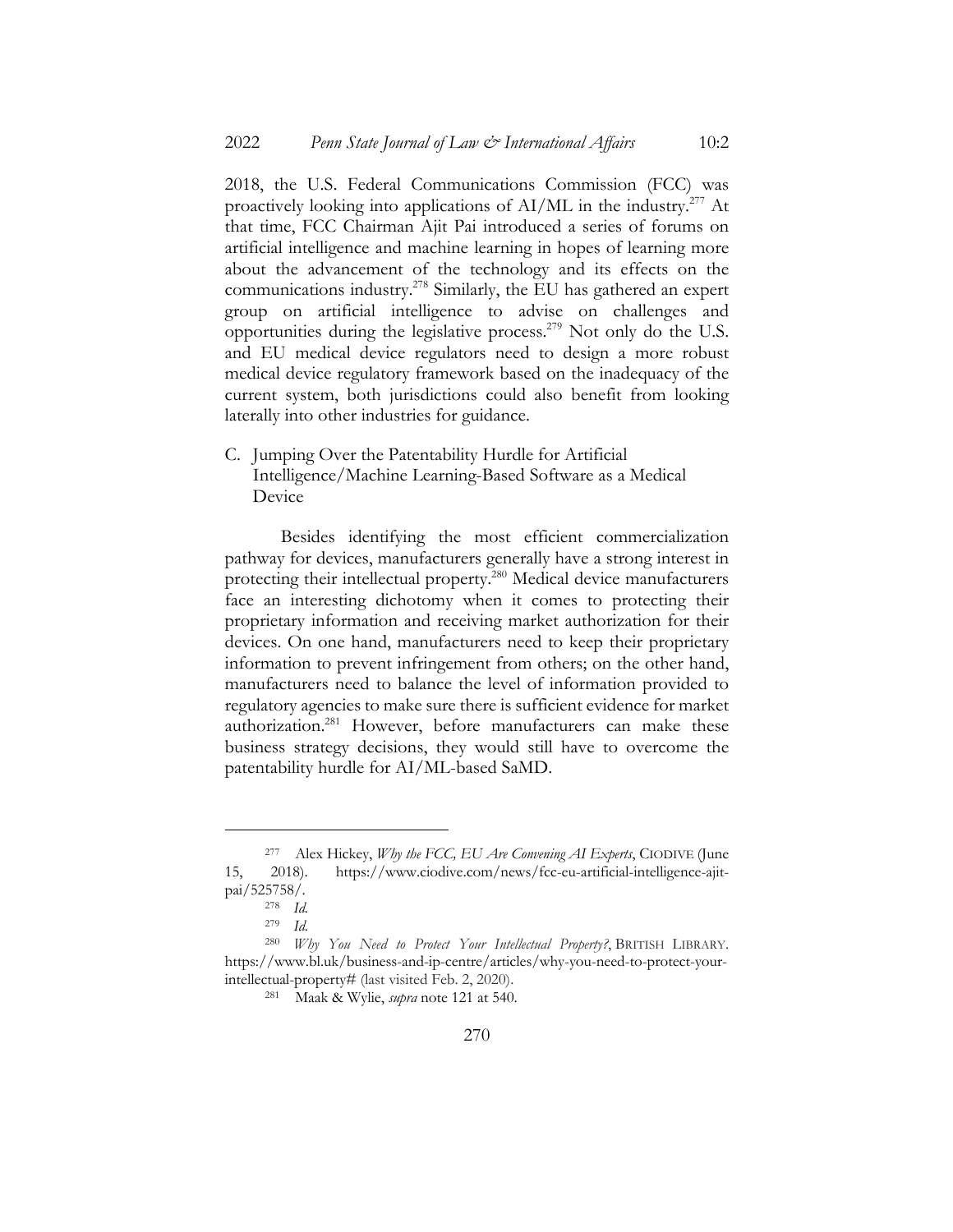Due to the established jurisprudence of patentable subject matter, the abstraction of an idea presents one of the particular challenges manufacturers of software-related inventions face (in terms of whether the invention or claim qualifies as patent-eligible).282 Both the EU and the United States have subjective views on which inventions are considered patentable.<sup>283</sup> Although interpretive case law exists, many confusing discussions regarding patentability are still held during the assessment for software inventions. <sup>284</sup> In the EU, EPO requires that the subject matter have a technical character and is first assessed without reference to prior art.<sup>285</sup> In the United States, the U.S. Supreme Court's test in *Alice* serves as the foundation for all softwarerelated patent eligibility inquiries to determine whether the invention is considered an "abstract idea."<sup>286</sup>

Both jurisdictions do not have well-established definitions on what kind of software is considered to be patent eligible, therefore, more conversations between legislators are required to reform the patent system to include AI/ML.<sup>287</sup> The EPO took a step in the right direction in late 2018 when the Office amended its examination guidelines to include a specific section on how patent examination principles apply to inventions relating to AI/ML.<sup>288</sup> The guidance emphasized that a mathematical method may contribute to technical effect serving a technical purpose by application to a field of technology or by adaptation to specific technical implementation.<sup>289</sup> Furthermore, if computation models can be "trained" to serve a technical purpose, the steps to generate the training set may also contribute to the technical character of the invention, hence, making the invention patent eligible.<sup>290</sup> Similarly, in the United States, the

<sup>282</sup> Guede & Bernier, *supra* note 219.

<sup>283</sup> Gunnerson, *supra* note 230.

<sup>284</sup> *Id.*

 $\frac{285}{286}$  *Id.* 

*Id.* 

<sup>287</sup> John Richards, *Issues Surrounding Patenting of Inventions Relating to Artificial Intelligence in the US and Europe*, FINANCIER WORLDWIDE (Mar. 2019). https://www.financierworldwide.com/issues-surrounding-patenting-of-inventionsrelating-to-artificial-intelligence-in-the-us-and-europe.

<sup>288</sup> *Id.*

<sup>289</sup> *Id.*

<sup>290</sup> *Id.*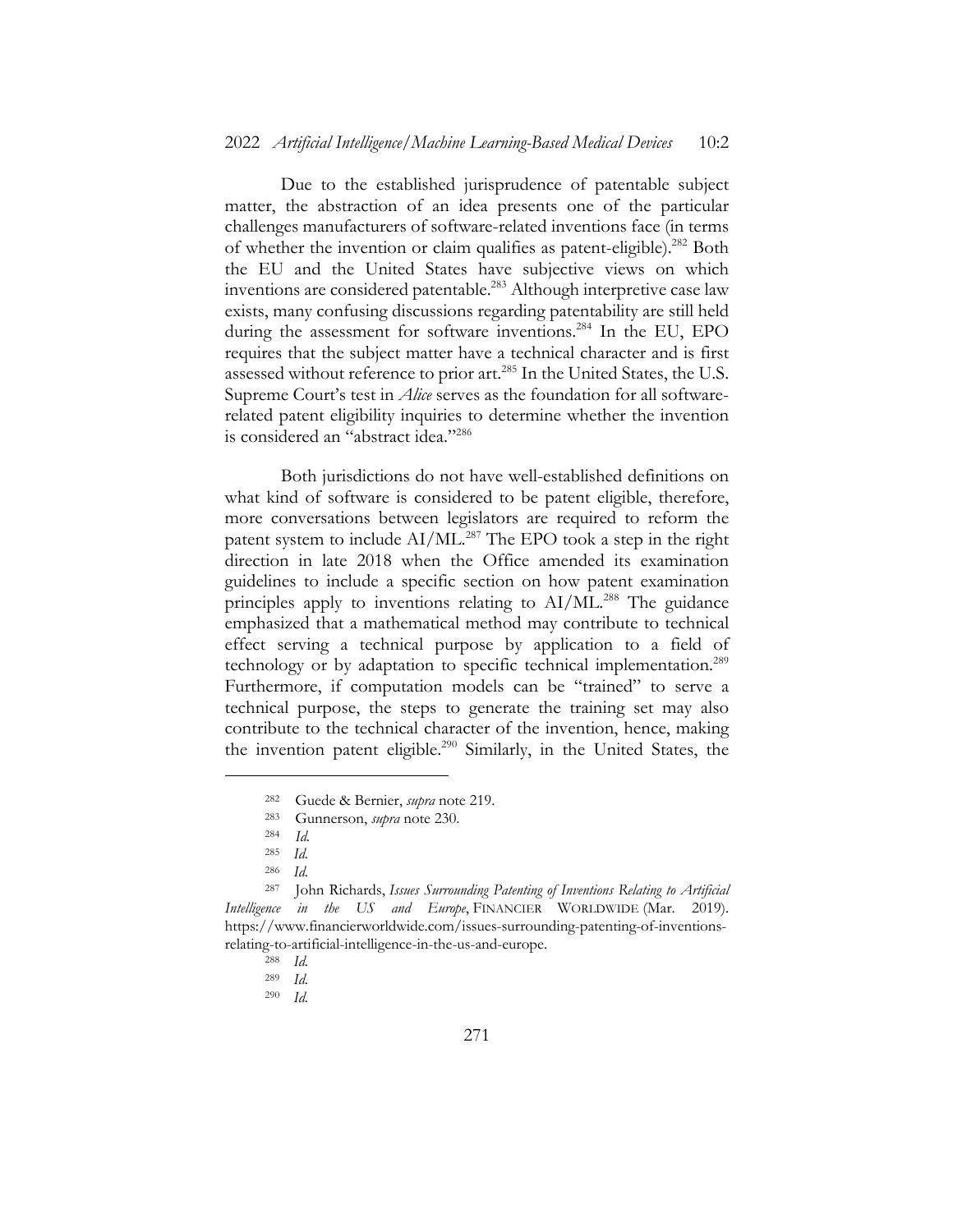USPTO provided guidance in 2019 on inventions relating to mathematical models, organization of human activity methodology, and human mental processes.<sup>291</sup> This guidance encompasses inventions relating to AI/ML as well and the USPTO advises manufacturers to make sure that patent applications have clear, real world technical applications to meet the patent eligibility threshold.<sup>292</sup>

D. A Glimpse into the Future for Artificial Intelligence/Machine Learning-Based Software as a Medical Device in the United States and the European Union

It is encouraging for manufacturers that the United States and the EU are slowly ramping up discussions relating to AI/ML-based inventions and adapting to the evolving field. In order to truly allow for the expansion of the artificial intelligence industry, legislators and industry professionals will need to gain better insight into the requirements and goals of the overall patent system.<sup>293</sup> Additionally, legislators should consider the economic impact of patent decisions, similar to how the medical device regulatory agencies operate.<sup>294</sup> Seeing how interconnected the medical device regulatory system and the patent system are, it is in the best interest of legislators to integrate intellectual property considerations into the medical device regulatory framework, and vice versa. Finally, utilizing the role of IMDRF, legislators globally can convene in one central forum to discuss the reforming process of the current regulatory framework with the help of experts in the artificial intelligence industry.

#### IV. CONCLUSION

On both sides of the Atlantic Ocean, the United States and EU have an established history of medical device regulations. Understanding and comparing the regulations are critical to comprehending patentability because, in order for medical devices to be cleared for commercialization or approved for market,

<sup>291</sup> *Id.*

<sup>292</sup> *Id.*

<sup>293</sup> Borrás & Kahin, *supra* note 248.

<sup>294</sup> *Id.*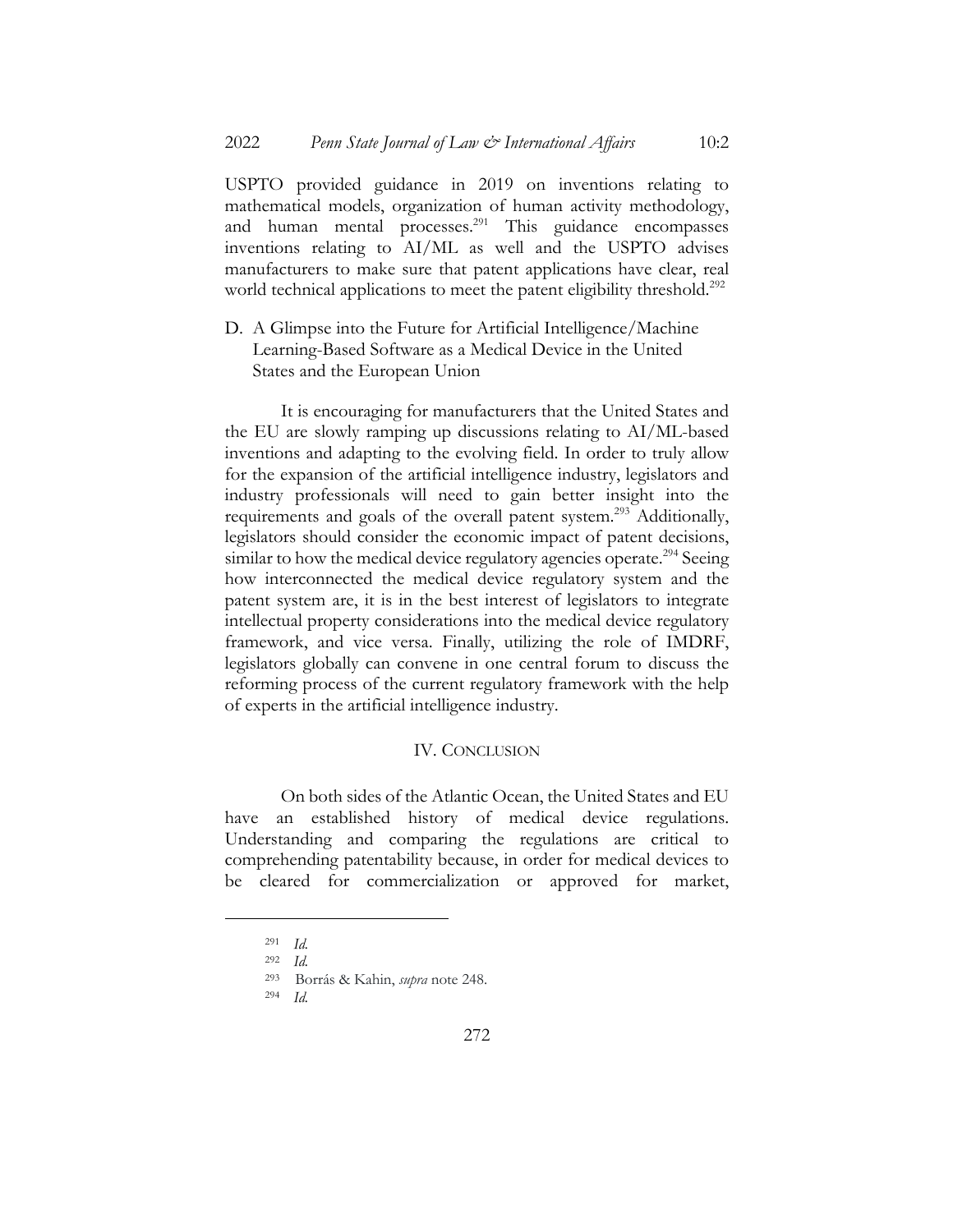manufacturers need to use a "substantial equivalence" standard in the United States and an "equivalent device" standard in the EU.<sup>295</sup> These standards impact the United States and EU patentability laws because it is unclear whether these medical devices, although ready for commercialization, are novel or inventive enough to clear the threshold for patentability.

Since artificial intelligence and machine learning in the healthcare space are relatively new, there are not many regulations relating to AI/ML-based SaMD. Currently, the FDA only has guidance documents related to AI/ML-based SaMD, but no final promulgated regulations.296 The EC recently published its new Medical Device Regulations  $(MDR)$ ,<sup>297</sup> but the MDR only has provisions for general SaMD and has not included any provisions related specifically to AI/ML-based SaMD.

There are several potential pathways for AI/ML-based SaMD regulations to address the specific issues currently posed by the U.S. and EU regulatory network. Regulators need to determine clear and adequate evidence requirements during the application process, proper traceability and post-market surveillance requirements, and transparent and accessible device information to the public.<sup>298</sup> Furthermore, both the EU and the United States have subjective views on what invention is considered to be patentable in their patent system.<sup>299</sup> Although there is case law to show judicial opinion, many confusing discussions are still held during the assessment for software inventions.<sup>300</sup> More conversations between legislators are required for a patent system reform for inclusion of AI/ML and realignment of the overall purpose of the patent system based on economic analysis.<sup>301</sup>

- <sup>299</sup> Gunnerson, *supra* note 230.
- <sup>300</sup> *Id.*

<sup>295</sup> Regulation 2017/745 of the European Parliament and of the Council of Apr. 5, 2017, art. 5, 2017 O.J. (L 117) 1 (EU).

<sup>296</sup> Artificial Intelligence and Machine Learning in Software as a Medical Device, *supra* note 25.

<sup>297</sup> Transition Timelines from the Directives to the Regulations, *supra* note 23.

<sup>298</sup> Sorenson & Drummond, *supra* note 217.

<sup>301</sup> Richards, *supra* note 287.